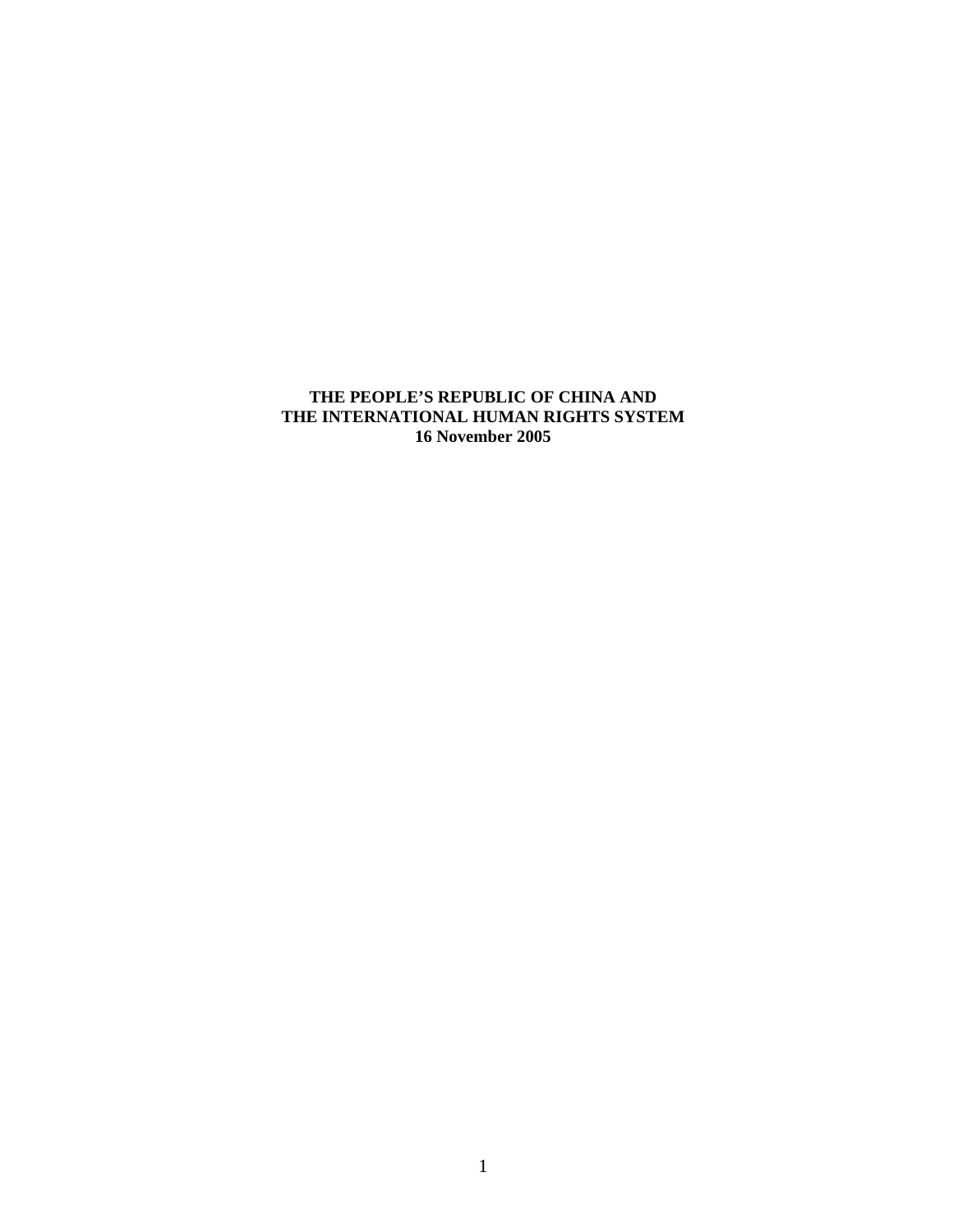## **Explanatory note**

This Country Profile of China and the international human rights system has been prepared by the Office of the United Nations High Commissioner for Human Rights (OHCHR), and is intended for use by the United Nations Country Team in the context of the preparation of analytical and programmatic frameworks, in particular the Common Country Assessment (CCA), the United Nations Development Assistance Framework (UNDAF), Country Programmes, MDG reporting as well as Consolidated Appeal Process (CAP) and Common Humanitarian Action Plan (CHAP).

The Country Profile forms part of the initiatives of the United Nations system to implement Action 2 of the Second Reform Programme of the Secretary-General, which focuses on strengthening United Nations human rights related action at the country level, and which has the ultimate goal of strengthening national capacities and institutions for the promotion and protection of human rights.

Emphasis has been put on the recommendations of the various international human rights mechanisms in an effort to facilitate the work of the Country Team in their planning and programming processes, in the hope that the activities of the United Nations on the ground will be a vehicle for assisting States to implement the recommendations.

The information contained in the Country Profile is drawn from publicly available documentation produced by the various human rights mechanisms of the United Nations (please follow **hyperlinks**). These bodies include:

- **[The Treaty Bodies](http://www.unhchr.ch/html/menu2/convmech.htm)** committees of independent experts nominated by States parties monitor the seven main international human rights treaties, and are charged with overseeing the implementation of the legally binding treaties voluntary adhered to by them. The Treaty Bodies monitor and encourage implementation through several procedures. Each treaty body reviews reports submitted by States parties on a periodic basis; five treaty bodies are mandated, on an optional basis, to review complaints submitted by individuals and two treaty bodies are empowered to carry out inquiries into systematic violations of the treaty concerned. During the report review, treaty bodies discuss steps taken to implement the treaties and adopt concluding observations and recommendations which identify specific human rights problems and provide recommendations for corrective action.
- **[The Commission on Human Rights](http://www.unhchr.ch/html/menu2/2/chr.htm)** has a membership of 53 States and is the principal body dealing with human rights in the United Nations system. It has a mandate to consider human rights issues as well as situations in specific member States, and supervises the work of its Special Procedures.
- **[The Special Procedures](http://www.unhchr.ch/html/menu2/2/mechanisms.htm)** of the Commission on Human Rights consist of a number of independent experts or expert groups (e.g. Special Rapporteurs, Independent Experts, Working Groups, Special Representatives). They have been mandated by the member States to examine, monitor and publicly report either on human rights situations in specific countries or territories (known as country mechanisms or mandates) or on major phenomena of human rights worldwide (known as thematic mechanisms or mandates). These mechanisms issue publicly available reports both on thematic issues as well as country situations, often following a visit to the country at the invitation of the Government. The reports are intended to provide information on specific human rights issues but also contain recommendations for further action.
- **[The Sub-Commission on the Promotion and Protection of Human Rights](http://www.unhchr.ch/html/menu2/2/sc.htm)** consists of 26 independent experts in human rights drawn from around the world, and undertakes research on emerging or urgent human rights issues. Much of its work is carried out in working groups on thematic issues (such as on slavery, on indigenous populations etc). It reports to the Commission on Human Rights.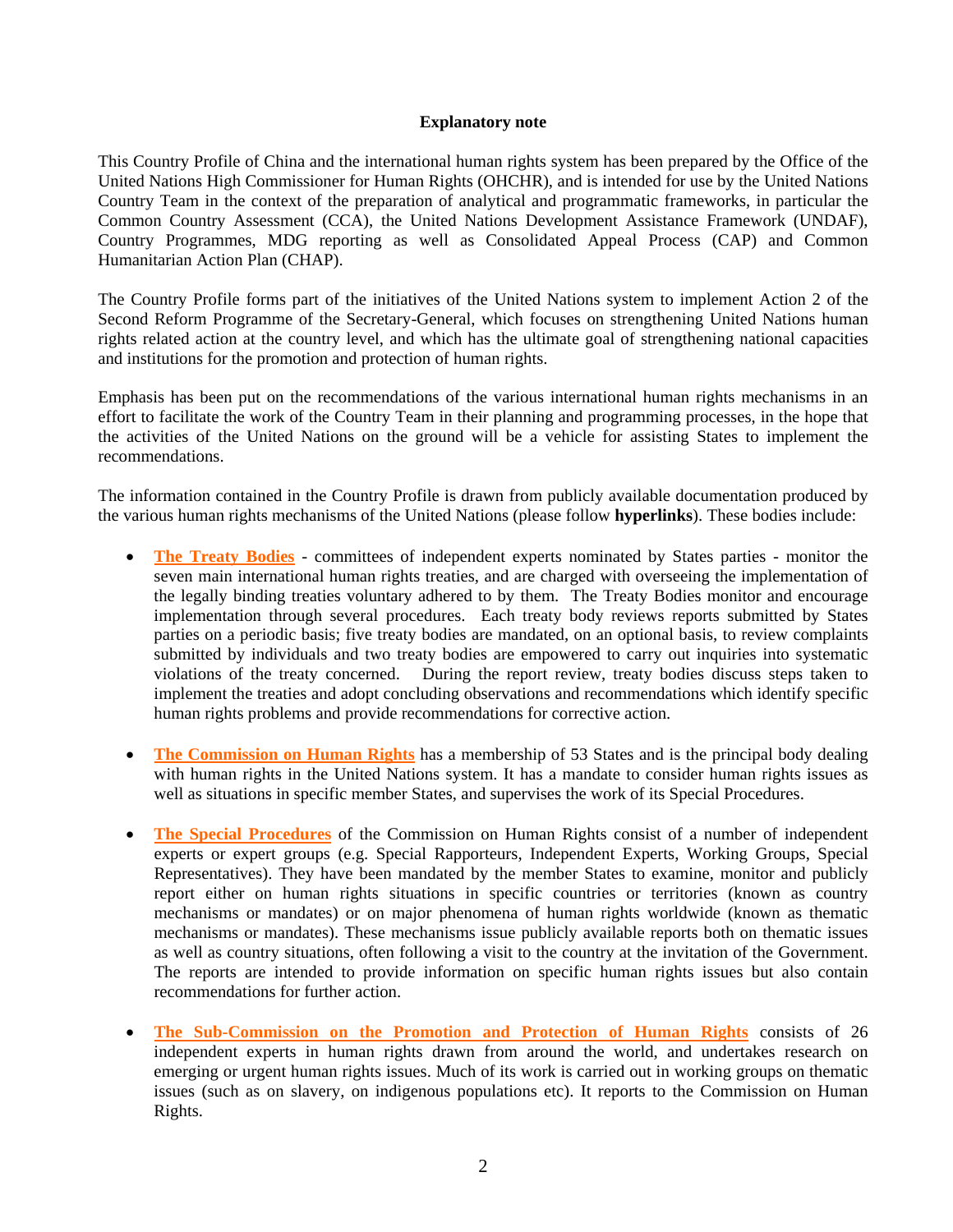The Country Profile is divided into two main sections and a number of annexes.

The first section provides a brief **overview** of links and interaction with the above-mentioned international human rights mechanisms as well as national initiatives for the promotion and protection of human rights, including: (a) brief assessment of the position of the country before the human rights treaty bodies; (b) an overview of recent (last five years) action of the Commission on Human Rights and its Special Procedures, including resolutions, recent visits, press releases and requests for visits; (c) interaction between China and OHCHR, including technical assistance programmes, statements and other action by the High Commissioner for Human Rights.

The **second** section provides a **thematic summary** of the recommendations of the international human rights mechanisms. The list of themes may vary from country to country, but will generally include issues such as institutional framework, administration of justice and the rule of law, fundamental rights and freedoms, human rights related to the Millennium Development Goals and specific groups. The focus is on actionable or targeted recommendations (particularly to UN agencies).

Finally, the **annexes** include tables summarizing the ratification and reporting status of the country and interaction with the mechanisms of the Commission on Human Rights, followed by the full texts of (or hyperlinks to) the reports and recommendations of mechanisms on which this Country Profile is based.

# Abbreviations

Some of the abbreviations used in this Profile are:

- [Human Rights Committee](http://www.unhchr.ch/html/menu2/6/hrc.htm) (HRC) (monitoring implementation of the [International Covenant on Civil and Political Rights](http://www.unhchr.ch/html/menu3/b/a_ccpr.htm) (ICCPR))
- [Committee on Economic, Social and Cultural Rights](http://www.unhchr.ch/html/menu2/6/cescr.htm) (CESCR) (monitoring implementation of the [International Covenant on Economic, Social and Cultural Rights](http://www.unhchr.ch/html/menu3/b/a_cescr.htm) (ICESCR))
- [Committee on the Elimination of Racial Discrimination](http://www.unhchr.ch/html/menu2/6/cerd.htm) (CERD) (monitoring implementation of the [International Convention on the Elimination of All Forms of](http://www.unhchr.ch/html/menu3/b/d_icerd.htm)  [Racial Discrimination](http://www.unhchr.ch/html/menu3/b/d_icerd.htm) (ICERD)),
- [Committee on the Elimination of Discrimination Against Women](http://www.unhchr.ch/html/menu2/6/cedw.htm) (CEDAW) (monitoring implementation of the [Convention on the Elimination of All Forms of Discrimination](http://www.unhchr.ch/html/menu3/b/e1cedaw.htm)  [Against Women](http://www.unhchr.ch/html/menu3/b/e1cedaw.htm) (CEDAW))
- [Committee Against Torture](http://www.unhchr.ch/html/menu2/6/cat/index.html) (CAT) (monitoring implementation of the [Convention against Torture and Other Cruel, Inhuman or](http://www.unhchr.ch/html/menu3/b/h_cat39.htm)  [Degrading Treatment or Punishment](http://www.unhchr.ch/html/menu3/b/h_cat39.htm) (CAT))
- [Committee on the Rights of the Child](http://www.unhchr.ch/html/menu2/6/crc/) (CRC) (monitoring implementation of the [Convention on the Rights of the Child](http://www.unhchr.ch/html/menu2/6/crc/treaties/crc.htm) (CRC))
- Committee on the Protection of the Rights of All Migrant Workers and Members of Their Families (monitoring implementation of the [International Convention on the Protection of the Rights of All](http://www.unhchr.ch/html/menu3/b/m_mwctoc.htm)  [Migrant Workers and Members of Their Families](http://www.unhchr.ch/html/menu3/b/m_mwctoc.htm) (MWC))
- [Commission on Human Rights](http://www.unhchr.ch/html/menu2/2/chr.htm) (CHR)

Additional information can be obtained from the web-site of the Office of the United Nations High Commissioner for Human Rights at either www.ohchr.org or by contacting Ms. Stephanie Kleine-Ahlbrandt, OHCHR China Programme Manager, at skleine-ahlbrandt@ohchr.org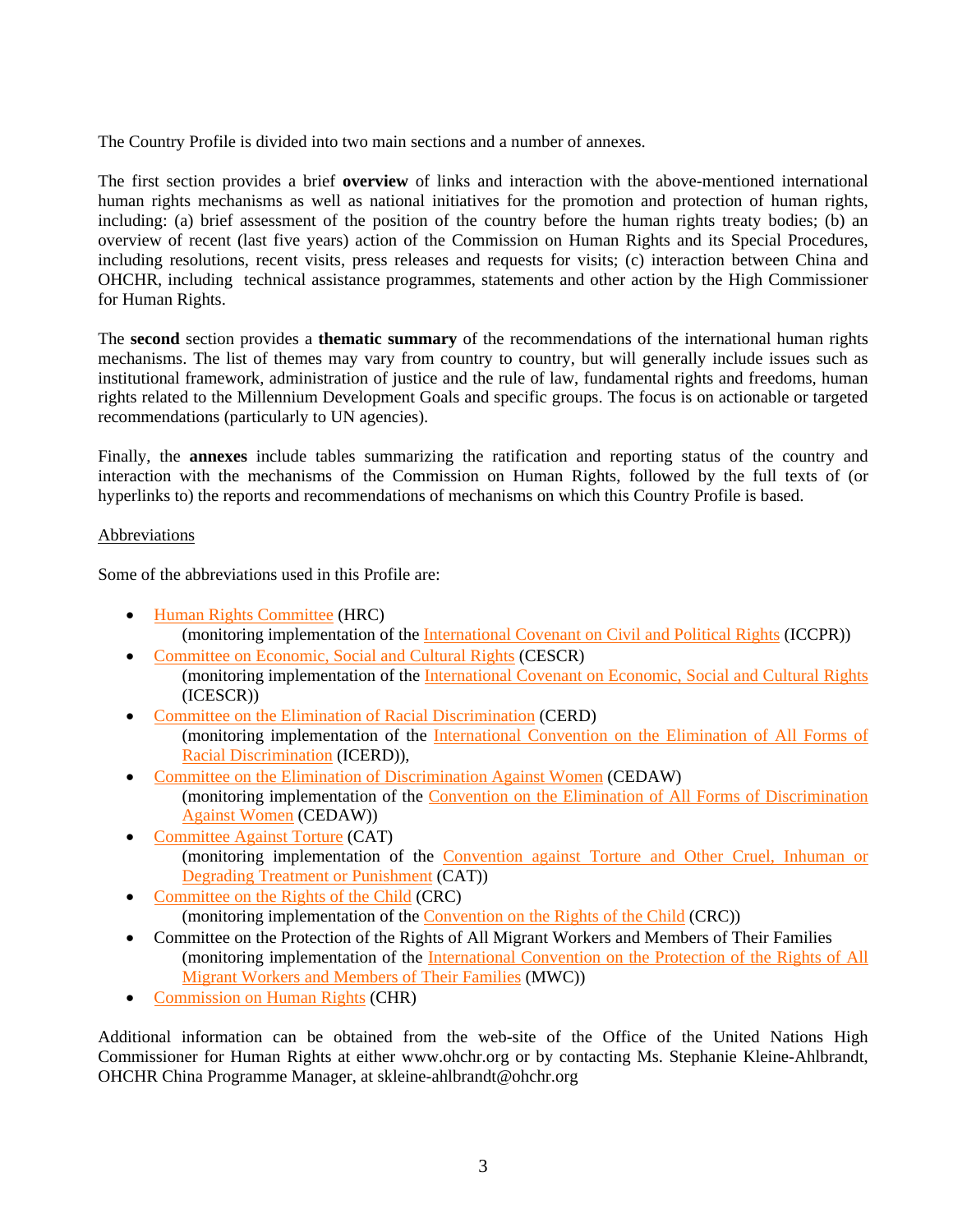## <span id="page-3-0"></span>**Overview of interaction with the international human rights system**

China is a party to five of the seven major international human rights instruments (it has not ratified the CCPR and not signed the MWC). It has also ratified the optional Protocol to the CRC on the sale of children, child prostitution and child pornography and signed the optional Protocol to the CRC on the involvement of children in armed conflict<sup>[1](#page-3-0)</sup>. China has not signed the Rome Statute of the International Criminal Court nor accepted any individual complaints mechanism.

China has submitted reports under CAT, CEDAW, CRC, CERD, ICCPR (Hong Kong), and ICESCR (Hong Kong initial report and China initial report). Overdue reports remain with regard to ICCPR Macau, ICCPR Hong Kong, CAT, CEDAW and CERD. It submitted basic information about the country required by all treaty bodies, the so-called core document (on 6 November 2001). The report submitted under CESCR was considered by the Committee at its 34<sup>th</sup> Session, on 27-29 April 2005 (Doc. E/C.12/1/Add.107 of 13 May). China's second periodic report to the Committee on the Rights of the Child was considered at the Committee's 40th Session (12 - 30 September 2005). A List of Issues was adopted by the Committee at its pre-sessional working group on 15 June 2005 (Doc. CRC/C/Q/CHN/2).

To date, three of the special procedures set up under the UN Commission on Human Rights have conducted missions to China: the Special Rapporteur on Freedom of Religion and Belief, the Working Group on Arbitrary Detention (two visits), and the Special Rapporteur on the Right to Education. In addition, the Special Rapporteur on torture and other cruel, inhuman or degrading treatment or punishment, will visit China in November 2005.

China has no national human rights institution or Ombudsperson for the protection and promotion of human rights.

Since the adoption of the Asia-Pacific regional framework for technical cooperation in the field of human rights in Teheran in 1998, China has actively participated in all annual, inter-sessional and sub-regional workshops under this framework. China hosted the 8th Annual Asia-Pacific Workshop on Regional Cooperation for the Promotion and Protection of Human Rights in March 2000 (which adopted the Beijing Plan of Action), and the 12<sup>th</sup> Annual Asia Pacific Workshop in August 2005. At the global level, China participated constructively in the World Conference against Racism (WCR) and the regional preparatory meetings under the lead of the Vice Foreign Minister. As national contribution to the WCR, China convened the Seminar on the Internet and Spread of Racism in July 2001 in Beijing.

China has served as a member of the Untied Nations Commission on Human Rights since 1981. China has been actively involved in the standard setting process to develop a draft text of an international convention on the rights of persons with disabilities under the [Working Group](http://www.un.org/esa/socdev/enable/rights/ahcwg.htm) established by the [Ad Hoc Committee](http://www.un.org/esa/socdev/enable/rights/adhoccom.htm) of the General Assembly, as well as being a supporter of the elaboration of the proposed supplement to the 1993 [Standard Rules on the Equalization of Opportunities for People with Disabilities.](http://www.un.org/esa/socdev/enable/dissre00.htm) In November 2003, China organized an inter-government conference in Beijing for the United Nations Economic and Social Commission for Asia and the Pacific for drafting the Convention on the Rights of Persons with Disabilities. China also participates in the inter-sessional open-ended working group on a draft legally binding normative instrument for the protection of all persons from enforced disappearances.

Since 1998, the Office of the United Nations High Commissioner for Human Rights (OHCHR) has been engaged in a dialogue with the Government of the People's Republic of China. This dialogue resulted in the

 $\overline{a}$ 

<sup>&</sup>lt;sup>1</sup>On 16 September 2005, China ratified the 1993 Hague Convention [No. 33](http://www.hcch.net/e/status/stat33e.html) on Protection of Children and Cooperation in Respect of Intercountry Adoption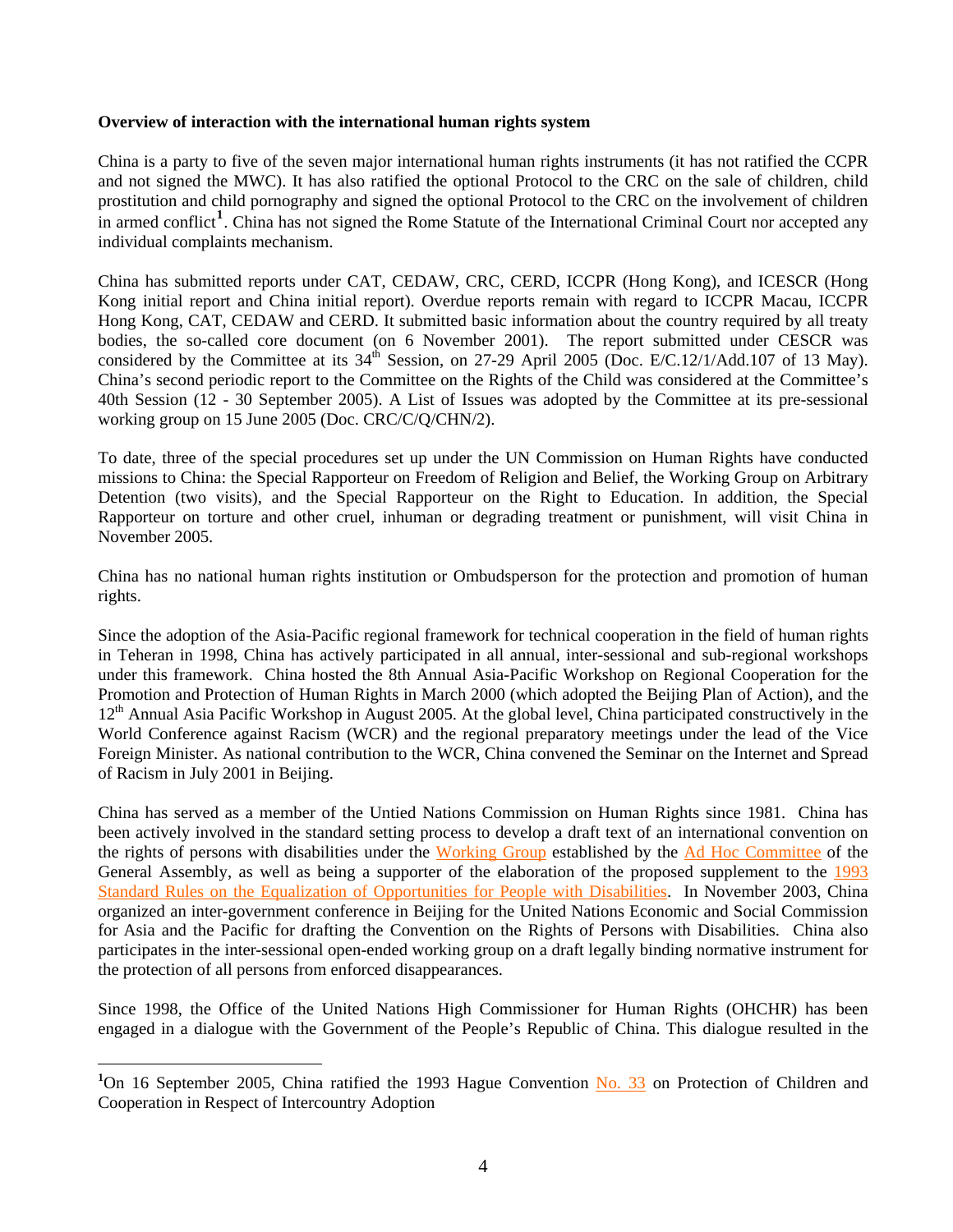signature of a Memorandum of Intent (MOI) between OHCHR and the Ministry of Foreign Affairs on 7 September 1998. A needs assessment mission (NAM) to China, which took place from 8 to 21 March 1999, established the willingness and potential of the Government of China to cooperate with OHCHR on a long-term technical cooperation programme on a wide range of human rights issues. Based on the mission findings, a draft Memorandum of Understanding (MOU) on mutual agreement to cooperate in the development and implementation of technical cooperation programmes was submitted to the Government at the end of the mission. The MOU text was finalized and agreed upon during an OHCHR mission to Beijing from 10 to 14 September 2000 and was signed by the High Commissioner for Human Rights and the Chinese Foreign Minister on 20 November 2000. The MOU covered the following areas: administration of justice, human rights education, "legal development" covering both legal and legislative reform, the right to development and economic, social and cultural rights. Joint activities have been carried out under the MOU in the following areas: human rights and the police, human rights education, human rights and prison administration, human rights for judges and lawyers, human rights and disability and human rights in the punishment of minor crimes.

The former High Commissioner (HC), Mary Robinson, engaged in a human rights dialogue with the key Chinese officials, both in Geneva and during her six (6) visits to the country. The following High Commissioner, Sergio Vieira de Mello, continued this dialogue but was unable to visit China during his short time as High Commissioner. The current High Commissioner, Louise Arbour, visited China from 29 August to 2 September 2005.During her visit to China, the High Commissioner signed a new MOU for 2006-2008.

Under the new MOU for 2006-2008, OHCHR will continue to assist the Government in the development and implementation of technical cooperation programs. The 2006-2008 programme aims to provide technical assistance on the ratification and implementation of the two international human rights covenants; and in particular to assist the Government in removing obstacles to ICCPR ratification and in implementing the Concluding Observations of the Committee on Economic, Social and Cultural Rights (of May 2005).

## **Thematic summary of the recommendations of the international human rights system**

## **INSTITUTIONAL FRAMEWORK**

## ¾ **Status of human rights instruments**

**The Committee on Economic, Social and Cultural Rights** in its concluding observations of 13 May 2005 ([E/C.12/1/Add.107](http://www.unhchr.ch/tbs/doc.nsf/(Symbol)/E.C.12.1.Add.107.En?Opendocument)) urged the State party to ensure that legal and judicial training takes full account of the justiciability of the rights contained in the Covenant and promotes the use of the Covenant as a source of law in domestic courts. The Committee drew the attention of the State party to General Comment No.9 [\(E/C.12/1998/24\)](http://www.unhchr.ch/tbs/doc.nsf/(Symbol)/4ceb75c5492497d9802566d500516036?Opendocument) on the domestic application of the Covenant and invited the State party to include information concerning case law on the application of the Covenant in its next periodic report.

The Committee also called upon the State party to undertake necessary measures to ensure that all persons under its jurisdiction enjoy economic, social and cultural rights enshrined in the Covenant without discrimination.

## *Concerning HKSAR*

**The Committee on Economic, Social and Cultural Rights** in its concluding observations [\(E/C.12/1/Add.58\)](http://www.unhchr.ch/tbs/doc.nsf/(Symbol)/1f67bd3f2a811fddc1256a4c002ed71a?Opendocument) of May 2001 reminded the Hong Kong Special Administrative Region (HKSAR) that the provisions of the Covenant constitute a legal obligation on the part of the States parties. Thus, the Committee urged HKSAR not to argue in court proceedings that the Covenant is only "promotional" or "aspirational" in nature.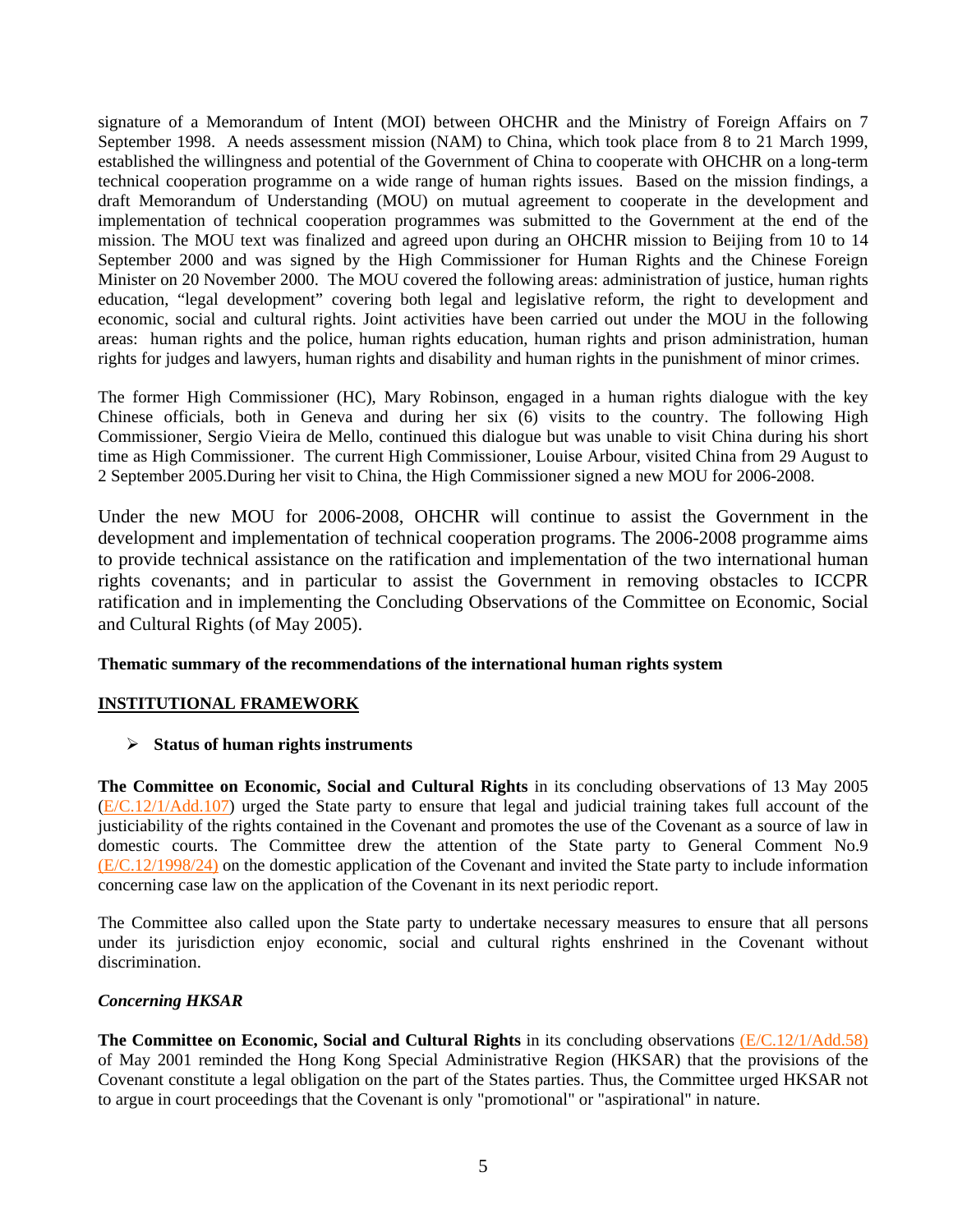## ¾ **National institutions**

**The Committee on Economic, Social and Cultural Rights** in its concluding observations of 13 May 2005 (E/C.12/1/Add.107) recommended that China consider establishing a National Commission for Human Rights on the basis of the Paris Principles ([1991, General Assembly resolution 48/134, annex\)](http://www.ohchr.org/english/law/parisprinciples.htm).

**The Committee on the Rights of the Child** in its concluding observations [\(CRC/C/15/Add.56\)](http://www.unhchr.ch/tbs/doc.nsf/(Symbol)/d26a86d517d48050c125636300424a98?Opendocument) of June 1996 recommended that the State party consider the possibility of setting up an independent institution such as an Ombudsperson for children's rights.

The Committee on the Rights of the Child in its concluding observations (unedited version – CRC/C/15/Add.271) of September 2005 recommended that the State party establish, in the mainland, Hong Kong and Macau SARs respectively, a national human rights institution which includes a clear mandate for the monitoring of children's rights and the implementation of the Convention at national, regional and local levels and in accordance with the Principles relating to the Status of National Institutions (The Paris Principles) contained in General Assembly resolution 48/134 of 20 December 1993. While drawing the State party's attention to the Committee's General Comment No. 2 (2002) on the role of independent national human rights institutions, the Committee notes that such institutions should have a mandate to receive, investigate and address complaints from the public, including individual children, and be provided with adequate financial, human and material resources. In the case of Hong Kong SAR, such an institution could be a specialized branch of the existing Ombudsman's office.

## *Concerning HKSAR*

**The Committee on Economic, Social and Cultural Rights** in its concluding observations of 13 May 2005 ([E/C.12/1/Add.107](http://www.unhchr.ch/tbs/doc.nsf/(Symbol)/E.C.12.1.Add.107.En?Opendocument)) reiterated its concern regarding the absence of a human rights institution with a broad mandate, while noting HKSAR's position that the Equal Opportunities Commission has comparable functions.

The Human Rights Committee in its concluding observations [\(CCPR/C/79/Add.117\)](http://www.unhchr.ch/tbs/doc.nsf/(Symbol)/d3f40053e45c17fd80256820005cfdf6?Opendocument) of November 1999 expressed concern at the lack of an independent body established by law to investigate and monitor human rights violations in HKSAR and the implementation of Covenant rights.

**The Committee against Torture** in its concluding observations [\(A/55/44, paras.106-145](http://www.unhchr.ch/tbs/doc.nsf/(Symbol)/9eefbd7bb869adc4802568e3004efdaf?Opendocument)) of May 2000 recommended that continued efforts be made to ensure that the Independent Police Complaints Council become a statutory body, with increased competence.

**The Committee on the Elimination of Discrimination Against Women** in its concluding observations [\(A/54/38.paras. 251-336\)](http://www.unhchr.ch/tbs/doc.nsf/(Symbol)/1483ffb5a2a626a980256732003e82c8?Opendocument) of February 1999 recommended that the Government of the Hong Kong Special Administrative Region establish a high-level central mechanism with appropriate powers and resources to develop and coordinate a women-focused policy and long-term strategy to ensure effective implementation of the Convention.

**The Committee on Economic, Social and Cultural Rights** in its concluding observations [\(E/C.12/1/Add.58\)](http://www.unhchr.ch/tbs/doc.nsf/(Symbol)/1f67bd3f2a811fddc1256a4c002ed71a?Opendocument) of May 2001 urged HKSAR to establish a national human rights institution consistent with the Paris principles (1991) and the Committee's General Comment No. 10 [\(E/C.12/1998/25\).](http://www.unhchr.ch/tbs/doc.nsf/(Symbol)/af81bf2fed39cec1802566d50052f53b?Opendocument) Until such an institution is established, the Committee urged HKSAR to enhance its measures for the promotion of economic, social and cultural rights.

## *Concerning Macau SAR*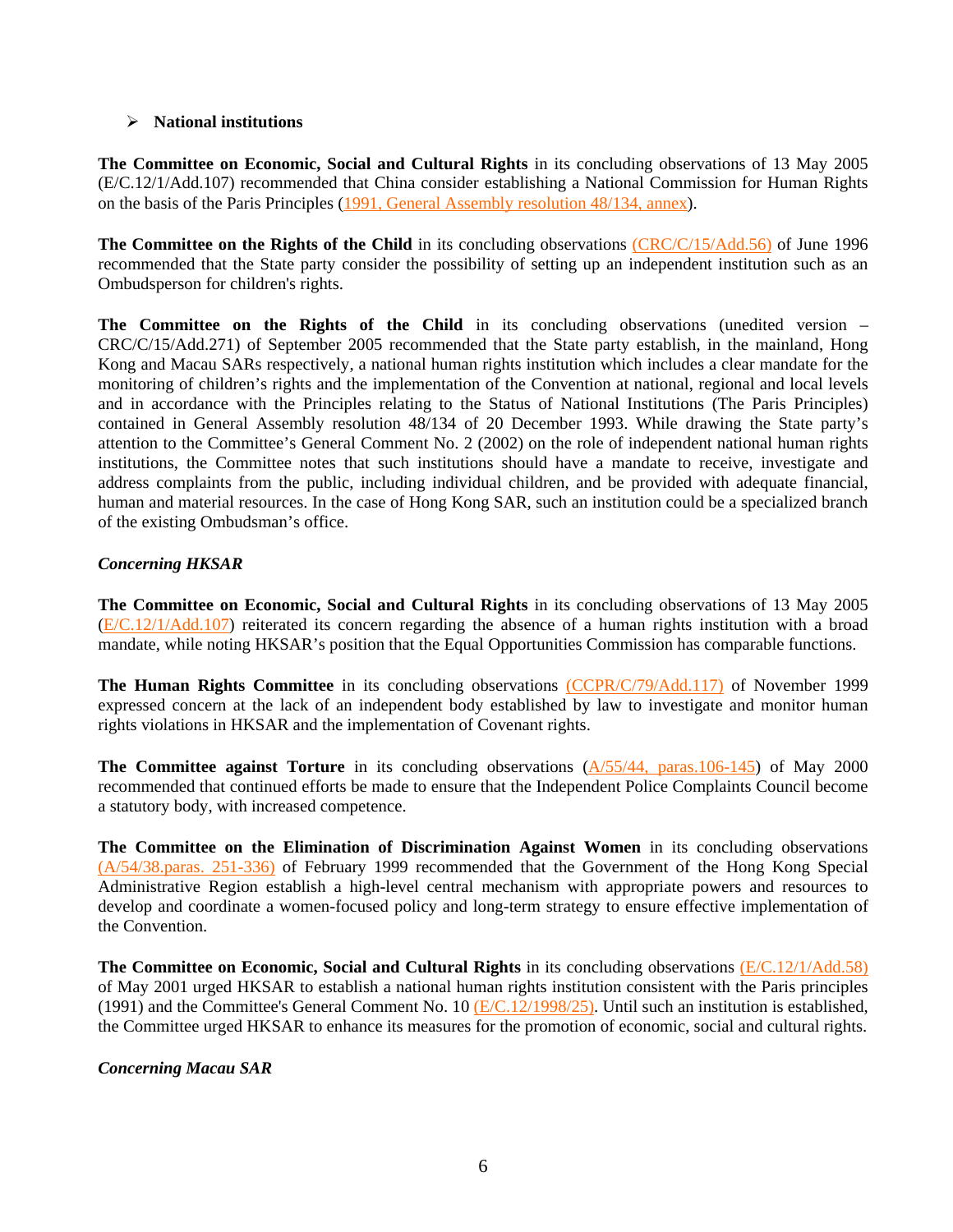**The Committee on Economic, Social and Cultural Rights** in its concluding observations of 13 May 2005 ([E/C.12/1/Add.107](http://www.unhchr.ch/tbs/doc.nsf/(Symbol)/E.C.12.1.Add.107.En?Opendocument)) recommended that MSAR establish a state institution responsible for the promotion and protection of gender equality, and engage in sensitisation campaigns to raise awareness on gender equality, particularly in employment, and to report, in its next periodic report, on the results achieved in this regard.

# ¾ **Adequacy of legislation**

In the spirit of assisting China to improve the system of protection against arbitrary detention, the **Working Group on Arbitrary Detention (WGAD)** in its visit report [\(E/CN.4/2005/6/Add.4\)](http://daccessdds.un.org/doc/UNDOC/GEN/G05/102/74/PDF/G0510274.pdf?OpenElement) of 29 December 2004 made the following recommendations:

- a) Laws governing criminal detention should be reconsidered. Either the procuratorates empowered to take decisions on arrest should be vested with the requisite independence in order to meet the criteria of a judicial officer authorized by law to exercise judicial power, or the power to order or approve arrest should be shifted from the procuratorate to courts;
- b) In all cases of administrative deprivation of liberty, an effective right to challenge before a court the lawfulness of the detention and the right to be represented by a legal counsel shall be granted;
- c) Noting with satisfaction that high-level political decisions have been taken to review the system of reeducation through labour, the Working Group believes that the minimum requirements for complying with international standards are the following:
	- (i) All acts giving rise to re-education through labour should be clearly provided by law;
	- (ii) Due process requirements e.g., the personal appearance before and hearing of the individual concerned by the competent body, the opportunity to put forward his/her arguments against being sent to a re-education through labour facility, the right to be represented by legal counsel, the right to appeal against unfavourable decisions and the like - should be provided by law and scrupulously implemented in each case;
	- (iii) If the person so wishes, a genuine review of his case should be made by a court;
	- (iv) The time one can spend in re-education through labour centres should be considerably reduced;
	- (v) The system of re-education through labour should never be used to punish the peaceful expression of one's opinion or belief.

d) Conditions of the admission against his/her will and the forcible holding of people who are allegedly mentally ill or for detoxification shall be meticulously provided by law. Bearing in mind the vulnerable situation of mental health patients, that law shall prescribe effective safeguards against arbitrariness. Courts shall be vested with competence to review, upon request, the legality as well as the necessity of keeping someone against his/her will in a mental health institution;

 e) Persons charged often invoke their freedom of opinion, expression, religion or belief, freedom of association or assembly, or the right to take part in the conduct of public affairs of the country as a legal basis for their conduct and exempting them from criminal responsibility. The Working Group recommends that the question - to which of the conflicting interests shall priority be given - shall be decided after careful consideration of all the relevant circumstances, giving proper weight to the rights of the individuals. Definitions in criminal law legislation having such vague, imprecise or sweeping elements like "disrupting social order", "endangering national security", "violating the unity and integrity of the State", "subverting public order", "affecting national security" and the like shall not be used to punish the peaceful expression of the rights and freedoms that the Universal Declaration of Human Rights grants to everyone.

**The Working Group on Arbitrary Detention** in its visit report E/CN.4/2005/6/Add.4 of 29 December 2004 stated that none of the recommendations that the Working Group formulated in its earlier report [\(E/CN.4/1998/44/Add.2\)](http://www.unhchr.ch/Huridocda/Huridoca.nsf/TestFrame/2a5b902348361462c125661700513f8c?Opendocument) of 22 December 1997 had been followed, and reiterated these recommendations, listed below.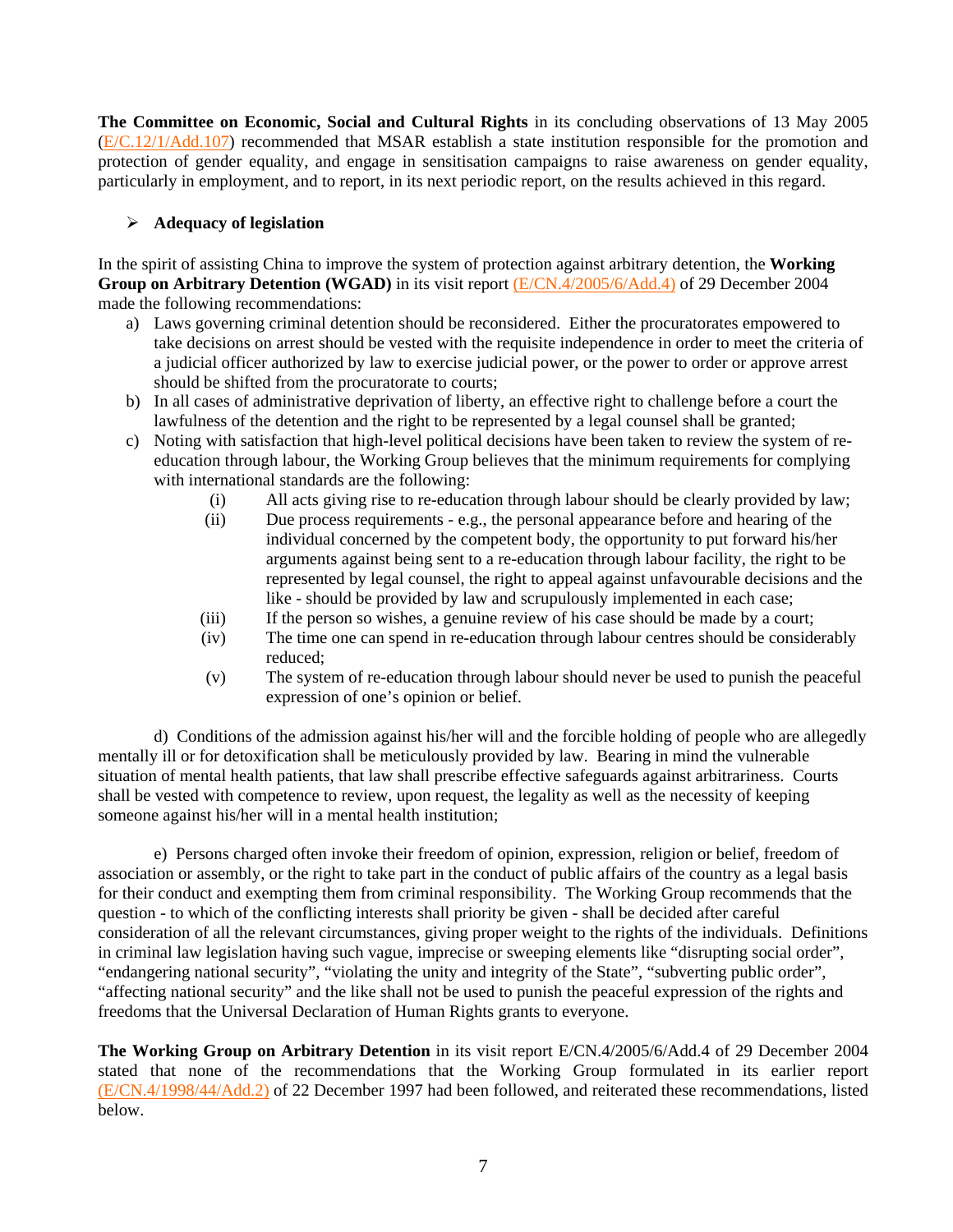- a) The PRC should incorporate expressly in the Criminal Procedure Law a provision stating that under the Law a person is presumed innocent until proved guilty by a court or tribunal at the end of a trial;
- b) Define the crime of "endangering national security" in precise terms, keeping in mind article 3 of the Criminal Procedure Law;
- c) Incorporate in the criminal law an exception to the effect that the law will not regard as criminal any peaceful activity in the exercise of the fundamental rights guaranteed by the Universal Declaration of Human Rights;
- d) Establish a permanent independent tribunal for or associate a judge with all proceedings under which the authorities may commit a person to re-education through labour, in order to obviate the possibility of any criticism that the present procedure is not entirely in conformity with international standards for a fair trial as reflected in international legal instruments, especially the Universal Declaration of Human Rights.

**The WGAD** also expressed concern, in light of the fact that no law provides a clear definition of "State" secrets", about the restriction on the right to defense imposed by regulations issued by public security departments, prison administration or prosecutors when a case involves State security or State secrets.

With regard to the right of freedom to manifest one's religion, **the Special Rapporteur on freedom of religion or belief** in his visit report [\(E/CN.4/1995/91\)](http://www.unhchr.ch/Huridocda/Huridoca.nsf/TestFrame/16bc89ca3a97d363802567190066394b?Opendocument) of 22 December 1994 recommended that amendments be made to the pertinent legal texts, such as article 36 of the Constitution, so as to provide a constitutional guarantee of respect for freedom to manifest one's religion or belief in accordance with article 1, paragraph 1, of the 1981 Declaration on Freedom of Religion or Belief.

**The Special Rapporteur** further recommended the adoption of a text recognizing the right to freedom of belief and freedom to manifest one's belief for all, including members of the Communist Party and other sociopolitical organizations.

With regard to the right of persons under the age of 18 to freedom of belief, the **Special Rapporteur** recommended that steps be taken to adopt a provision explicitly mentioning this right, so as to ensure the requisite compliance with the Convention on the Rights of the Child, especially article 14, which was ratified by China on 2 March 1992.

## *Concerning HKSAR*

**The Committee on Economic, Social and Cultural Rights** in its concluding observations of 13 May 2005 ([E/C.12/1/Add.107](http://www.unhchr.ch/tbs/doc.nsf/(Symbol)/E.C.12.1.Add.107.En?Opendocument)) regretted that HKSAR has not implemented a number of the recommendations contained in its concluding observations of 2001. The Committee wished to reiterate in particular its concern on the following issue:

- (a) The present anti-discrimination legislation does not cover discrimination on the basis of race, sexual orientation and age;
- (b) the absence of a human rights institution with a broad mandate, while noting HKSAR's position that the Equal Opportunities Commission has comparable functions;
- (c) the lack of effective protection from discrimination and abuse in practice, of foreign domestic helpers, affected by the "two-week rule", upon expiration of their contract;

The Committee was concerned that, in the proposed racial discrimination law, the protection afforded by this law will not cover migrants from the Mainland despite the widespread de jure and de facto discrimination against them on the basis of their origin. The Committee was also concerned that, according to the proposals made by the Hong Kong Home Affairs Bureau, the new law will not affect the existing immigration legislation in HKSAR.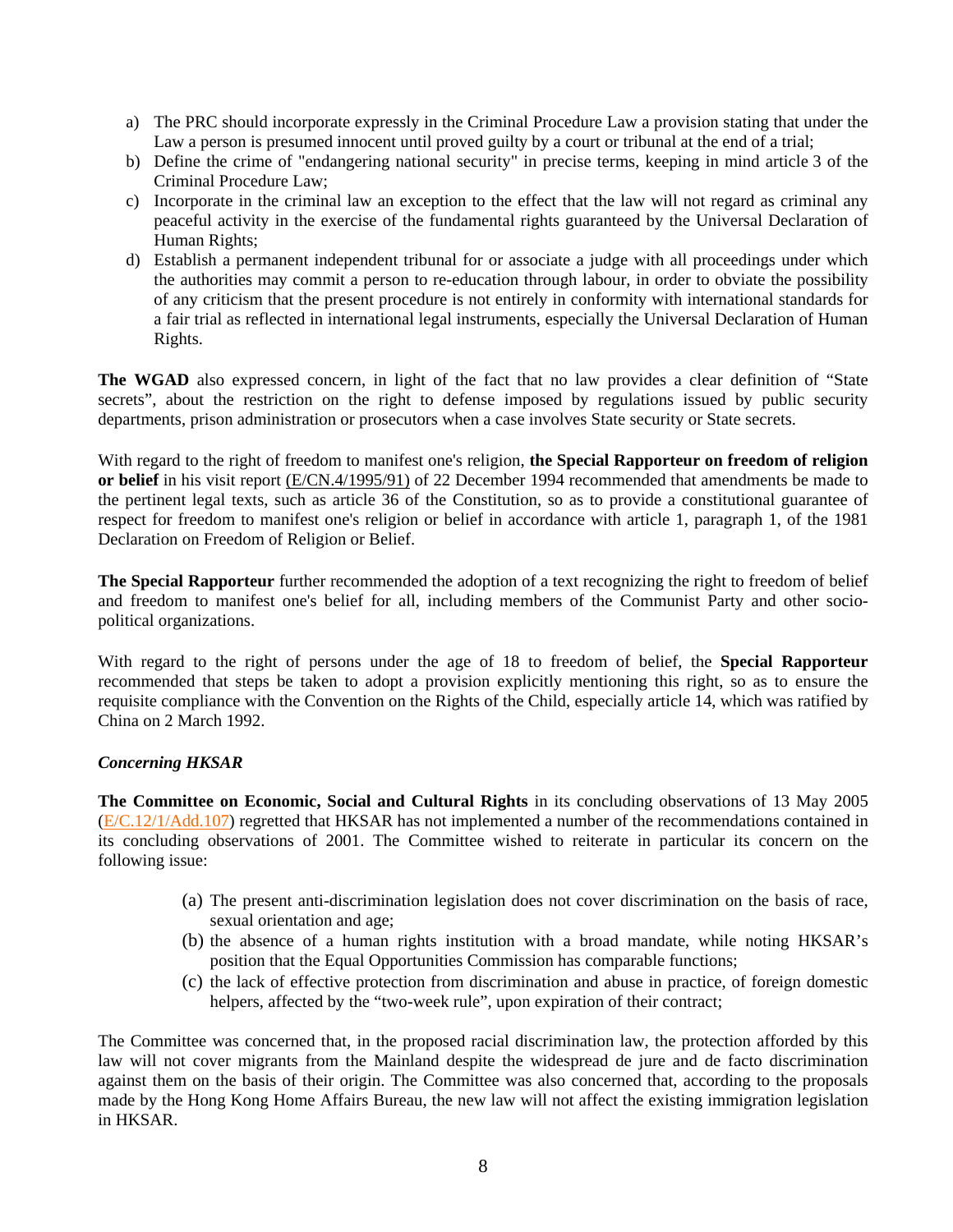The Committee strongly urged the HKSAR to extend the protection afforded by the proposed racial discrimination law to internal migrants from the Mainland, and to put a stop to the widespread discriminatory practices against them on the basis of their origin. The Committee further recommended that the relevant provisions of the existing immigration legislation governing entry into, period of stay, and departure from, HKSAR are amended to ensure full conformity and consistency with the new racial discrimination legislation.

**The Committee on the Elimination of Discrimination Against Women** in its concluding observations [\(A/54/38.paras. 251-336\)](http://www.unhchr.ch/tbs/doc.nsf/(Symbol)/1483ffb5a2a626a980256732003e82c8?Opendocument) of February 1999 urged the Government to amend all laws that are incompatible with the Convention, including those relating to immigration and to pension schemes, with a view to removing the relevant reservations. In particular, it encouraged the Government to eliminate discrimination against indigenous women following its review of the small house policy. The Committee also encouraged the Government to re-examine the reservation relating to the favourable treatment of women in respect of labour law protection of pregnancy and maternity.

**The Committee on Economic, Social and Cultural Rights** in its concluding observations [\(E/C.12/1/Add.58\)](http://www.unhchr.ch/tbs/doc.nsf/(Symbol)/1f67bd3f2a811fddc1256a4c002ed71a?Opendocument) of May 2001 reiterated its recommendation that HKSAR review its policy in relation to unfair dismissal, minimum wages, paid weekly rest time, rest breaks, maximum hours of work and overtime pay rates. It urged HKSAR to adopt a comprehensive pension system that provides adequate retirement protection for the entire population, in particular for housewives, self-employed persons, older persons and persons with disabilities. The Committee recommended that the Public Order Ordinance be reviewed with a view to amending its provisions to ensure freedom of trade union activities as provided for under article 8 (c) of the Covenant.

**The Human Rights Committee** in its concluding observations [\(CCPR/C/79/Add.117\)](http://www.unhchr.ch/tbs/doc.nsf/(Symbol)/d3f40053e45c17fd80256820005cfdf6?Opendocument) of November 1999 was concerned that the Interception of Communications Ordinance, which was passed in June 1997 in order to restrict the power of the authorities to intercept communications, has not yet been brought into effect. Section 33 of the Telecommunication Ordinance and Section 13 of the Post Office Ordinance still continue to be in force, thus allowing the authorities to violate the right to privacy under article 17 of the Covenant. The HKSAR must ensure that its law and practice protect the rights guaranteed under article 17.

## ¾ **Awareness on human rights issues**

**The Committee on Economic, Social and Cultural Rights** in its concluding observations of 13 May 2005 ([E/C.12/1/Add.107](http://www.unhchr.ch/tbs/doc.nsf/(Symbol)/E.C.12.1.Add.107.En?Opendocument)) strongly recommended that the State party undertake effective public education measures, including awareness-raising programmes designed to eliminate gender-based prejudices and traditional practices that are harmful to women and girls. The Committee requests the State party to provide, in its next periodic report, detailed information on the progress made on gender discrimination issues. (paragraph 49).

**The Committee on Economic, Social and Cultural Rights** in its concluding observations of 13 May 2005 ([E/C.12/1/Add.107](http://www.unhchr.ch/tbs/doc.nsf/(Symbol)/E.C.12.1.Add.107.En?Opendocument)) also requested the State party in its next periodic report, to provide detailed information on the public consultation process in the preparation of the report, including a listing of all civic organisations or non-governmental organizations consulted. The Committee urges the State party to bear in mind that public consultation is a requirement in the reporting process, the objective of which is to inform the general public and to generate interest and debate on the steps the State party has undertaken in fulfilling its treaty obligations under the Covenant. (paragraph 43).

**The Committee on the Rights of the Child** in its concluding observations (unedited version – CRC/C/15/Add.271) of September 2005 recommended that the State party further strengthen the coordination between the bodies and institutions working on the implementation of the National Children's Development Programme (2001-2010) at all levels in order to ensure uniform implementation in all regions and provinces.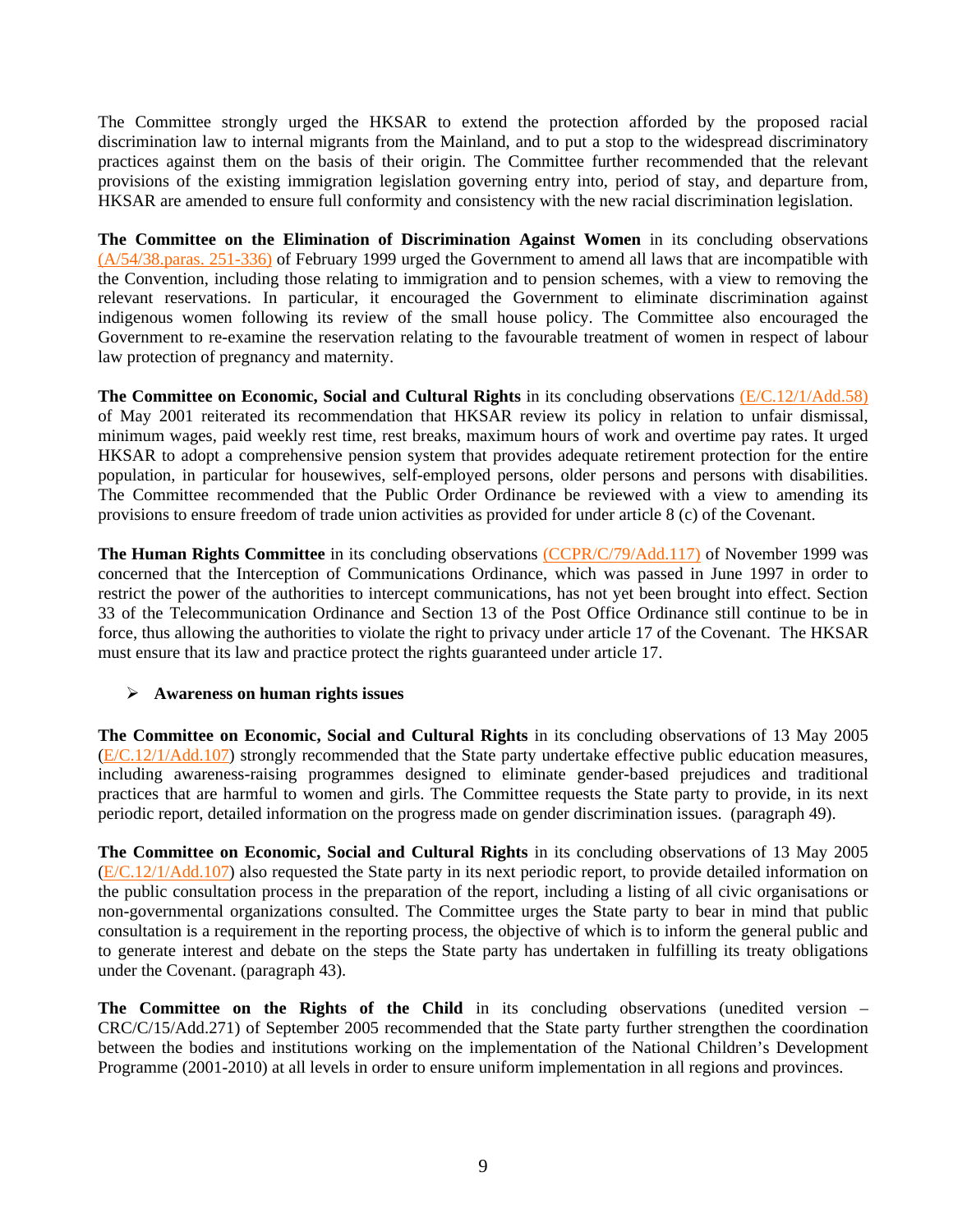The Committee also recommended that the State party facilitate and encourage the independence and expansion of activities by non-governmental organizations, in particular those working for the promotion and protection of child rights inter alia by ensuring their free and active involvement in the implementation of the CRC, including in the preparation of reports and the implementation of the Committee's concluding observations and recommendations.

The Committee also recommended that the State party, in all areas under its jurisdiction:

- a) further strengthen its efforts to disseminate the CRC in all languages, and also through the use of child-friendly materials and school curricula;
- b) expand its programmes to sensitize parents and children about the CRC; and
- **c)** increase its efforts to provide adequate and systematic training on children's rights for professional groups working with and for children.

**The Committee on the Rights of the Child** in its concluding observations [\(CRC/C/15/Add.56\)](http://www.unhchr.ch/tbs/doc.nsf/(Symbol)/d26a86d517d48050c125636300424a98?Opendocument) of June 1996 recommended that measures be taken to incorporate education on the principles and provisions of the Convention into training programmes for different professionals working with or for children.

**The Committee on the Elimination of Discrimination Against Women** in its concluding observations [\(A/54/38.paras. 251-336\)](http://www.unhchr.ch/tbs/doc.nsf/(Symbol)/1483ffb5a2a626a980256732003e82c8?Opendocument) of February 1999 urged the Government to translate the Convention on the Elimination of All Forms of Discrimination against Women into local languages. It recommended a comprehensive public campaign to improve legal literacy of the Convention and to raise awareness of gender equality as a societal goal and of women's rights as human rights. It also recommended gender-sensitization training on the basis of the Convention for all government officials and cadres. The Committee urged the Government to initiate broad public discussions in the various provinces and autonomous regions in the preparation of its fifth periodic report under article 18 of the Convention.

**The Committee Against Torture** in its concluding observations ( $\frac{A}{55/44}$ , paras.106-145) of May 2000 encouraged the State party to continue and to intensify its efforts to provide training courses on international human rights standards for law enforcement officers.

## *Concerning HKSAR*

**The Committee on Economic, Social and Cultural Rights** in its concluding observations of 13 May 2005 ([E/C.12/1/Add.107](http://www.unhchr.ch/tbs/doc.nsf/(Symbol)/E.C.12.1.Add.107.En?Opendocument)) encouraged HKSAR to ensure that human rights education is provided in schools at all levels and to raise awareness about human rights, in particular, economic, social and cultural rights among state officials and the judiciary. (paragraph 102).

## *Concerning Macau SAR*

**The Committee on Economic, Social and Cultural Rights** in its concluding observations of 13 May 2005 ([E/C.12/1/Add.107](http://www.unhchr.ch/tbs/doc.nsf/(Symbol)/E.C.12.1.Add.107.En?Opendocument)) encouraged MSAR to ensure that human rights education is provided in schools at all levels and to raise awareness about human rights, in particular economic, social and cultural rights, among state officials and the judiciary. (paragraph 127).

## **ADMINISTRATION OF JUSTICE AND THE RULE OF LAW**

## ¾ **Age of criminal responsibility**

The Committee on the Rights of the Child in its concluding observations (unedited version – CRC/C/15/Add.271) of September 2005 welcomed the State party's abolition of the death penalty in mainland China for persons who have committed an offence while under the age of 18. However, it was concerned that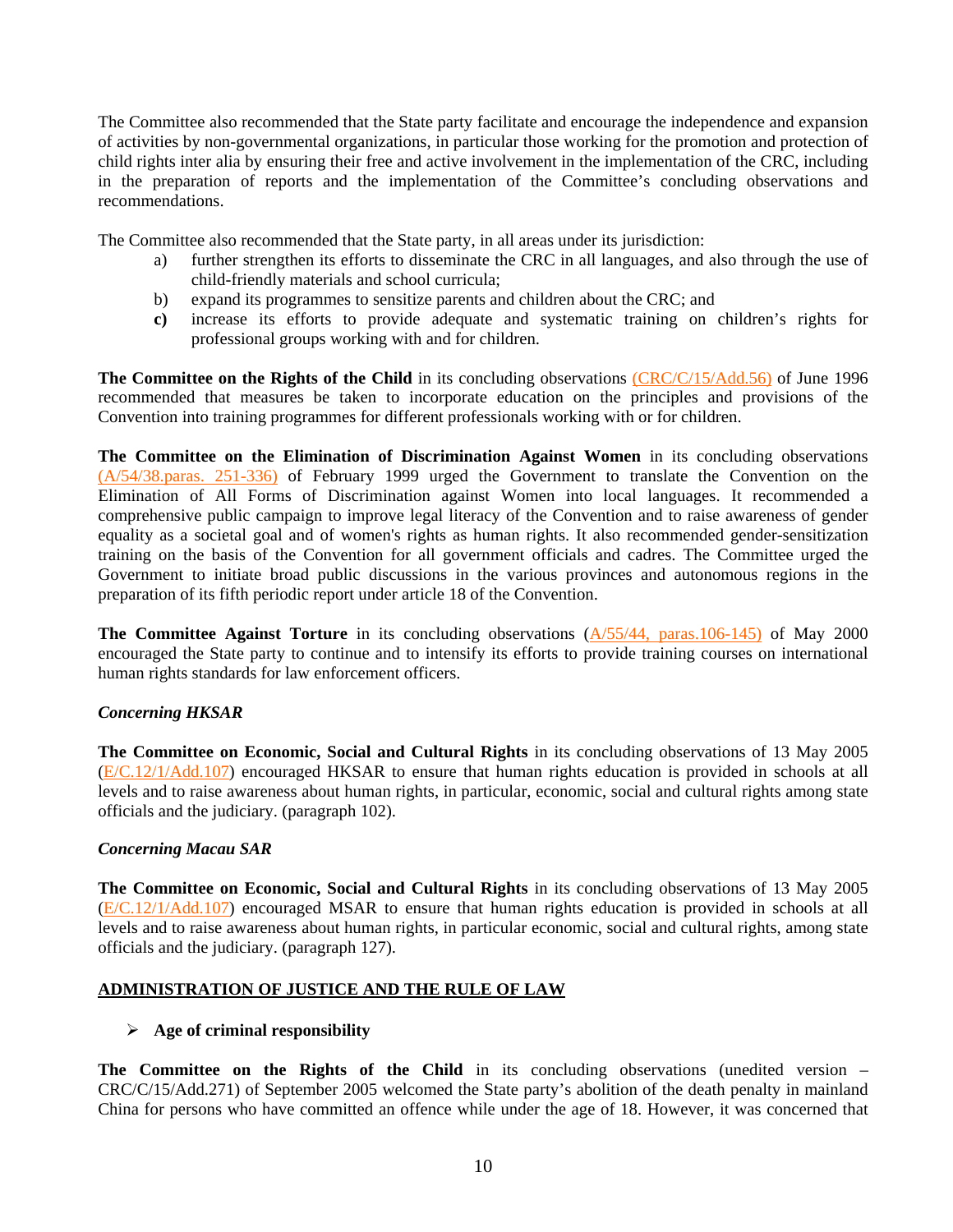life imprisonment continues to be possible for those under 18, even if such a sentence is not often applied. While noting efforts to reform laws related to juvenile justice, such as the Law on the Protection of Minors, the Committee noted its concern that existing legislation, regulations and administrative procedures do not adequately set out the detailed obligations of the authorities and the judiciary for the protection of children in conflict with the law at all stages. While noting that the State party has raised the minimum age of criminal responsibility in Hong Kong SAR, the Committee noted its concern that the age of 10 years is too low. The Committee was further concerned that children between the ages of 16 and 18 are not consistently accorded special protection when coming into conflict with the law. The Committee shared the concerns of the delegates from Macau SAR about the lack of restorative justice for children in conflict with the law and welcomes the information they provided about plans to reform the juvenile justice system.

In light of the recommendations adopted by the Committee on its day of general discussion on juvenile justice (CRC/C/46, paras. 203-238), the Committee recommended that in all areas under its jurisdiction, the State party ensure the full implementation of juvenile justice standards in particular articles 37, 40 and 39 of the Convention, and other relevant international standards in this area, such as the United Nations Standard Minimum Rules for the Administration of Juvenile Justice (the Beijing Rules), the United Nations Guidelines for the Prevention of Juvenile Delinquency (the Riyadh Guidelines), the United Nations Rules for the Protection of Juveniles Deprived of Their Liberty, and the Vienna Guidelines for Action on Children in the Criminal Justice System. It further recommended that in all jurisdictions the State party provide training on relevant international standards to those responsible for administering juvenile justice.

Within mainland China, the Committee further recommended that the State party:

- a) abolish life sentences for persons who have committed offences while under the age of 18;
- b) amend legislation so as to ensure that all children deprived of their liberty, including in Work Study Schools, have the right to prompt access to legal and other appropriate assistance, and the right to challenge the legality of their deprivation of liberty before a court or other competent, independent and impartial authority in a timely manner;
- c) ensure that deprivation of liberty is always used as a last resort, and strengthen and expand possibilities for alternative sentencing, such as mediation, probation, community service or suspended sentences;
- d) Ensure that both sentenced and released persons below 18 are provided with educational opportunities, including vocational and life-skills training, and recovery and social reintegration services, in order to support their full development;
- e) Seek technical cooperation and assistance from, inter alia, the Office of the UN High Commissioner for Human Rights (OHCHR), the United Nations Office on Drugs and Crime Prevention (UNODC), and the United Nations Children's Fund (UNICEF).

Within Hong Kong SAR, the Committee further recommended that the State party:

- a) Raise the minimum age of criminal responsibility to an internationally acceptable level;
- b) abolish life sentences for persons who have committed offences while under the age of 18;
- c) Ensure that all children under the age of 18 are consistently accorded special protection when coming into conflict with the law, and that their cases are heard in specialized juvenile courts by appropriately trained magistrates, and;
- d) ensure that deprivation of liberty is always used as a last resort, and strengthen and expand possibilities for alternative sentencing, such as such as mediation, probation, community service or suspended sentences.

In Macau SAR, the Committee recommended that the State party expedite its plans for reform of the juvenile justice system, and ensure that such reforms include: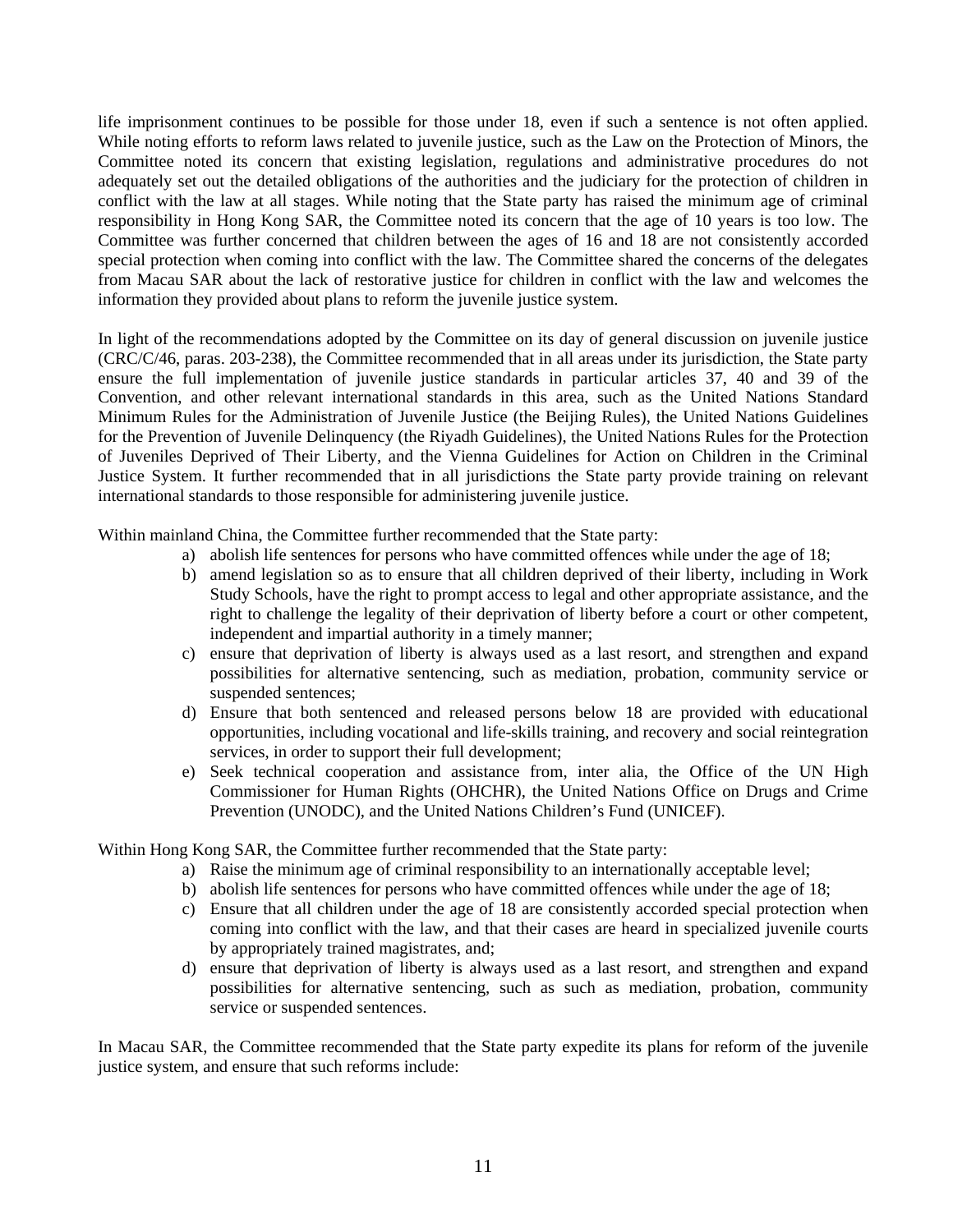- a) measures to ensure that detention is used only as a last resort and an expansion of the possibilities for alternative sentencing such as probation, community service or suspended sentences;
- b) possibilities for restorative justice, such as family group conferencing;
- c) an expansion of services to assist juvenile offenders with social reintegration in an environment which fosters the health, self-respect and dignity of the child.

## *Concerning HKSAR*

**The Human Rights Committee** in its concluding observations [\(CCPR/C/79/Add.117\)](http://www.unhchr.ch/tbs/doc.nsf/(Symbol)/d3f40053e45c17fd80256820005cfdf6?Opendocument) of November 1999 recommended that the age of criminal responsibility be raised so as to ensure the rights of children under article 24.

**The Committee on Economic, Social and Cultural Rights** in its concluding observations [\(E/C.12/1/Add.58\)](http://www.unhchr.ch/tbs/doc.nsf/(Symbol)/1f67bd3f2a811fddc1256a4c002ed71a?Opendocument) of May 2001 called upon HKSAR to amend its laws to raise the age of criminal responsibility so as to ensure the rights of the child under article 10 of the Covenant.

# *Concerning HKSAR*

# ¾ **Right to effective remedy**

The Committee against Torture in its concluding observations ( $\frac{A}{55}/44$ , paras. 106-145) of May 2000 recommended that the State party ensure the prompt, thorough, effective and impartial investigation of all allegations of torture.

In its visit report [\(E/CN.4/2005/6/Add.4\)](http://daccessdds.un.org/doc/UNDOC/GEN/G05/102/74/PDF/G0510274.pdf?OpenElement) of 29 December 2004 , the Working Group on Arbitrary Detention stated that there exists no genuine right to challenge administrative detention, including detention for the purpose of re-education through labour and psychiatric confinement. The avenues to challenging placement in re-education institutions do not satisfy international law requirements.

## **THE RIGHT TO LIFE, THE RIGHT TO PHYSICAL AND MORAL INTEGRITY, SLAVERY, FORCED LABOUR AND TRAFFICKING IN PERSONS; RIGHT TO LIBERTY AND SECURITY OF PERSON**

## ¾ **Torture**

**The Committee against Torture** in its concluding observations  $(A/55/44, \text{ paras}.106-145)$  of May 2000 expressed concern about continuing allegations of serious incidents of torture, especially involving Tibetans and other national minorities.

The Committee also recommended that the state party incorporate in its domestic law a definition of torture that fully complies with the definition contained in the Convention. It recommended that the State party ensure the prompt, thorough, effective and impartial investigation of all allegations of torture.

## *Concerning HKSAR*

Concerning HSKAR, the CAT recommended that the necessary steps be taken to ensure that torture, as defined in article 1 of the Convention, is effectively prosecuted and appropriately sanctioned and that efforts be made to prevent other acts of cruel, inhuman or degrading treatment or punishment, in accordance with the provisions of the Convention.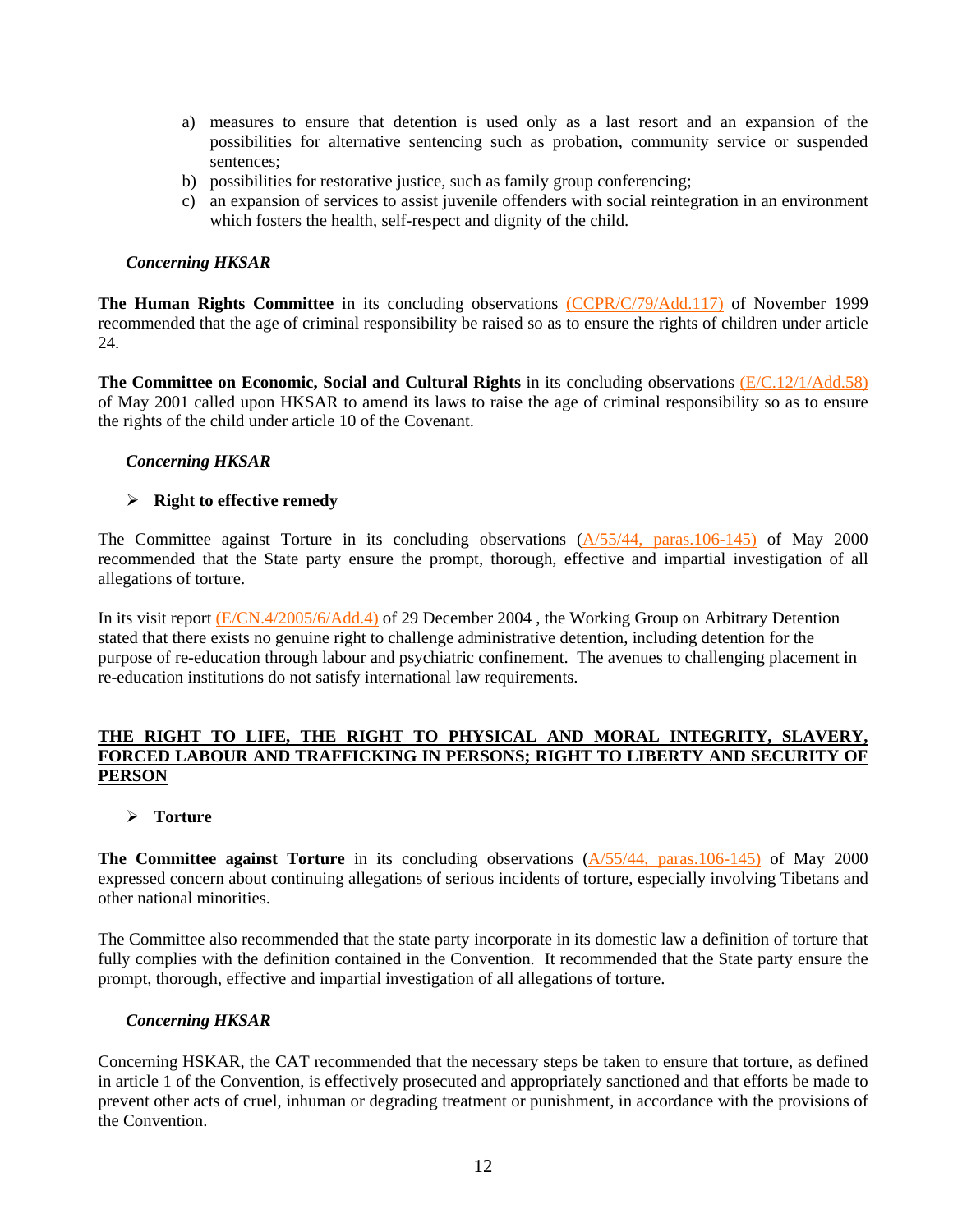## ¾ **Arbitrary Detention**

In its visit report  $(E/CN.4/2005/6/Add.4)$  of 29 December 2004 and in the spirit of assisting China to improve the system of protection against arbitrary detention, the **Working Group on Arbitrary Detention** made the following recommendations:

 (a) Laws governing criminal detention should be reconsidered. Either the procuratorates empowered to take decisions on arrest should be vested with the requisite independence in order to meet the criteria of a judicial officer authorized by law to exercise judicial power, or the power to order or approve arrest should be shifted from the procuratorate to courts;

 (b) In all cases of administrative deprivation of liberty, an effective right to challenge before a court the lawfulness of the detention and the right to be represented by a legal counsel shall be granted;

 (c) Noting with satisfaction that high-level political decisions have been taken to review the system of re-education through labour, the Working Group believed that the minimum requirements for complying with international standards are the following:

- (vi) All acts giving rise to re-education through labour should be clearly provided by law;
- (vii) Due process requirements e.g., the personal appearance before and hearing of the individual concerned by the competent body, the opportunity to put forward his/her arguments against being sent to a re-education through labour facility, the right to be represented by legal counsel, the right to appeal against unfavourable decisions and the like - should be provided by law and scrupulously implemented in each case;
- (viii) If the person so wishes, a genuine review of his case should be made by a court;
- (ix) The time one can spend in re-education through labour centres should be considerably reduced;
- (x) The system of re-education through labour should never be used to punish the peaceful expression of one's opinion or belief;

 (d) Conditions of the admission against his/her will and the forcible holding of people who are allegedly mentally ill or for detoxification shall be meticulously provided by law. Bearing in mind the vulnerable situation of mental health patients, that law shall prescribe effective safeguards against arbitrariness. Courts shall be vested with competence to review, upon request, the legality as well as the necessity of keeping someone against his/her will in a mental health institution;

 (e) Persons charged often invoke their freedom of opinion, expression, religion or belief, freedom of association or assembly, or the right to take part in the conduct of public affairs of the country as a legal basis for their conduct and exempting them from criminal responsibility. The Working Group recommends that the question - to which of the conflicting interests shall priority be given - shall be decided after careful consideration of all the relevant circumstances, giving proper weight to the rights of the individuals. Definitions in criminal law legislation having such vague, imprecise or sweeping elements like "disrupting social order", "endangering national security", "violating the unity and integrity of the State", "subverting public order", "affecting national security" and the like shall not be used to punish the peaceful expression of the rights and freedoms that the Declaration of Human Rights grants to everyone.

**The Committee against Torture** in its concluding observations [\(A/55/44, paras.106-145\)](http://www.unhchr.ch/tbs/doc.nsf/(Symbol)/9eefbd7bb869adc4802568e3004efdaf?Opendocument) of May 2000 recommended that the State party consider abolishing all forms of administrative detention, in accordance with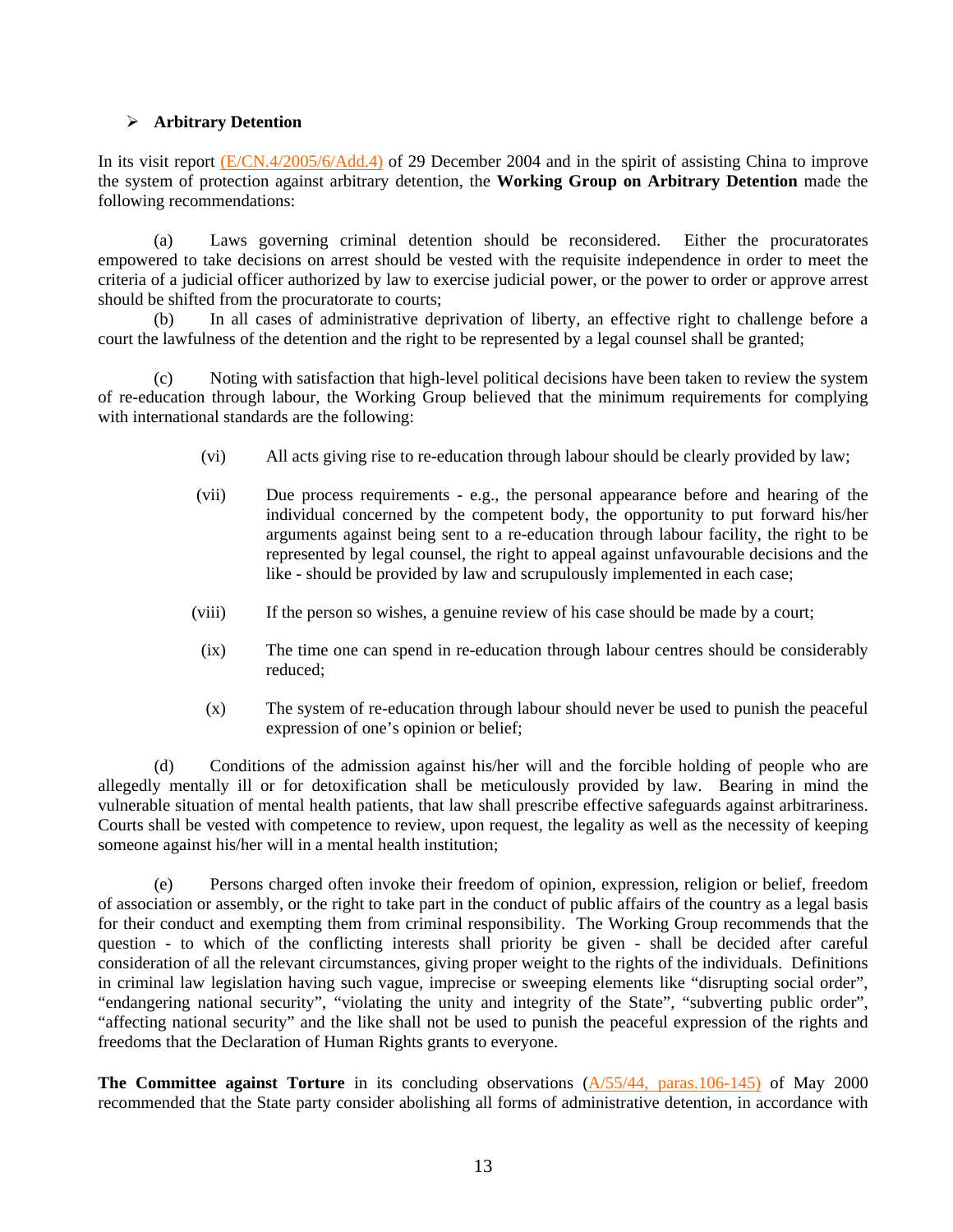the relevant international standards and that the State party consider abolishing the requirement of applying for permission before a suspect can have access for any reason to a lawyer whilst in custody.

 $\triangleright$  Right to Life

The Committee on the Rights of the Child in its concluding observations (unedited version – CRC/C/15/Add.271) of September 2005 noted with satisfaction the legal measures enacted to prohibit selective abortions and infanticide in mainland China. Nevertheless it remained concerned that selective abortions and infanticide as well as the abandonment of children, in particular girls and children with disabilities, continue to be a negative consequence of existing family planning policies and societal attitudes.

The Committee urged the State party to continue and strengthen its efforts to guarantee the right to life, survival and development of all children in its territory. It recommended that the State party strengthen its implementation of existing laws against selective abortions and infanticide, and to take all necessary measures to eliminate any negative consequences arising from family planning policies, including abandonment and nonregistration of children and imbalanced sex ratios at birth.

# ¾ **Violence against Women and Trafficking in Persons**

**The Committee on Economic, Social and Cultural Rights** in its concluding observations of 13 May 2005 ([E/C.12/1/Add.107](http://www.unhchr.ch/tbs/doc.nsf/(Symbol)/E.C.12.1.Add.107.En?Opendocument)) requested that the State party provide, in its next periodic report, detailed information on the problem of trafficking and commercial sexual exploitation of persons in the State party and on measures taken to effectively address these problems. The Committee urged the State party to ensure respect for the necessary procedural safeguards when deporting victims of trafficking in persons, particularly when such victims are minors, and to provide them with the necessary medical, psychological and legal support. The Committee requested HKSAR to report back to the Committee in its next periodic report on the result of the study by the Commission on Women on domestic violence. (paragraph 97).

**The Committee on the Elimination of Discrimination Against Women** in its concluding observations [\(A/54/38.paras. 251-336\)](http://www.unhchr.ch/tbs/doc.nsf/(Symbol)/1483ffb5a2a626a980256732003e82c8?Opendocument) of February 1999 recommended that the Government enhance services for survivors of domestic violence, including domestic workers, with a view to their empowerment and rehabilitation, including through psychological counseling, legal aid, temporary shelter and appropriate health services. The Committee also urged the amendment of existing legislation to include marital rape as a criminal offence. It recommended that adequate regulations to protect women sex workers be put in place and enforced. It also recommends that the Government monitor the links between the presence of migrant women, a regulatory approach to prostitution and trafficking in women.

The Committee also recommended that the Government examine and revise its laws and policies on violence against women. This should include adoption of a special law on domestic violence and provision of services for survivors, such as shelters and hotlines. The Committee urged the Government to regulate sexual harassment and to provide legal remedies for women victims of sexual harassment in the workplace. The Committee requested the Government to provide information in its next report on procedures for ensuring the rights of women in custody to protection from sexual abuse and for sanctioning prison officers responsible for such abuse. It recommended decriminalization of prostitution. Given the HIV/AIDS pandemic, the Committee also recommended that due attention be paid to health services for women in prostitution. The Government was also urged to take measures for the rehabilitation and reintegration of prostitutes into society. The Committee urged the Government to investigate reports of local officials' involvement in trafficking and the exploitation of prostitution, and to prosecute all persons engaged in such practices.

**The Special Rapporteur on the violence against women, its causes and consequences** in her report ([E/CN.4/2003/75/Add.1\)](http://www.unhchr.ch/Huridocda/Huridoca.nsf/TestFrame/a9c6321593428acfc1256cef0038513e?Opendocument) of February 2003 stated that violence against women remain a serious problem.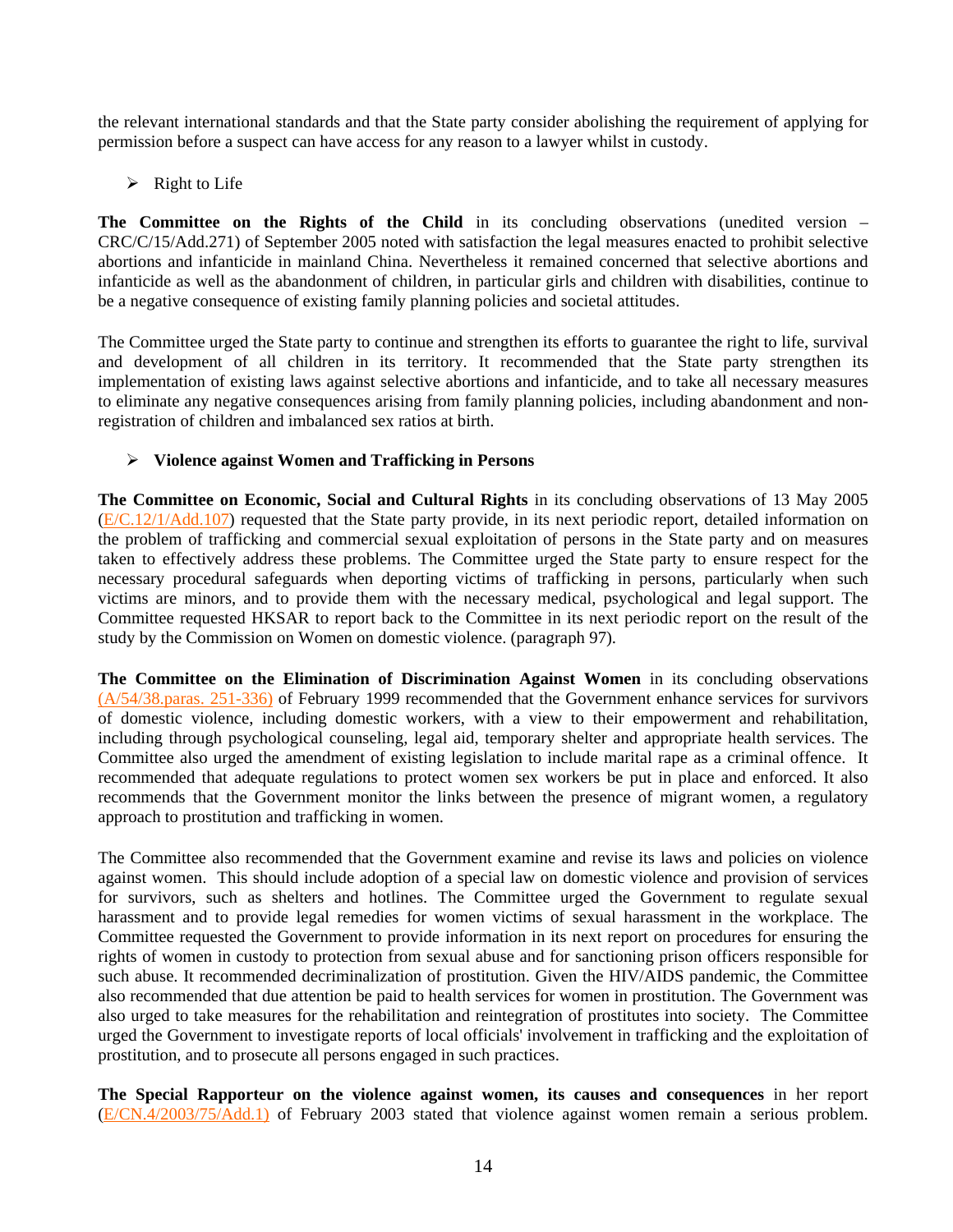Domestic violence is present in all socioeconomic levels, and is reportedly more frequent in rural areas. Although awareness of this problem seems to be growing, there are reportedly no shelters for victims of domestic violence. The report expressed concern about abortion or sterilization. In addition, Genetic testing, banned since January 1995, has become a lucrative underground business in the country and has also led to pressure to abort female fetuses. Women in Tibet continue to undergo hardship and are also subjected to gender-specific crimes, including reproductive rights violations such as forced sterilization, forced abortion, coercive birth control policies and the monitoring of menstrual cycles. It has also been reported that China has intensified repression of the Falung Gong. According to statistics compiled by the World Bank, Harvard University, and the World Health Organization, over half of the world's female suicides occur in China.

Another problem that has flourished in the last few years is the trafficking of women for the purposes of sexual exploitation and prostitution. Even though the law prohibits trafficking in women and children, women are kidnapped and sold for the purpose of providing farmers with brides or sons, or are forced into prostitution in urban areas. There also reports that suggest that some victims, especially children, are trafficked for the purpose of forced labour.

**The Committee on the Rights of the Child** in its concluding observations (unedited version – CRC/C/15/Add.271) of September 2005, noted with appreciation the submission of the initial report under the Optional Protocol on the sale of children, child prostitution and child pornography, and refered the State party to the relevant recommendations contained in CRC/C/OPSA/CO/2.

## *Concerning HKSAR*

**The Committee on Economic, Social and Cultural Rights** in its concluding observations of 13 May 2005  $(E/C.12/1/Add.107)$  $(E/C.12/1/Add.107)$  $(E/C.12/1/Add.107)$  requested that the State party provide, in its next periodic report, detailed information on the problem of trafficking and commercial sexual exploitation of persons in the State party and on measures taken to effectively address these problems. The Committee urged the State party to ensure respect for the necessary procedural safeguards when deporting victims of trafficking in persons, particularly when such victims are minors, and to provide them with the necessary medical, psychological and legal support. The Committee requested HKSAR to report back to the Committee in its next periodic report on the result of the study by the Commission on Women on domestic violence. (paragraph 97)

**The Committee on the Rights of the Child** in its concluding observations (unedited version – CRC/C/15/Add.271) of September 2005 noted its regret that the application of the Optional Protocol on the sale of children, child prostitution and child pornography had not yet been extended to Hong Kong SAR. While welcoming the amendments to the Crimes Ordinance aimed at strengthening the protection of children from pornography, it was concerned at the absence of any data or reported cases of child prostitution in Hong Kong SAR. In order to prevent and combat trafficking in children for sexual and other exploitative purposes, the Committee recommended that the State party in Hong Kong SAR:

- (a) Further develop and enhance systems of early-prevention of sexual exploitation and trafficking;
- (b) Further strengthen its efforts to identify and investigate trafficking cases, to improve understanding of the issues of trafficking and ensure that perpetrators are prosecuted;
- (c) Develop and adopt a comprehensive policy to prevent and combat sexual exploitation and trafficking in children, including the root causes and factors that place children at risk of such exploitation;
- (d) Provide adequate programmes of assistance and reintegration for sexually exploited and/or trafficked children in accordance with the Declaration and Agenda for Action and the Global Commitment adopted at the 1996 and 2001 World Congresses against Commercial Sexual Exploitation of Children;
- (e) Ratify the Protocol to Prevent, Suppress and Punish Trafficking in Persons, Especially Women and Children, supplementing the United Nations Convention against Transnational Organized Crime (2000).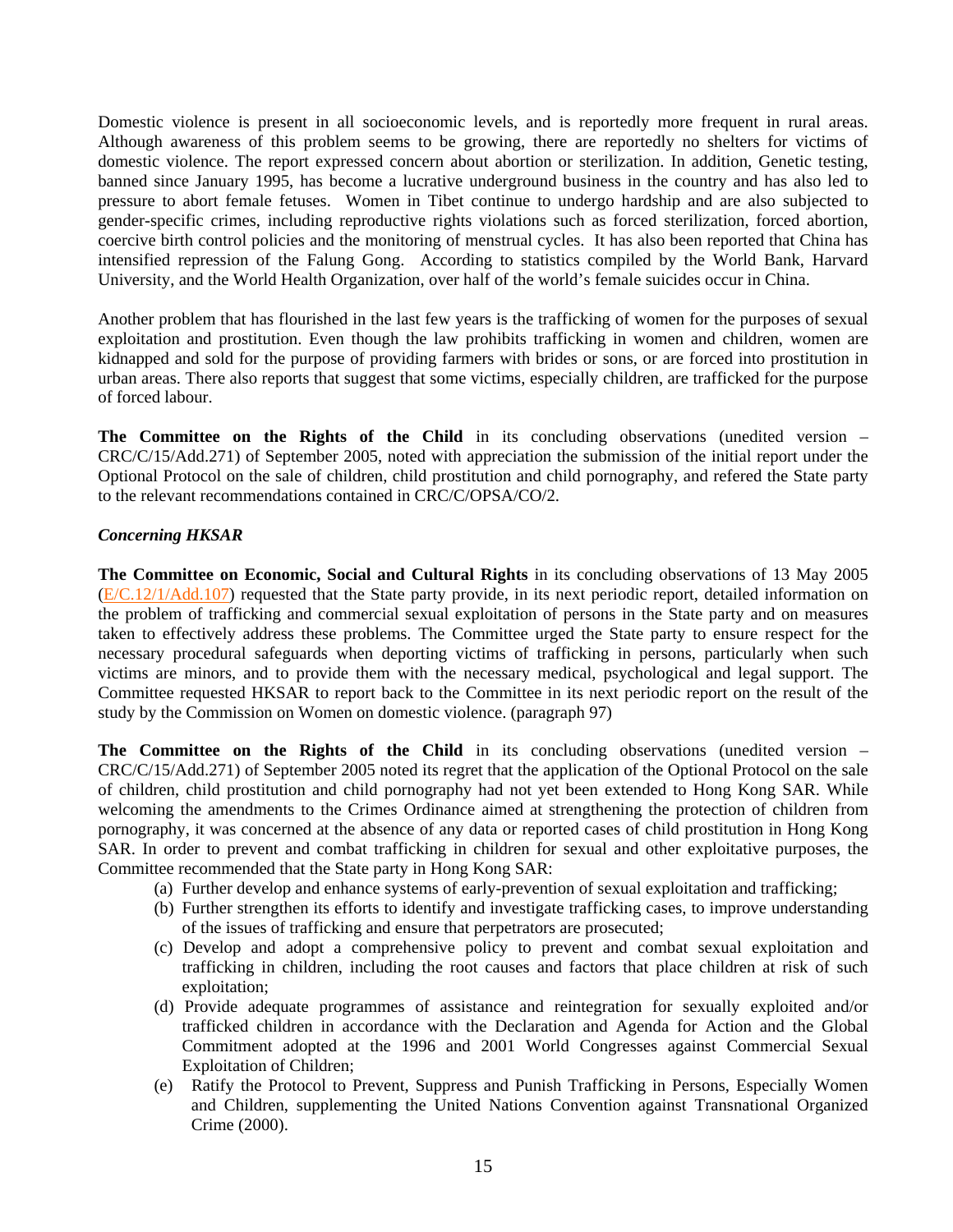## *Concering Macau SAR*

**The Committee on Economic, Social and Cultural Rights** in its concluding observations of 13 May 2005 ([E/C.12/1/Add.107](http://www.unhchr.ch/tbs/doc.nsf/(Symbol)/E.C.12.1.Add.107.En?Opendocument)) called upon MSAR to intensify its efforts to combat domestic violence. In particular, the Committee encourages MSAR to consider enacting specific legislation criminalizing domestic violence and affording effective protection to victims. The Committee also urged MSAR to take effective measures to provide training for law enforcement personnel and judges regarding the criminal nature of domestic violence. Moreover, the Committee urged MSAR to ensure the availability and accessibility of crisis centres where victims of domestic violence can find safe lodging and counseling. (paragraph 122).

**The Committee on Economic, Social and Cultural Rights** in its concluding observations of 13 May 2005 ([E/C.12/1/Add.107](http://www.unhchr.ch/tbs/doc.nsf/(Symbol)/E.C.12.1.Add.107.En?Opendocument)) recommended that MSAR make concerted efforts to combat the phenomenon of trafficking in persons. MSAR should also ensure that victims of trafficking have access to crisis centres where they can receive assistance. The Committee also recommended that MSAR provide in its next periodic report detailed information on the measures taken to combat trafficking and commercial sexual exploitation of women and children as well as comparative statistical data indicating the extent of the problem. (paragraph 123).

# **FUNDAMENTAL RIGHTS**

## ¾ **Non-discrimination and equality before the law**

**The Committee on Economic, Social and Cultural Rights** in its concluding observations of 13 May 2005 ([E/C.12/1/Add.107](http://www.unhchr.ch/tbs/doc.nsf/(Symbol)/E.C.12.1.Add.107.En?Opendocument)) encouraged the State party to submit in its next periodic report, relevant updated and periodically collected statistical data that are disaggregated by sex, age and urban/rural region, paying particular attention to the disadvantaged and marginalised groups of society. Such comparative information will enable the Committee and the State party itself, to monitor and evaluate the progressive implementation of the rights enshrined in the Covenant. (paragraph 44).

**The Committee on Economic, Social and Cultural Rights** in its concluding observations of 13 May 2005 ([E/C.12/1/Add.107](http://www.unhchr.ch/tbs/doc.nsf/(Symbol)/E.C.12.1.Add.107.En?Opendocument)) strongly recommended that the State party undertake effective public education measures, including awareness-raising programmes designed to eliminate gender-based prejudices and traditional practices that are harmful to women and girls. The Committee requested the State party to provide, in its next periodic report, detailed information on the progress made on gender discrimination issues. (paragraph 49).

**The Committee on Economic, Social and Cultural Rights** in its concluding observations of 13 May 2005 ([E/C.12/1/Add.107](http://www.unhchr.ch/tbs/doc.nsf/(Symbol)/E.C.12.1.Add.107.En?Opendocument)) called upon the State party to undertake necessary measures to ensure that all persons under its jurisdiction enjoy economic, social and cultural rights enshrined in the Covenant without discrimination. In addition, the Committee urged the State party to ensure that its asylum procedures do not discriminate, in purpose or in effect, against asylum seekers on the basis of race, colour or ethnic or national origin, as provided for under Article 2.2 of the Covenant. The Committee recommended that the State party consider adopting subsidiary forms of protection to guarantee the right to remain for persons who are not formally recognised as refugees but are seeking asylum and nevertheless require protection during that period, and granting UNHCR and humanitarian organisations access to them. The Committee requested the State party in its next periodic report, to provide detailed information in this regard, including measurable progress achieved as well as difficulties encountered. (paragraph 45).

The Committee called upon the State party to implement its decision to dismantle the *hukou* system of national household registration and to ensure that in any system that replaces it, internal migrants will be able to enjoy the same work, social security, housing, health and education benefits enjoyed by those in the urban areas. (paragraph 46).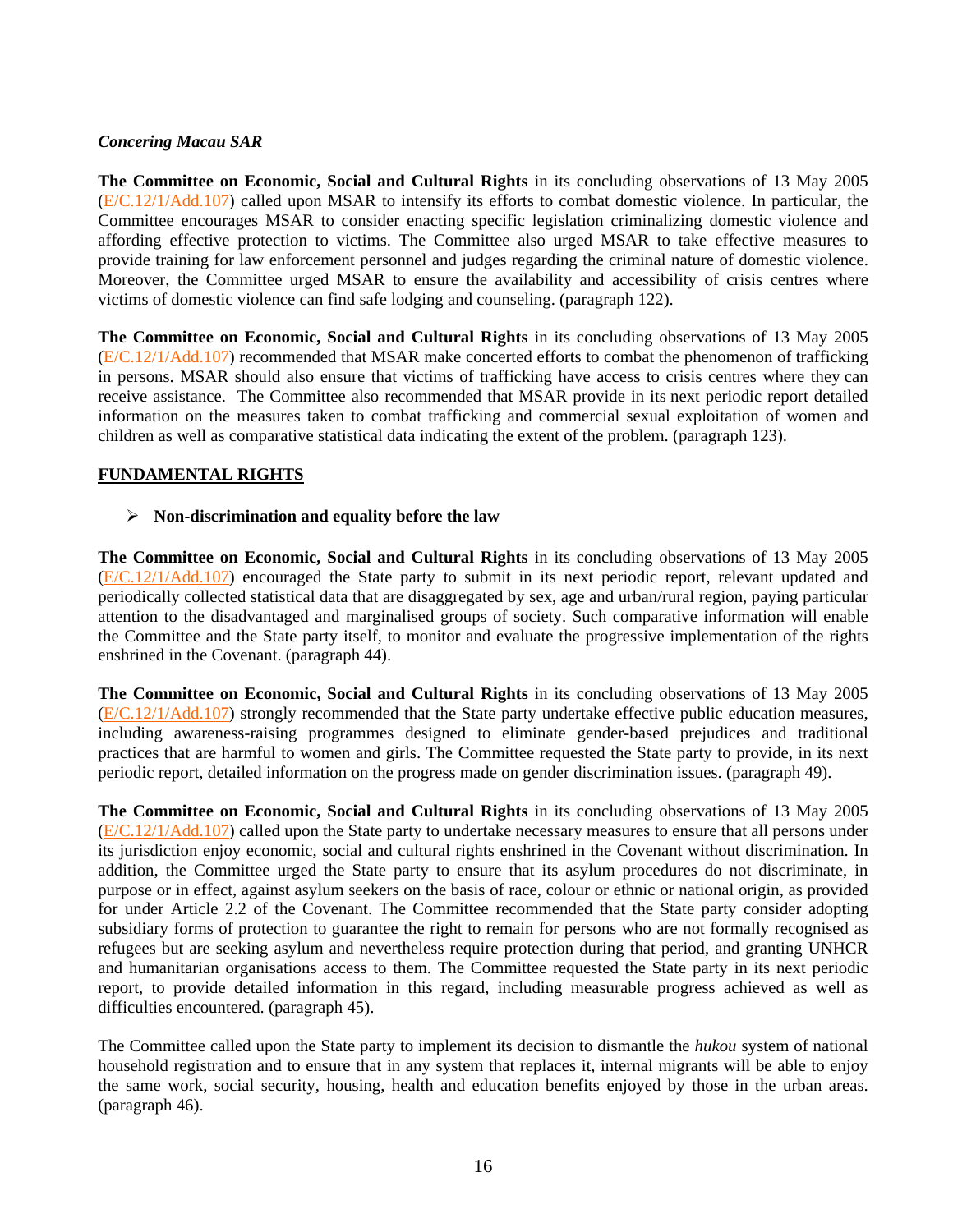The Committee recommended that the State party adopt effective measures to ensure equal opportunities for persons with disabilities, especially in the fields of work, social security, education and health, to provide for more appropriate living conditions for persons with disabilities and to allocate adequate resources for improving the treatment of, and care for, persons with disabilities. The Committee requested the State party to provide detailed information in its second periodic report, on the measures undertaken with regard to persons with physical and mental disabilities. (paragraph 47).

The Committee called upon the State party to undertake effective measures to ensure the equal right of men and women to enjoy economic, social and cultural rights as provided for in Article 3 of the Covenant, including through implementing the principle of equal pay for work of equal value, the elimination of wage gaps between men and women, and providing equal opportunities for both men and women. (paragraph 48).

The Committee on the Elimination of Racial Discrimination in its concluding observations [\(A/56/18,](http://www.unhchr.ch/tbs/doc.nsf/(Symbol)/fa1da2eee4d51bdfc1256aa4002c7afb?Opendocument) [paras.231-255\)](http://www.unhchr.ch/tbs/doc.nsf/(Symbol)/fa1da2eee4d51bdfc1256aa4002c7afb?Opendocument) of August 2001 sought clarification with regard to existing guarantees against discrimination on all grounds referred to in article 1 of the Convention, i.e. race, colour, descent, or national or ethnic origin, and recommended that the State party review its legislation to ensure the adoption of a definition of discrimination in accordance with the Convention.

Regarding the prohibition of racial discrimination in general, the Committee recommended that the State party consider giving full effect to the provisions of the Convention in its domestic legal order and ensure the penalization of racial discrimination, as well as access to effective protection and remedies through the competent national tribunals or other State institutions against all acts of racial discrimination.

**The Committee on the Elimination of Discrimination against Women** in its concluding observations [\(A/54/38.paras. 251-336\)](http://www.unhchr.ch/tbs/doc.nsf/(Symbol)/1483ffb5a2a626a980256732003e82c8?Opendocument) of February 1999 recommended that the Government adopt legislation that expressly prohibits gender discrimination, including unintentional and indirect discrimination. It also recommended that the Government improve the availability of means of redress, including legal remedies, under the Women's Law. The Committee recommended further that the Government adopt measures and allocate resources at both the central and provincial levels to monitor implementation of the various laws on gender equality.

**The Special Rapporteur on the right to education** in her mission report [\(E/CN.4/2004/45/Add.1\)](http://www.unhchr.ch/Huridocda/Huridoca.nsf/0/d2a0154274b5f3f3c1256dff002ff8f4/$FILE/G0317038.doc) of November 2003 recommended the adoption of a comprehensive strategy for attaining gender equality both in and through education at the highest level of the Government.

**The Committee on the Rights of the Child** in its concluding observations [\(CRC/C/15/Add.56](http://www.unhchr.ch/tbs/doc.nsf/(Symbol)/d26a86d517d48050c125636300424a98?Opendocument)) of June 1996 suggested that local and other leaders be invited to take a more active role in supporting the efforts to prevent and eliminate discrimination against the girl child and to provide guidance to communities in this regard. The CRC suggested that a review be undertaken of measures to ensure that children in the Tibet Autonomous Region and other minority areas are guaranteed full opportunities to develop knowledge about their own language and culture as well as to learn the Chinese language. Steps should be taken to protect these children from discrimination and to ensure their access to higher education on an equal footing.

**The Committee on the Rights of the Child** in its concluding observations (unedited version – CRC/C/15/Add.271) of September 2005, while noting efforts by the State party to address the Committee's previous concerns related to discrimination, remained concerned about discrimination against certain groups in the mainland, such as girls; children infected with or affected by HIV/AIDs; children with disabilities; ethnic and religious minorities, such as Tibetan, Uighur and Hui children; and internal migrant children.

The Committee recommended that the State party strengthen efforts to eliminate discrimination against girls, children infected with or affected by HIV/AIDs, children with disabilities, Tibetan, Uighur and Hui children and other ethnic and religious minority children, internal migrant children and other vulnerable groups by: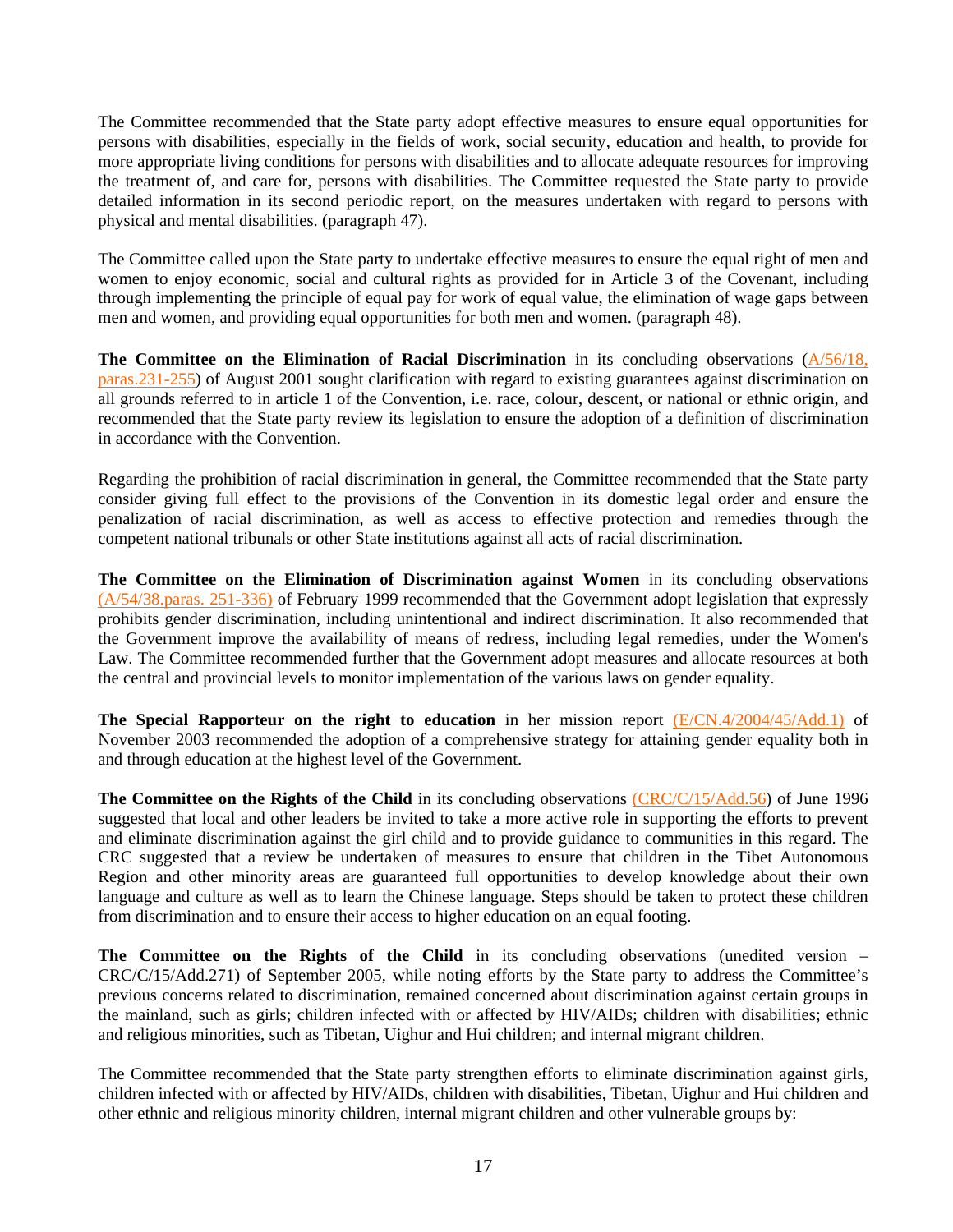- a) ensuring equal access to basic services for these children, including health, education and other social services, and that services used by these children are allocated sufficient financial and human resources;
- b) enhance monitoring of programmes and services implemented by local authorities with a view to identifying and eliminating disparities.

The Committee requested that specific information be included in the next periodic report on the measures and programs relevant to the CRC undertaken by the State party to follow up on the Declaration and Programme of Action adopted at the 2001 World Conference against Racism, Racial Discrimination, Xenophobia and Related Intolerance and taking account of Committee's General Comment No. 1 on the aims of education (2001).

**The Special Rapporteur on racism and racial discrimination** in his report [\(E/CN.4/2002/24\)](http://www.unhchr.ch/Huridocda/Huridoca.nsf/e06a5300f90fa0238025668700518ca4/1cec7613d4e77098c1256b890052422f/$FILE/G0210831.doc) of December 2002 referred to information indicating that Tibetans in the Tibetan Autonomous Region (TAR) suffer various forms of systematic and institutional discrimination in the fields of employment, health care, education, housing and public representation.

## *Concerning HKSAR*

**The Committee on Economic, Social and Cultural Rights** in its concluding observations of 13 May 2005 ([E/C.12/1/Add.107](http://www.unhchr.ch/tbs/doc.nsf/(Symbol)/E.C.12.1.Add.107.En?Opendocument)) encouraged the State party to take urgent measures to stop the spread of HIV/AIDS and other sexually transmitted diseases, including through sex education in schools and awareness-raising campaigns to eliminate discrimination against HIV-positive persons. (paragraph 60).

The Committee strongly urged the HKSAR to extend the protection afforded by the proposed racial discrimination law to internal migrants from the Mainland, and to put a stop to the widespread discriminatory practices against them on the basis of their origin. The Committee further recommended that the relevant provisions of the existing immigration legislation governing entry into, period of stay, and departure from, HKSAR are amended to ensure full conformity and consistency with the new racial discrimination legislation. (paragraph 91).

The Committee recommended that HKSAR reconsider its position regarding the extension of the 1951 Convention Relating to the Status of Refugees and its 1967 Protocol to its territorial jurisdiction, and that it strengthen its cooperation with UNHCR, in particular, in the formulation of a clear and coherent asylum policy based on the principle of non-discrimination. (paragraph 92).

The Committee urged the State party to review the existing "two-week rule", with a view to eliminating discriminatory practices and abuse arising from it, and to improving the legal protection and benefits for foreign domestic workers so that they are in line with those afforded to local workers, particularly with regard to wages and retirement benefits. The Committee recommended that HKSAR enable domestic helpers to acquire pension rights through their inclusion in the Mandatory Provident Fund. (paragraph 95).

The Committee urged the HKSAR to review the eligibility criteria for the CSSA so as to ensure that all those in need, including low-income persons and families, older persons and new migrants are adequately covered by the scheme to enable them to enjoy a decent standard of living. (paragraph 96).

**The Committee on the Rights of the Child** in its concluding observations (unedited version – CRC/C/15/Add.271) of September 2005 noted its concerns about the persistence of discrimination against refugee, asylum-seeking and undocumented migrant children in Hong Kong SAR, and the lack of legislation specifically prohibiting discrimination on the basis of race or sexual orientation. The Committee recommended that the State party expedite its efforts to draft and adopt legislation prohibiting discrimination on the basis of race or sexual orientation.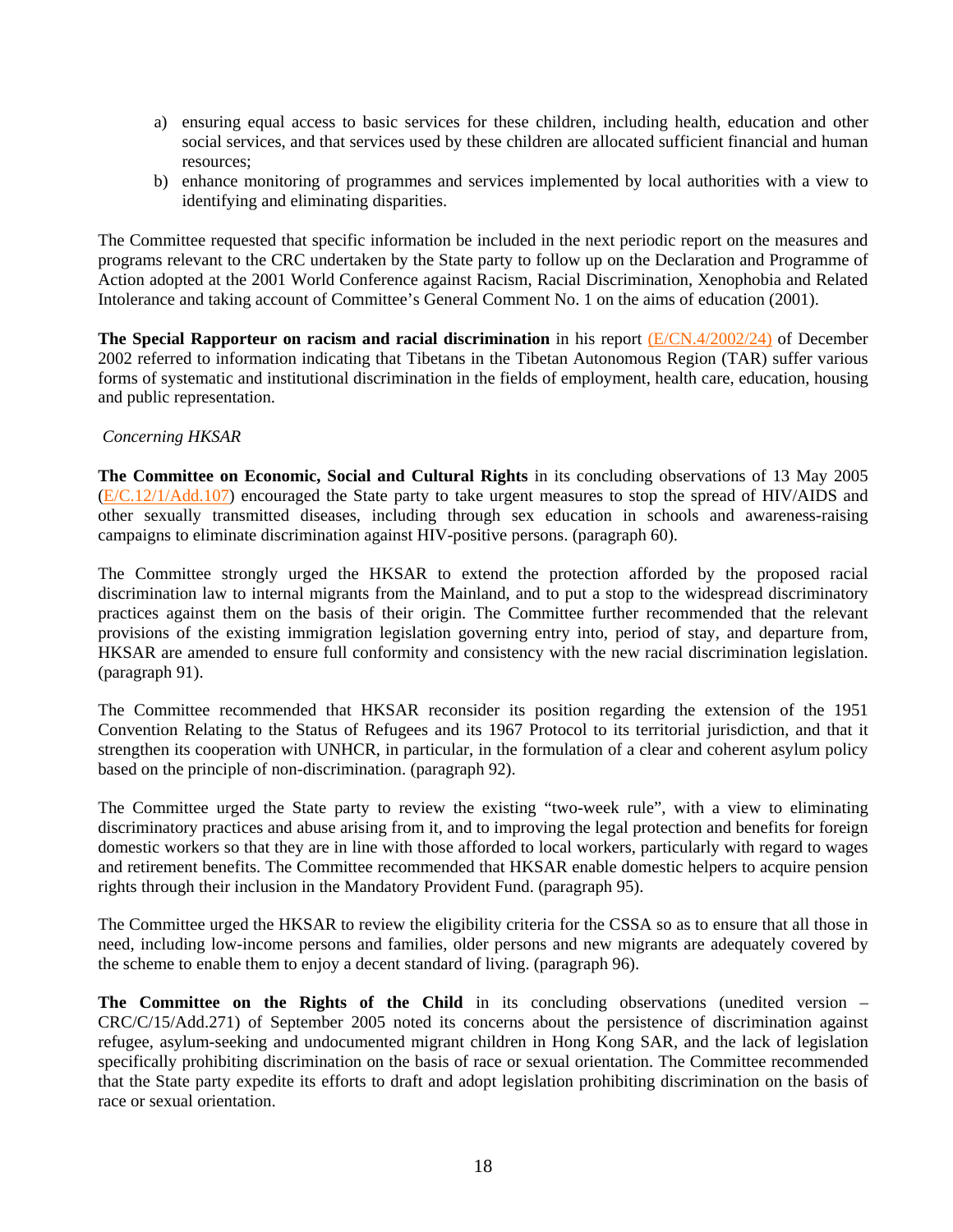## *Concerning Macau SAR*

**The Committee on Economic, Social and Cultural Rights** in its concluding observations of 13 May 2005 ([E/C.12/1/Add.107](http://www.unhchr.ch/tbs/doc.nsf/(Symbol)/E.C.12.1.Add.107.En?Opendocument)) recommended that MSAR establish a state institution responsible for the promotion and protection of gender equality, and engage in sensitization campaigns to raise awareness on gender equality, particularly in employment, and to report, in its next periodic report, on the results achieved in this regard. (paragraph 118).

**The Committee on the Rights of the Child** in its concluding observations (unedited version – CRC/C/15/Add.271) of September 2005 noted its regret about the lack of available information on the practical implementation of art. 2 of the Convention in Macau SAR. The Committee requested that in its next periodic report specific information be included on the practical implementation of art. 2 in Macau SAR.

## ¾ **Freedom of expression; freedom of assembly and association**

**The Committee on Economic, Social and Cultural Rights** in its concluding observations of 13 May 2005 ([E/C.12/1/Add.107](http://www.unhchr.ch/tbs/doc.nsf/(Symbol)/E.C.12.1.Add.107.En?Opendocument)) urged the State party to amend the Trade Union Act to allow workers to form independent trade unions outside the structure of All China Federation of Trade Unions. Further, the Committee strongly urged the State party to consider withdrawing its declaration on Article 8.1 of the Covenant. (paragraph 55).

The Committee urged the State party to remove restrictions on freedom of information and expression in the State party, to enable all persons under its jurisdiction to take part in cultural life, to enjoy the benefits of scientific progress and its applications, and to benefit from the protection of the moral and material interests resulting from any scientific, literary or artistic production of which he is the author. (paragraph 68).

The **Working Group on Arbitrary Detention** in its visit report [\(E/CN.4/2005/6/Add.4\)](http://daccessdds.un.org/doc/UNDOC/GEN/G05/102/74/PDF/G0510274.pdf?OpenElement) of 29 December 2004 noted that persons charged often invoke their freedom of opinion, expression, religion or belief, freedom of association or assembly, or the right to take part in the conduct of public affairs of the country as a legal basis for their conduct and exempting them from criminal responsibility. The Working Group recommends that the question - to which of the conflicting interests shall priority be given - shall be decided after careful consideration of all the relevant circumstances, giving proper weight to the rights of the individuals. Definitions in criminal law legislation having such vague, imprecise or sweeping elements like "disrupting social order", "endangering national security", "violating the unity and integrity of the State", "subverting public order", "affecting national security" and the like shall not be used to punish the peaceful expression of the rights and freedoms that the Declaration of Human Rights grants to everyone. (paragraph 78 e)).

**The Special Rapporteur (SR) on the right to education** in her mission report [\(E/CN.4/2004/45/Add.1\)](http://www.unhchr.ch/Huridocda/Huridoca.nsf/0/d2a0154274b5f3f3c1256dff002ff8f4/$FILE/G0317038.doc) of November 2003 recommended that the raising of teachers' status include guarantees of their freedom of association**.** 

## *Concerning HKSAR*

**The Human Rights Committee** in its concluding observations [\(CCPR/C/79/Add.117\)](http://www.unhchr.ch/tbs/doc.nsf/(Symbol)/d3f40053e45c17fd80256820005cfdf6?Opendocument) of November 1999 was concerned that the offences of treason and sedition under the Crimes Ordinance are defined in overly broad terms, thus endangering freedom of expression guaranteed under article 19 of the Covenant. All laws enacted under article 23 of the Basic Law must be in conformity with the Covenant.

With regard to freedom of assembly, the HRC was aware that there are very frequent public demonstrations in HKSAR and took note of the delegation's statement that permission to hold demonstrations is never denied. Nevertheless, the Committee was concerned that the Public Order Ordinance could be applied to restrict unduly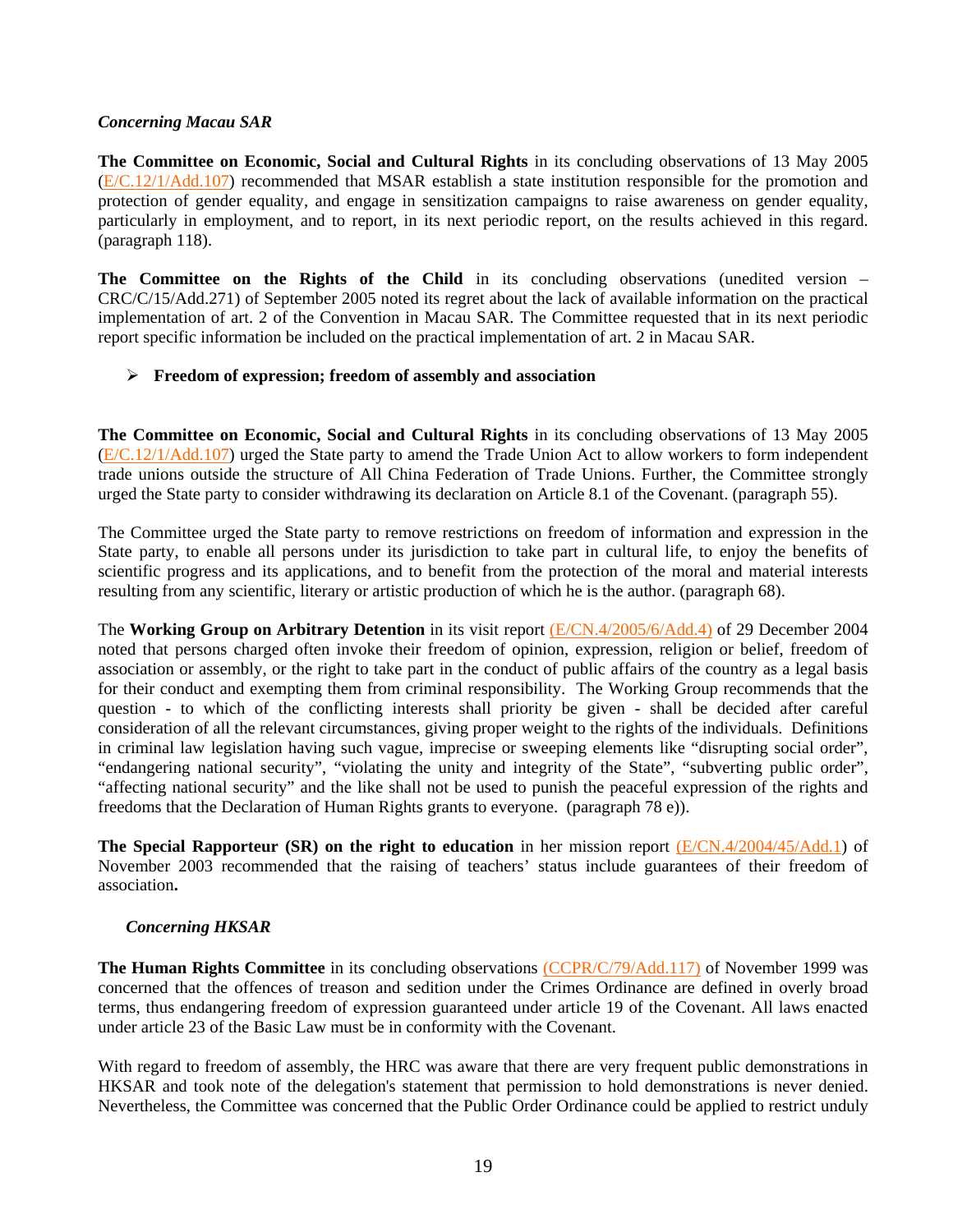enjoyment of the rights guaranteed in article 21 of the Covenant. The HKSAR should review this Ordinance and bring its terms into compliance with article 21 of the Covenant. With regard to freedom of association, the HRC was concerned that the Societies Ordinance may be applied in a way to restrict unduly the enjoyment of Article 22 rights. The HKSAR should review this Ordinance so as to ensure full protection of the right to freedom of association, including trade union rights, under article 22 of the Covenant.

# ¾ **Freedom of religion**

**The Committee on Economic, Social and Cultural Rights** in its concluding observations of 13 May 2005  $(E/C.12/1/Add.107)$  $(E/C.12/1/Add.107)$  $(E/C.12/1/Add.107)$  noted with concern the reports from sources other than the State party relating to the right to the free exercise of religion as a right to take part in cultural life, and the use and teaching of minority languages, history and culture and the Xinjiang Uighur Autonomous Region (XUAR) and the Tibet Autonomous Region (TAR). (paragraph 38).

In its visit report [\(E/CN.4/2005/6/Add.4\)](http://daccessdds.un.org/doc/UNDOC/GEN/G05/102/74/PDF/G0510274.pdf?OpenElement) of 29 December 2004, the **Working Group on Arbitrary Detention** noted noted that persons charged often invoke their freedom of opinion, expression, religion or belief, freedom of association or assembly, or the right to take part in the conduct of public affairs of the country as a legal basis for their conduct and exempting them from criminal responsibility. The Working Group recommends that the question - to which of the conflicting interests shall priority be given - shall be decided after careful consideration of all the relevant circumstances, giving proper weight to the rights of the individuals. Definitions in criminal law legislation having such vague, imprecise or sweeping elements like "disrupting social order", "endangering national security", "violating the unity and integrity of the State", "subverting public order", "affecting national security" and the like shall not be used to punish the peaceful expression of the rights and freedoms that the Declaration of Human Rights grants to everyone. (Para 78 (e)).

**The Committee on the Elimination of Racial Discrimination** in its concluding observations ([A/56/18,paras.231-255](http://www.unhchr.ch/tbs/doc.nsf/(Symbol)/fa1da2eee4d51bdfc1256aa4002c7afb?Opendocument)) urged the State party to review legislation and practices that may restrict the right of persons belonging to minorities to freedom of religion.

With regard to the right of freedom to manifest one's religion, **the Special Rapporteur on freedom of religion or belief** in his visit report [\(E/CN.4/1995/91\)](http://www.unhchr.ch/Huridocda/Huridoca.nsf/TestFrame/16bc89ca3a97d363802567190066394b?Opendocument) of 22 December 1994 recommended a more precise definition of the criteria for the registration of places of worship, especially the number of believers and the qualifications of members of religious orders. With regard to religious freedom in general, **the Special Rapporteur** recommended the introduction of a law on religious freedom, so as to harmonize all the pertinent legal texts, remedy legal ambiguities and, in keeping with established international standards, overcome the particular fears and sensitivities prompted by the distinction between nationals and foreigners.

**The Special Rapporteur** noted during his talks that the distinction between normal and abnormal religious activities was not drawn very clearly and was applied fairly flexibly. In some cases, for example, it had been found that people had been prosecuted for engaging in abnormal activities, whereas, in others no action had been taken on activities which might be regarded as abnormal. The Rapporteur was of the opinion that this flexible approach should be extended so that ultimately the distinction effectively disappears.

**The Special Rapporteur** considered that there must be no interference with religious activity falling within the scope of the 1981 Declaration. At all events, there must not be any surveillance of a kind to infringe the right to freedom of belief and to manifest one's belief. With regard to sects, **the Special Rapporteur** particularly wished to point out that the 1981 Declaration protects not only religion, but also theist beliefs and that article 1, paragraph 3, of that Declaration states that freedom to manifest one's religion or belief may be subject only to such limitations as are prescribed by law and are necessary to protect public safety, order, health or morals or the fundamental rights and freedoms of others.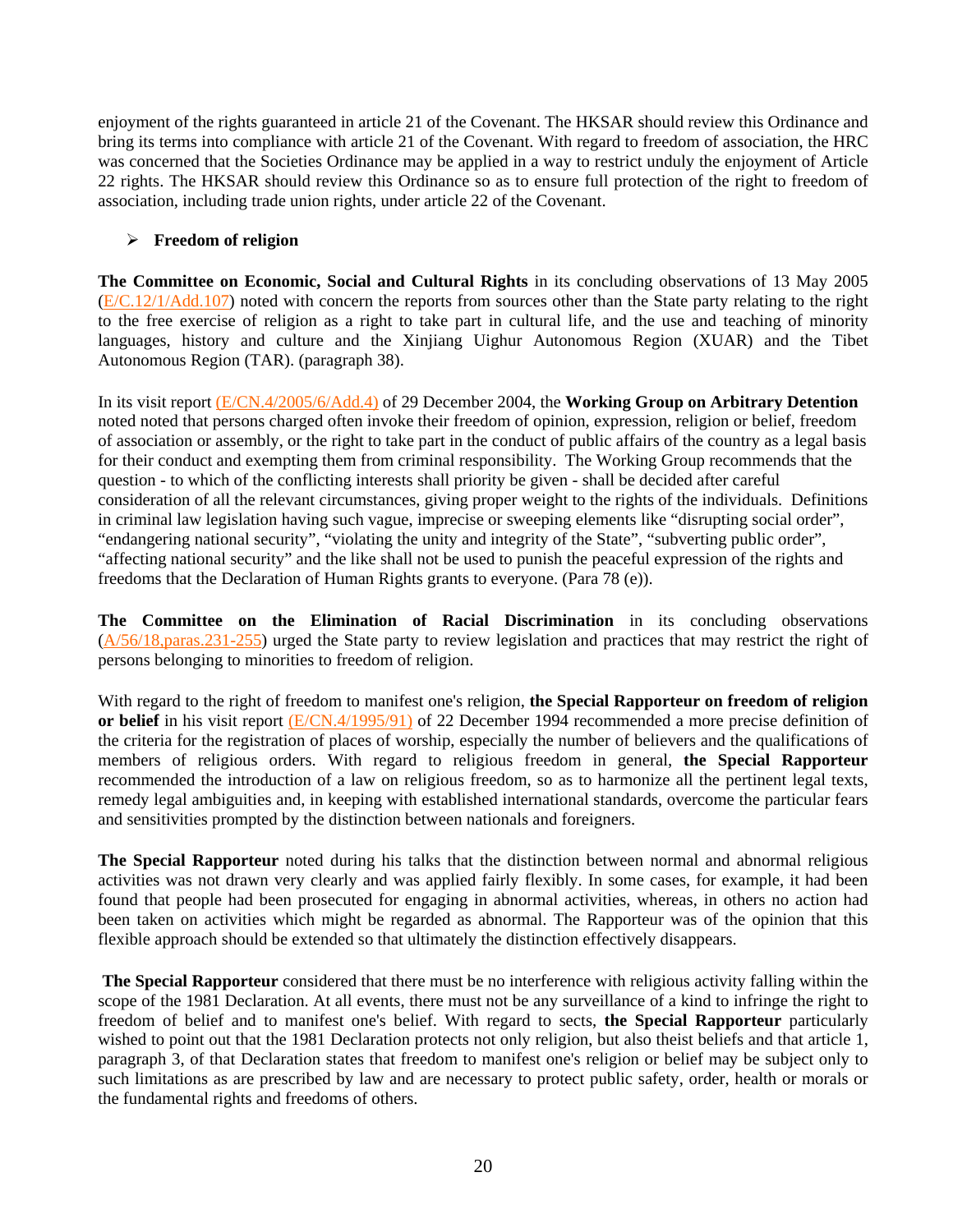With regard to the alleged arrest or detention of members of religious orders and believers belonging to unofficial religious organizations (including members of sects and Tibetan monks) and restrictions affecting them**, the Special Rapporteur** reiterated his request that these persons be freed.

**The Committee on the Rights of the Child** in its concluding observations (unedited version – CRC/C/15/Add.271) of September 2005, while noting the adoption of the Regional Ethnic Autonomy Act in 2001 which guarantees freedom of religion for ethnic minorities in mainland China, was concerned about reports that children, in particular Tibetan Buddhist, Uighur and Hui children have had restrictions placed on their ability to study and practice their religion and some cases have been detained for participating in religious activities. The Committee was also concerned at reports that children of families practicing their religion, notably the Falun Gong, are subject to harassment, threats and other negative actions including re-education through labour. The Committee noted the information provided about the Gedhun Choekyi Nyima, but remains concerned that it has not yet been possible to have this information confirmed by an independent expert.

The Committee recommended that the State party take all necessary measures to ensure the full implementation of the Regional Ethnic Autonomy Act. In particular, the Committee recommended that the State party:

- a) Enact explicit legislation guaranteeing freedom of religion for those under 18, that is not tied to a limited number of recognized faiths, and which respects the rights and duties of parents to give guidance to the child in the exercise of his or her rights in this regard in a manner consistent with the evolving capacities of the child;
- b) Repeal any ban instituted by local authorities on children of any age from participating in Tibetan religious festival or receiving religious education;
- c) Repeal any ban instituted by local authorities on children of any age from attending mosques or receiving religious education throughout the mainland;
- d) Take all necessary measures to ensure that children may choose whether to participate in classes on religion or atheism;
- e) Allow an independent expert to visit and confirm the well-being of Gedhun Choekyi Nyima while respecting his right to privacy, and that of his parents.

## *Concerning HKSAR*

**The Committee on the Elimination of Discrimination Against Women** in its concluding observations [\(A/54/38.paras. 251-336\)](http://www.unhchr.ch/tbs/doc.nsf/(Symbol)/1483ffb5a2a626a980256732003e82c8?Opendocument) of February 1999 recommended the adoption of a constitutional definition of discrimination, both direct and indirect and that the Government make use of affirmative action and temporary special measures to realize women's right to participation in all areas of public life and particularly at high levels of decision-making. It also recommended that the Government study the experience of other countries in using quotas, timetables for achieving specified goals and databases on women candidates, with a view to applying them in Hong Kong.

**The Human Rights Committee** in its concluding observations [\(CCPR/C/79/Add.117\)](http://www.unhchr.ch/tbs/doc.nsf/(Symbol)/d3f40053e45c17fd80256820005cfdf6?Opendocument) of November 1999 remained concerned that no legislative remedies are available to individuals in respect of discrimination on the grounds of race or sexual orientation. Necessary legislation should be enacted in order to ensure full compliance with article 26 of the Covenant. The HKSAR should adopt positive measures to overcome discrimination against women and should ensure equal pay for work of equal value.

 $\triangleright$  Right to a nationality / birth registration

**The Committee on the Rights of the Child** in its concluding observations (unedited version – CRC/C/15/Add.271) of September 2005 noted with appreciation the significant efforts taken by the State party to address the Committee's previous concerns regarding the non-registration of children. However, it continued to be concerned that, in part because of existing family planning policies, all children are not systematically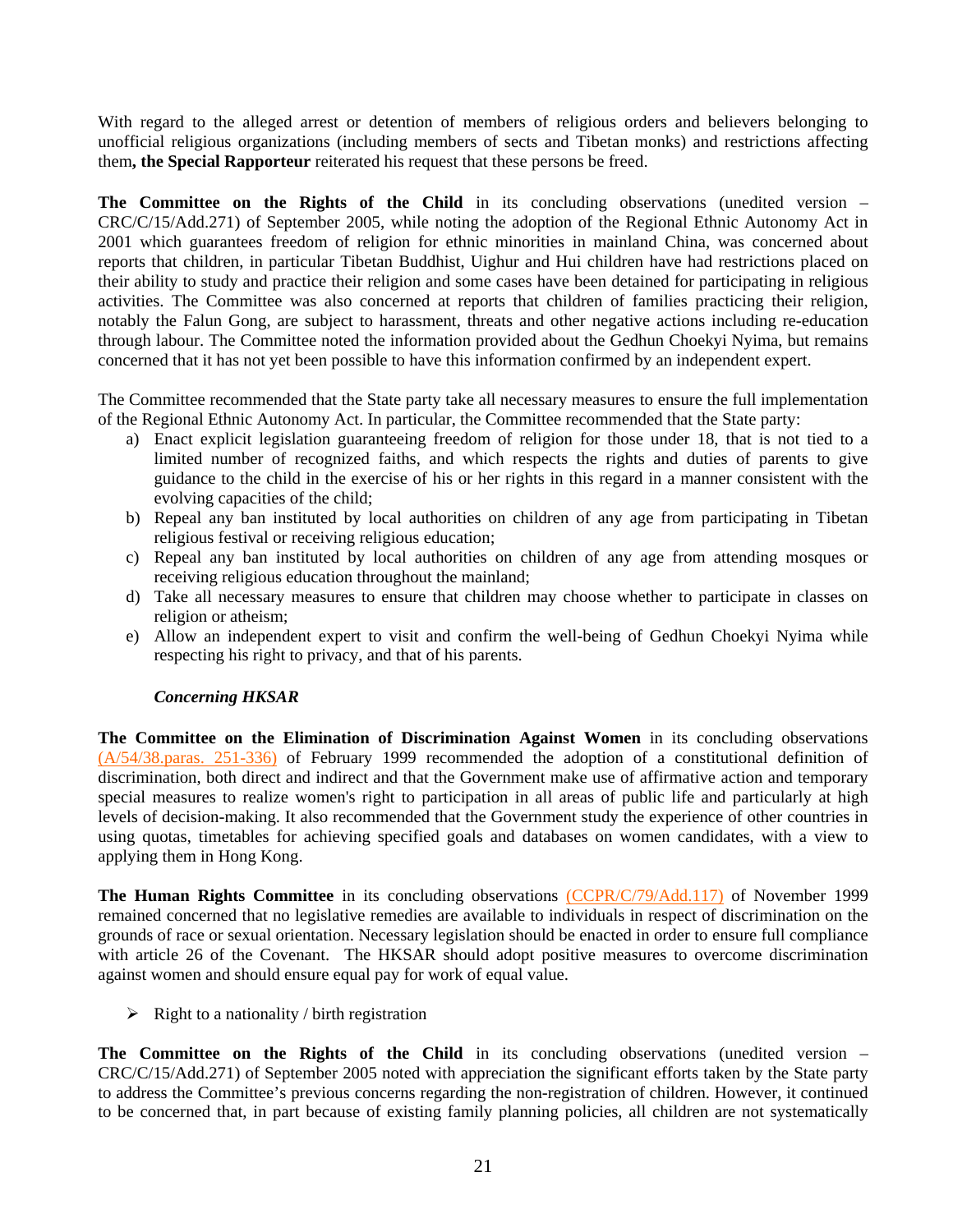registered immediately after birth in mainland China, and that this disproportionately affects girls, children with disabilities and children born in some rural areas. The Committee recommended that the State party continue to strengthen its efforts to ensure that all children, in particular girls and children with disabilities, are registered immediately after birth and to continue to provide flexible measures to allow older children, who have not been registered to do so throughout mainland China with a particular emphasis on rural areas. It further suggests that the State party consider revising the Hukou system of registration in order to reinforce such initiatives.

## **IV. MILLENNIUM DEVELOPMENT GOALS (MDG) RELATED ISSUES**

## ¾ *MDG 1 (Eradicate extreme poverty and hunger)*

**The Committee on Economic, Social and Cultural Rights** in its concluding observations of 13 May 2005 ([E/C.12/1/Add.107](http://www.unhchr.ch/tbs/doc.nsf/(Symbol)/E.C.12.1.Add.107.En?Opendocument)) expressed deep concern that, despite the rapid economic development in recent years, poverty persists in the country, disproportionately affecting the rural population. The Committee was concerned that, in spite of the efforts made by the State party to improve the economic and social conditions of rural populations, the disparity in income and in the enjoyment of an adequate standard of living continues to widen between the rich and the poor, in particular those in urban/rural areas, as well as those in coastal provinces/inland provinces. The Committee also regretted the absence of an official poverty line that would enable the State party to define the extent of poverty and to monitor and evaluate progress in alleviating poverty. (paragraph 30).

The Committee urged the State party to continue to take necessary measures to ensure that the minimum wage enables workers and their families to enjoy an adequate standard of living and that the minimum wage standard is effectively enforced, particularly in rural and Western areas. The Committee further encouraged the State party to establish a wage enforcement mechanism that periodically adjusts minimum wages to the cost of living, facilitate the redress of wage claims, and take sanctions against employers who owe wages and overtime pay as well as impose fines and penalties on their workers. (paragraph 54).

The Committee recommended that the State party strengthen the redistributive mechanisms between regions and levels of government, so as to ensure that local authorities receive additional funds necessary for adequate provision of welfare and social services to their populations. The Committee urged the State party to extend non-contributory social assistance to the rural areas that are presently not covered as a means to combat poverty among the rural populations. (paragraph 56).

The Committee strongly recommended that the State party take immediate measures through, inter alia, allocation of increased resources for the protection of economic, social and cultural rights of persons living in disadvantaged areas, in particular with regard to adequate housing, food and water, health services and sanitation. The Committee called upon the State party to develop a mechanism for measuring the poverty level and to monitor it closely, and refers the State party to the Committee's statement on poverty adopted in May 2001. (paragraph 59).

The Committee encouraged the State party to submit in its next periodic report, relevant updated and periodically collected statistical data that are disaggregated by sex, age and urban/rural region, paying particular attention to the disadvantaged and marginalised groups of society. Such comparative information will enable the Committee and the State party itself, to monitor and evaluate the progressive implementation of the rights enshrined in the Covenant. (paragraph 44).

# *Regarding HKSAR*

**The Committee on Economic, Social and Cultural Rights** in its concluding observations of 13 May 2005 ([E/C.12/1/Add.107](http://www.unhchr.ch/tbs/doc.nsf/(Symbol)/E.C.12.1.Add.107.En?Opendocument)) urged HKSAR to strengthen its efforts to combat poverty and social exclusion, in particular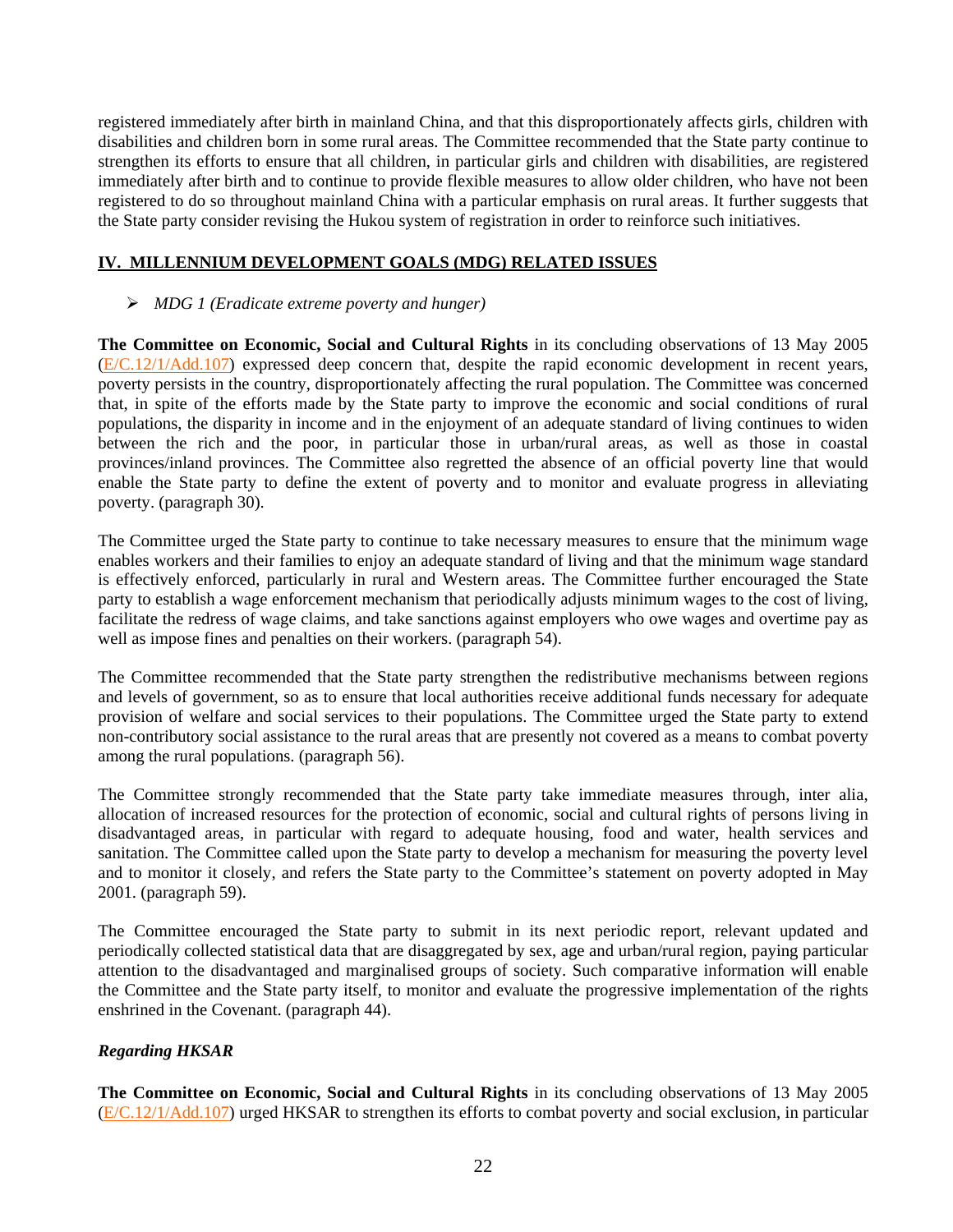with regard to the disadvantaged and marginalise groups, and older persons. The Committee also recommended the State party to adopt an official poverty line, which would enable the State party to define the extent of poverty and to monitor and evaluate progress in alleviating poverty. The Committee requested that the State party provide, in its next periodic report, disaggregated and comparative annually-collected data on the number of people living in poverty and on progress made in reducing the incidence of poverty, and the impact, if any, that the newly-established Commission on Poverty has had on the issue of poverty in HKSAR. (paragraph 98).

The Committee urged the HKSAR to review the eligibility criteria for the Comprehensive Social Security Assistance so as to ensure that all those in need, including low-income persons and families, older persons and new migrants are adequately covered by the scheme to enable them to enjoy a decent standard of living. (paragraph 96).

## ¾ *MDG 2 (Achieve universal primary education)*

**The Committee on Economic, Social and Cultural Rights** in its concluding observations of 13 May 2005  $(E/C.12/1/Add.107)$  $(E/C.12/1/Add.107)$  $(E/C.12/1/Add.107)$  called upon the State party to take effective measures to ensure that all children, including migrant children and ethnic minority children, have access to free compulsory primary education (in line with its General Comments no. 11 and 13 on the right to education). The Committee also called upon the State party to undertake effective reforms in the current education financing policies to allocate sufficient funds to support the provision of free and compulsory nine-year education to all children on national, state and local levels; and to eliminate all school-related fees to make compulsory primary education truly free for all children. The Committee further urged the State party to increase public expenditure on education in general, and to take deliberate and targeted measures towards the progressive realization of the right to education for the disadvantaged and marginalised groups throughout the country (para 28).

The Committee also urged the State party, as a matter of priority, to strengthen its efforts to effectively enforce its legislation prohibiting unlawful employment of children. The Committee also urged the State party to make every effort, including adopting preventive measures, to ensure that those children who engage in labour do not work under conditions that are harmful to them. The Committee further encouraged the State party to consider withdrawing the programme of "Diligent Work and Economical Study (qingong jianxue)" from its school curriculum. (paragraph 52).

The Committee also expressed its deep concern regarding children in the State party working in hazardous occupations such as mining, often in precarious conditions that fall short of labour safety standards. The Committee was also of the view that the "Diligent Work and Economical Study (qingong jianxue)" programme for school children constitutes exploitative child labour, in contradiction of the provisions of Articles 6 and 7 of the Covenant, and ILO Convention No. 182 on child labour to which China is a party. (paragraph 23).

**The Committee on the Elimination of Discrimination Against Women** in its concluding observations [\(A/54/38.paras. 251-336\)](http://www.unhchr.ch/tbs/doc.nsf/(Symbol)/1483ffb5a2a626a980256732003e82c8?Opendocument) of February 1999 stated that notwithstanding the Government's positive efforts and achievements in reducing illiteracy, it was concerned about the disproportionate persistence of illiteracy among women, especially women in rural and remote areas, and among ethnic and religious minority women.

The Committee also recommended that the Government adopt a specific time-frame, with budgetary and resource allocation, for the achievement of universal literacy and primary education. It also recommended abolishing official and unofficial school fees and introducing special measures and incentives to ensure that girls are able to fully utilize access to primary education, and are given opportunities for secondary and higher education and vocational training. Likewise, the Committee urged the Government to revise school textbooks and curricula to eliminate gender stereotypes and to include the achievement of gender equality as a societal goal in its education policy. It urged the Government to promote information, education and counseling, in order to underscore the principle of reproductive choice, and to increase male responsibility in this regard. The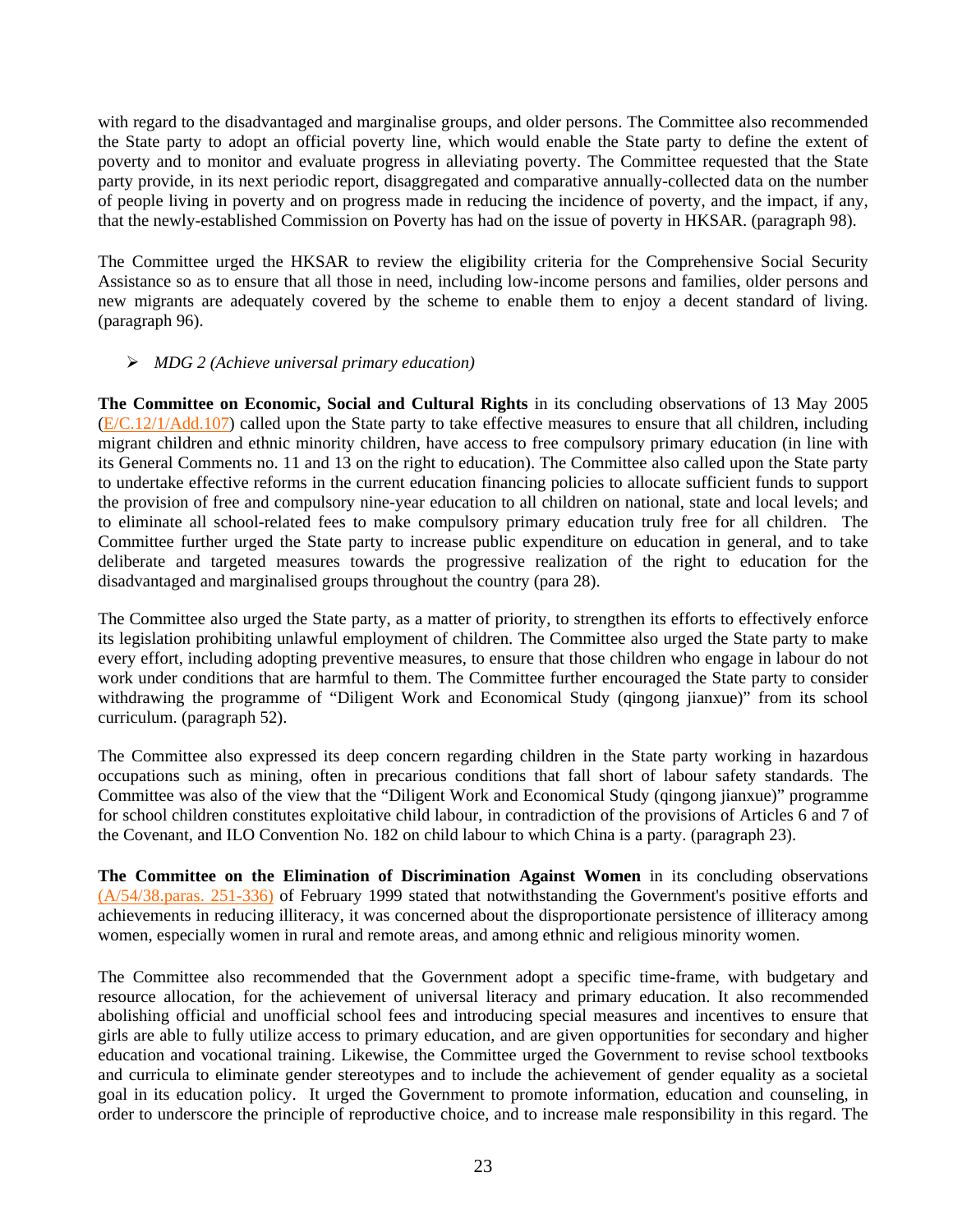Government should make clear that coercive and violent measures are prohibited and enforce such prohibition through fair legal procedures that sanction officials acting in excess of their authority. The Committee urged the Government to introduce gender-sensitivity training for family planning officials.

**The Special Rapporteur (SR) on the right to education** in the report of her November 2003 visit [\(E/CN.4/2004/45/Add.1](http://www.unhchr.ch/Huridocda/Huridoca.nsf/0/d2a0154274b5f3f3c1256dff002ff8f4/$FILE/G0317038.doc)) recommended an immediate affirmation of China's international obligation to ensure free education for all children by eliminating all financial obstacles and the monitoring of school attendance. She also recommended that sample studies to determine the real costs of education be carried out as soon as possible, as the basis for a strategy to eliminate financial obstacles to the realization of the right to education of every child. The budgetary allocations for education should be increased to cover completely the costs of compulsory education for all school-age children. Both the costs and the disbursements should be made transparent as this will also facilitate eliminating corruption. The SR recommended assessing the human rights impact of trade in education and measures to alleviate its most detrimental effects on the right to education. She recommended the adaptation of education to the best interests of the principal subjects of the right to education and a full integration of human and minority rights in education policy, law and practice.

## *Concerning HKSAR*

**The Committee on Economic, Social and Cultural Rights** in its concluding observations of 13 May 2005 ([E/C.12/1/Add.107](http://www.unhchr.ch/tbs/doc.nsf/(Symbol)/E.C.12.1.Add.107.En?Opendocument)) urged HKSAR to amend its legislation to provide for the right to education of all schoolaged children in its jurisdiction, including children of migrants without the legal right to remain in HKSAR. (paragraph 101).

## *Concerning Macau SAR*

**The Committee on Economic, Social and Cultural Rights** in its concluding observations of 13 May 2005 ([E/C.12/1/Add.107](http://www.unhchr.ch/tbs/doc.nsf/(Symbol)/E.C.12.1.Add.107.En?Opendocument)) recommended that MSAR strengthen its efforts to provide free compulsory education to all school-aged children, including children of migrant workers. (paragraph 126).

**The Committee on the Rights of the Child** in its concluding observations (unedited version – CRC/C/15/Add.271) of September 2005, while noting efforts made by the State party in mainland China, noted its concern about remaining disparities in access and availability of education which negatively affects girls, children with learning difficulties, ethnic minority children, children living in rural areas and Western provinces and migrant children. The Committee was also specifically concerned about the existence of miscellaneous fees for compulsory education, high student-teacher ratios, high drop-out rates in middle and secondary school and the quality of education throughout the mainland. In Hong Kong SAR, the Committee was also concerned about drop out rates in secondary schools, the competitive nature of the school system and bullying in schools. The Committee noted its regrets regarding the limited amount of information available on these issues in Macau SAR.

The Committee recommended that in mainland China, the State party:

- a) Eliminate all miscellaneous and other 'hidden' fees for primary education to ensure that it is truly free;
- b) increase its allocation of resources to education in step with increases in GDP as directed by the Education Law, target those resources to ensuring that all children, in particular girls, children with learning difficulties, ethnic minority and migrant children complete nine years of compulsory education and have equal access to early childhood education and development programmes;
- c) promote the development of flexible learning systems so that children who have dropped out of school, in particular due to poverty or migration, are able to complete compulsory education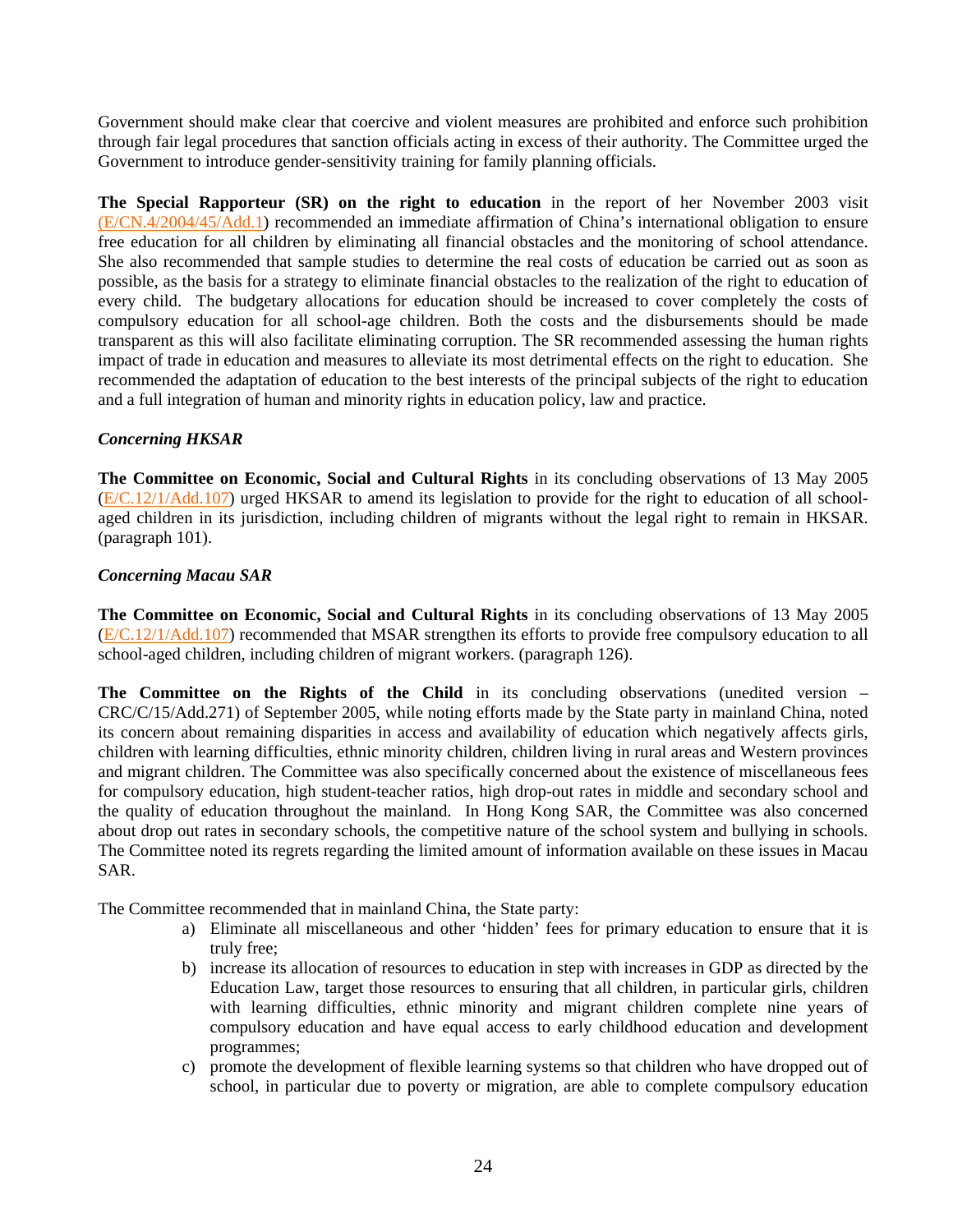and earn appropriate accreditation through non-formal channels, and also ensure the availability and accessibility of suitable technical and vocational education and training;

- d) ensure that all teaching and learning materials are also available in ethnic minority languages and with culturally-sensitive content for the primary and secondary level;
- e) further strengthen efforts to improve the quality of education, including through teacher training and the improvement of teacher-student ratios;
- f) strengthen the implementation of its policy on "all-round development" in particular through the development of a curriculum promoting children's active learning capacities which also includes a focus on a child's right to play and leisure;
- g) seek technical assistance in this regard from inter alia UNICEF and relevant national agencies.

In Hong Kong SAR, the Committee recommended that the State party:

- a) develop programmes aimed at addressing the drop out rates in secondary education;
- b) further strengthen existing programmes aimed at addressing violence in schools, including with the participation of students themselves;
- c) enhance the quality of education in a manner that seeks to reduce the competitiveness of the education system and promotes active learning capacities and the right of a child to play and leisure.

In Macau SAR, the Committee encouraged the State party to expedite its plans to expand free compulsory education to 12 years in duration. The Committee requested further information on the quality of education and programmes aimed at reducing violence in schools in the next periodic report.

¾ *MDG 3 (Promote gender equality and empower women)* 

**The Committee on Economic, Social and Cultural Rights** in its concluding observations of 13 May 2005 ([E/C.12/1/Add.107](http://www.unhchr.ch/tbs/doc.nsf/(Symbol)/E.C.12.1.Add.107.En?Opendocument)) strongly recommended that the State party undertake effective public education measures, including awareness-raising programmes designed to eliminate gender-based prejudices and traditional practices that are harmful to women and girls. The Committee requested the State party to provide, in its next periodic report, detailed information on the progress made on gender discrimination issues. (paragraph 49).

The Committee also called upon the State party to undertake effective measures to ensure the equal right of men and women to enjoy economic, social and cultural rights as provided for in Article 3 of the Covenant, including through implementing the principle of equal pay for work of equal value, the elimination of wage gaps between men and women, and providing equal opportunities for both men and women. (paragraph 48).

**The Committee on the Elimination of Discrimination against Women** in its concluding observations [\(A/54/38.paras. 251-336\)](http://www.unhchr.ch/tbs/doc.nsf/(Symbol)/1483ffb5a2a626a980256732003e82c8?Opendocument) of February 1999 urged the Government to adopt temporary special measures within the meaning of article 4, paragraph 1 of the Convention to increase the number of women at the higher echelons of Government. The Government should also encourage gender-balance in the composition of village committees. The Committee urged the Government to analyse, from a gender perspective, the effects of its economic policies, and to take steps to mitigate and counteract their negative effects on women. In addition to enforcing existing labour laws, the Committee invited the Government to increase women's means of redress against discrimination and inequality at work, including by promoting the recognition of women's right to participate in workers' organizations and their right to strike. It recommended that all government policy and planning for rural areas, including micro-credit, small enterprise development and other income-generating projects, be developed with the full and active participation of rural women. Urgent attention should be given to addressing women's suicide rates through measures such as the provision of mental health services and a better understanding of the causes of these suicides. Women's studies centres could be encouraged to undertake the necessary research. The Government was urged to ensure that women have equal enjoyment of land rights independent of their marital status.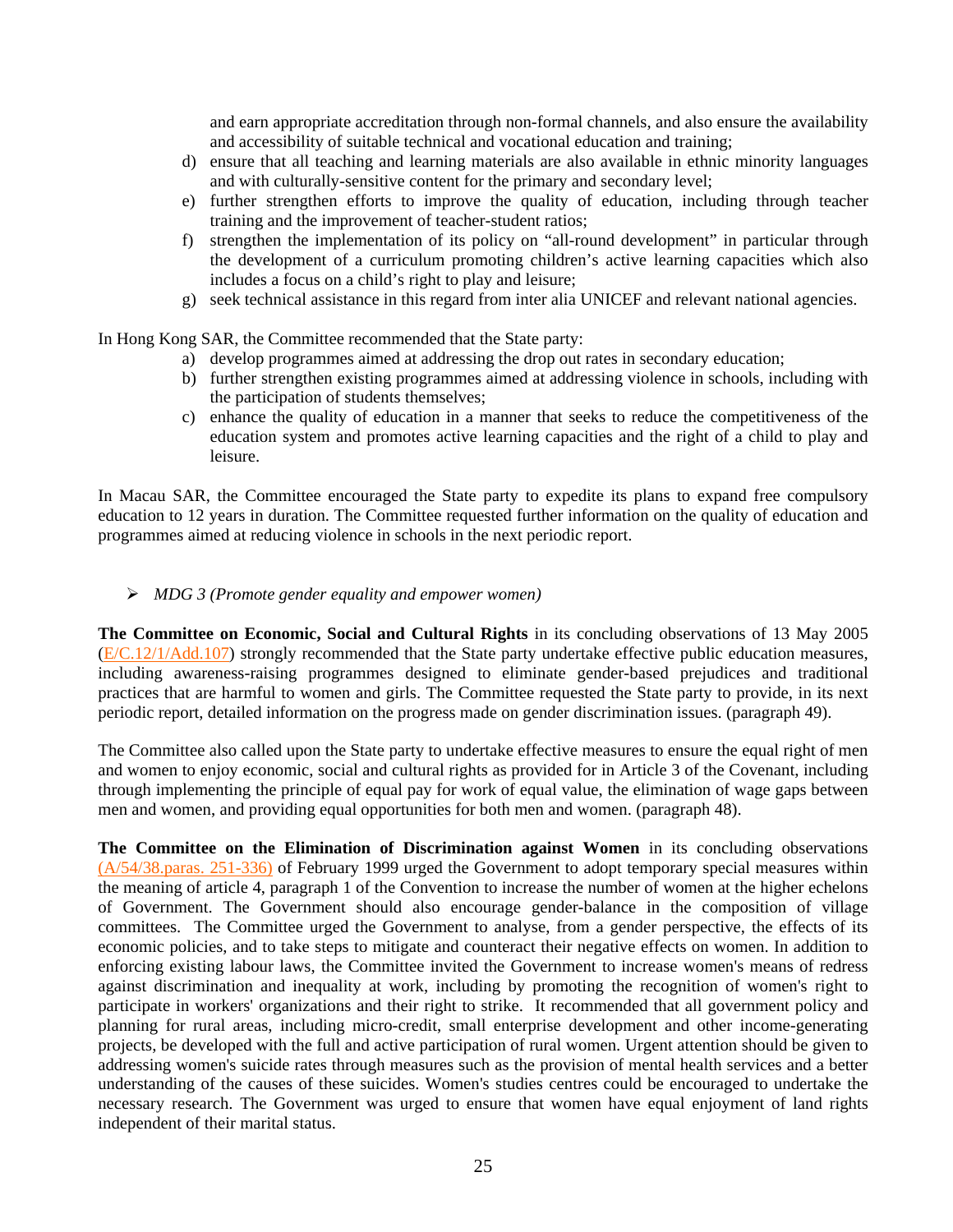**The Special Rapporteur on the right to education** in her mission report [\(E/CN.4/2004/45/Add.1\)](http://www.unhchr.ch/Huridocda/Huridoca.nsf/0/d2a0154274b5f3f3c1256dff002ff8f4/$FILE/G0317038.doc) of November 2003 recommended that specific government institutions be made responsible and accountable for the implementation and enforcement of laws dealing with women.

## *Concerning HKSAR*

**The Committee on Economic, Social and Cultural Rights** in its concluding observations of 13 May 2005 ([E/C.12/1/Add.107](http://www.unhchr.ch/tbs/doc.nsf/(Symbol)/E.C.12.1.Add.107.En?Opendocument)) expressed concern about reports of the high incidence of trafficking in persons, especially women and children into HKSAR, mainly for the purpose of sexual exploitation. The Committee regrets that it did not receive sufficient information regarding this problem and the measures taken in this respect by HKSAR. (paragraph 85).

**The Committee on Economic, Social and Cultural Rights** in its concluding observations of 13 May 2005 ([E/C.12/1/Add.107](http://www.unhchr.ch/tbs/doc.nsf/(Symbol)/E.C.12.1.Add.107.En?Opendocument)) requested that China provide, in its next periodic report, detailed information on the problem of trafficking and commercial sexual exploitation of persons in the State party and on measures taken to effectively address these problems. The Committee urges the State party to ensure respect for the necessary procedural safeguards when deporting victims of trafficking in persons, particularly when such victims are minors, and to provide them with the necessary medical, psychological and legal support. The Committee requests HKSAR to report back to the Committee in its next periodic report on the result of the study by the Commission on Women on domestic violence. (paragraph 97).

**The Committee on the Elimination of Discrimination Against Women** in its concluding observations [\(A/54/38.paras. 251-336\)](http://www.unhchr.ch/tbs/doc.nsf/(Symbol)/1483ffb5a2a626a980256732003e82c8?Opendocument) of February 1999 recommended the adoption of temporary special measures aimed at increasing de facto equality between women and men within the meaning of article 4, paragraph 1 of the Convention, to increase the number of women in non-traditional areas of education, especially in science, technology and engineering, and to promote women from junior and auxiliary positions in teaching and academia to senior positions. It urged the Government to address the perpetuation of gender stereotypes and to allocate adequate resources for gender studies programmes. The Committee also urged the Government of the HKSAR to take all measures necessary to ensure the equal representation of women in all constituencies, including rural committees, on the basis of the principle of universal and equal suffrage.

## *Concerning Macau SAR*

**The Committee on Economic, Social and Cultural Rights** in its concluding observations of 13 May 2005 ([E/C.12/1/Add.107](http://www.unhchr.ch/tbs/doc.nsf/(Symbol)/E.C.12.1.Add.107.En?Opendocument)) recommended that MSAR establish a state institution responsible for the promotion and protection of gender equality, and engage in sensitization campaigns to raise awareness on gender equality, particularly in employment, and to report, in its next periodic report, on the results achieved in this regard. (paragraph 118).

The Committee recommended that MSAR take effective measures to increase public awareness, especially in the private sector, about the importance of maternity and paternity leaves which reconcile professional and family life for men and women. The Committee further recommended that MSAR take immediate measures to enable workers in the private sector their right to maternity leave, without placing limitations on the number of births, and ensure that male workers in the private sector are granted the right to five days of paternity leave, as in the public sector. (paragraph 119).

The Committee urged MSAR to consider enacting legislation to criminalise sexual harassment in the workplace. (paragraph 120).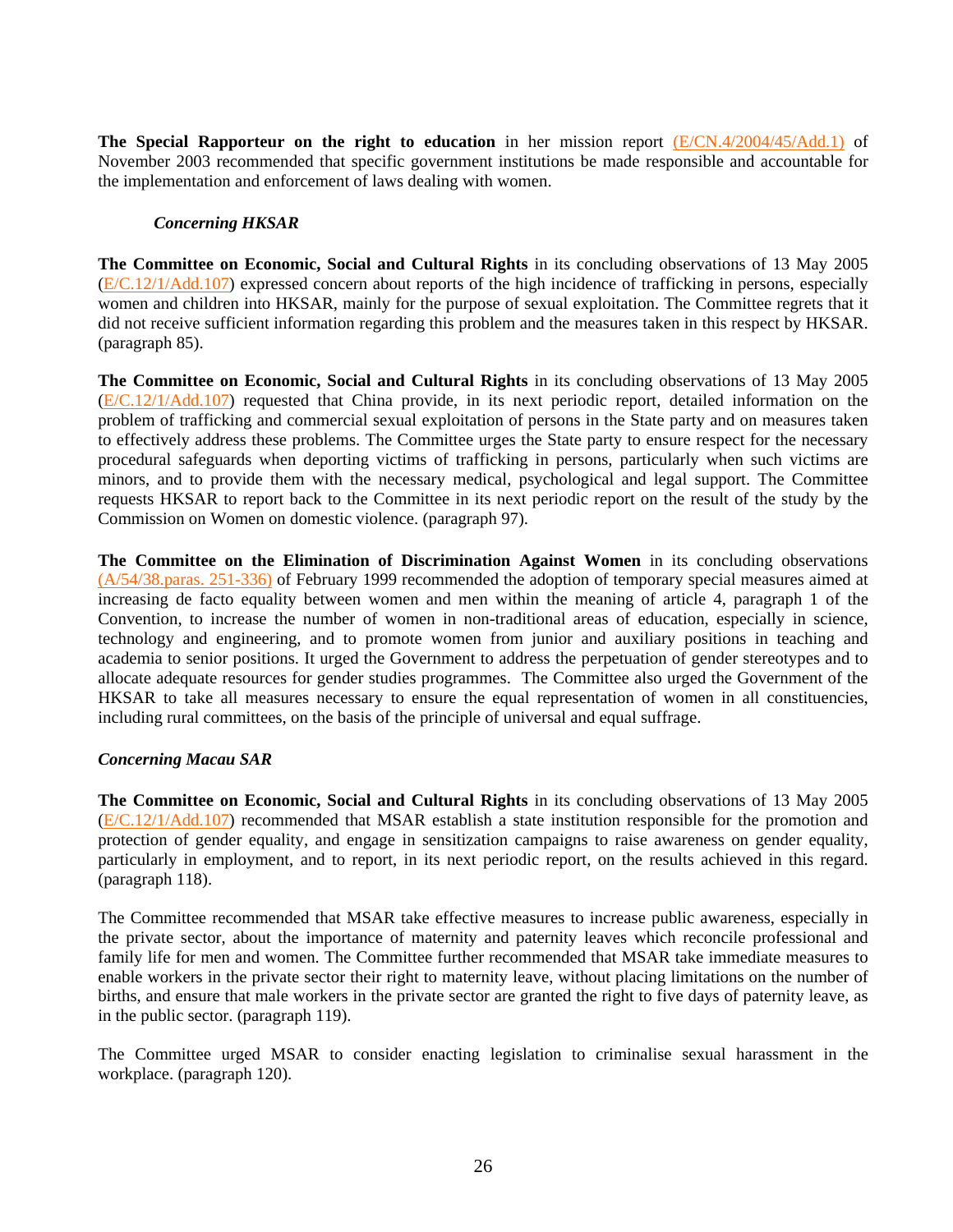The Committee called upon MSAR to intensify its efforts to combat domestic violence. In particular, the Committee encouraged MSAR to consider enacting specific legislation criminalizing domestic violence and affording effective protection to victims. The Committee also urged MSAR to take effective measures to provide training for law enforcement personnel and judges regarding the criminal nature of domestic violence. Moreover, the Committee urged MSAR to ensure the availability and accessibility of crisis centres where victims of domestic violence can find safe lodging and counselling. (paragraph 122).

The Committee recommended that MSAR make concerted efforts to combat the phenomenon of trafficking in persons. MSAR should also ensure that victims of trafficking have access to crisis centres where they can receive assistance. The Committee also recommended that MSAR provide in its next periodic report detailed information on the measures taken to combat trafficking and commercial sexual exploitation of women and children as well as comparative statistical data indicating the extent of the problem. (paragraph 123).

# ¾ *MDG 6 (Combat HIV/AIDS, malaria and other diseases)*

**The Committee on Economic, Social and Cultural Rights** in its concluding observations of 13 May 2005 ([E/C.12/1/Add.107](http://www.unhchr.ch/tbs/doc.nsf/(Symbol)/E.C.12.1.Add.107.En?Opendocument)) in line with its General Comment No. 14 [\(E/C.12/2000/4](http://www.unhchr.ch/tbs/doc.nsf/(Symbol)/40d009901358b0e2c1256915005090be?Opendocument)) on the right to the highest attainable standard of health, urged the State party to undertake effective measures to improve delivery of health services in rural areas and ethnic minority regions, inter alia, through allocation of adequate and increased resources. The Committee encouraged the State party to take urgent measures to stop the spread of HIV/AIDS and other sexually transmitted diseases, including through sex education in schools and awareness-raising campaigns to eliminate discrimination against HIV-positive persons. (paragraph 60).

The Committee requested the State party in its next periodic report to include comparative annual data disaggregated by rural/urban regions, the percentage of GDP allotted for education, health and housing programmes, and, in particular, in the ethnic minority regions. (paragraph 40).

**The Special Rapporteur on the right to education** in her mission report [\(E/CN.4/2004/45/Add.1\)](http://www.unhchr.ch/Huridocda/Huridoca.nsf/0/d2a0154274b5f3f3c1256dff002ff8f4/$FILE/G0317038.doc) of November 2003 recommended Clarification of the rights of young unmarried people to sex education and family-planning services relating to their right to found a family and to self-protection against STDs and HIV/AIDS.

The Committee on the Rights of the Child in its concluding observations (unedited version – CRC/C/15/Add.271) of September 2005 welcomed the development of policies and programmes for children infected with, and affected by, HIV/AIDs in mainland China. Yet, the Committee also expressed its concern that implementation of these policies and programmes is insufficient.

The Committee recommended that the State party strengthen its implementation of policies and programmes for children infected with, and affected by, HIV/AIDs in the mainland by:

- a) increasing the financial resources allocated to these programmes;
- b) strengthening cooperation with local authorities to ensure that they are adequately trained and equipped to implement programmes and policies in conformity with the best interest principle of the Convention (art. 3);
- c) strengthening public information campaigns to raise awareness about the disease and to eliminate discrimination against children with HIV/AIDs, as mentioned in para. 32 of these concluding observations.

In the light of the Committee's General Comment No. 3 on HIV/AIDS and the rights of the child (CRC/GC/2003/3) and the International Guidelines on HIV/AIDS and Human Rights (E/CN.4/1997/37), the Committee recommended that the State party strengthen its efforts to prevent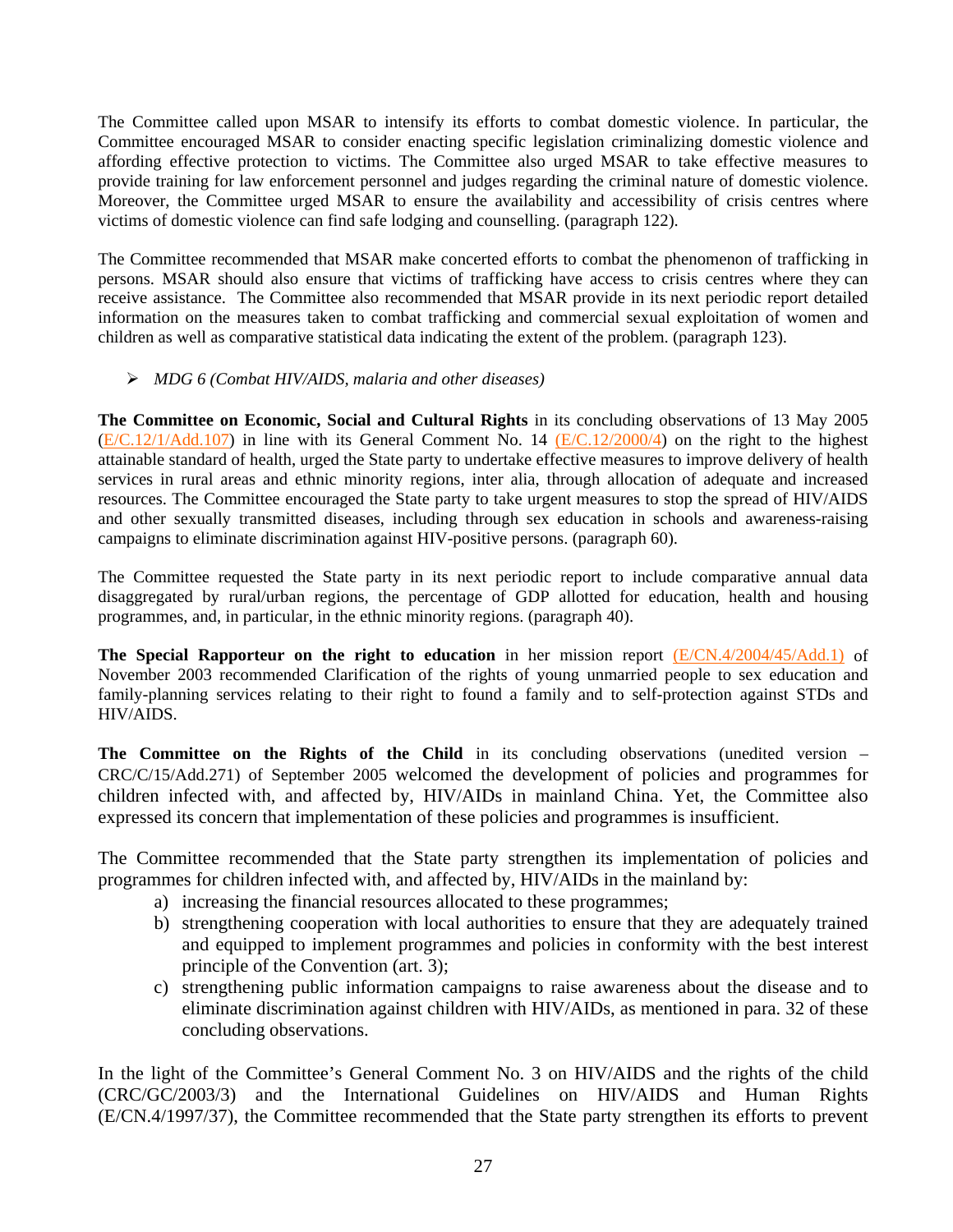the spread of HIV/AIDS both in the mainland and Special Administrative Regions and continue to raise awareness about HIV/AIDS among adolescents, particularly among those belonging to vulnerable groups.

# *Concerning HKSAR*

**The Committee on Economic, Social and Cultural Rights** in its concluding observations of 13 May 2005 ([E/C.12/1/Add.107](http://www.unhchr.ch/tbs/doc.nsf/(Symbol)/E.C.12.1.Add.107.En?Opendocument)) urged the State party to continue its efforts to improve its health services, *inter alia*, through the allocation of adequate and increased resources. The Committee recommended HKSAR to consider revising the current subsidized drug list, to meet the needs of the chronically-ill and the mentally-ill. The Committee encouraged the State party to submit in its next periodic report annually collected comparative statistical data, disaggregated by sex, age and urban/rural residence, paying particular attention to the disadvantaged and marginalised groups. *(paragraph 99).*

The Committee recommended that the HKSAR develop a comprehensive sexual and reproductive health programme, including a public awareness-raising campaign about safe contraceptive methods. The Committee also called upon HKSAR to introduce education on sexual and reproductive health in the school curriculum. (paragraph 100).

## ¾ *MDG 7 (Ensure environmental sustainability)*

**The Committee on Economic, Social and Cultural Rights** in its concluding observations of 13 May 2005 ([E/C.12/1/Add.107](http://www.unhchr.ch/tbs/doc.nsf/(Symbol)/E.C.12.1.Add.107.En?Opendocument)) requested the State party to include detailed information in its next periodic report on environmental policies formulated by the State party, in particular, policies to reduce atmospheric contamination, and to evaluate the impact of large infrastructural development projects on the environment. (paragraph 63).

**The Committee on Economic, Social and Cultural Rights** in its concluding observations [\(E/C.12/1/Add.58\)](http://www.unhchr.ch/tbs/doc.nsf/(Symbol)/1f67bd3f2a811fddc1256a4c002ed71a?Opendocument) of May 2001 called on HKSAR to give urgent attention to the housing rights of all Hong Kong residents, including squatters and those living in roof-top structures and bed-space apartments or cage homes.

In May 2002, following a large number of appeals received from civil society groups and individuals through urgent action campaigns, the **Special Rapporteur on adequate housing as a component of the right to an adequate standard of living, and on the right to non-discrimination** in his report [\(E/CN.4/2003/5\)](http://www.unhchr.ch/Huridocda/Huridoca.nsf/0/a33f08e29d0dce39c1256d3c0052b725/$FILE/G0311362.doc) of March 2003 wrote to the Government of China concerning the demolition of historic buildings and housing complexes in Lhasa, Tibet, and allegations of forced eviction of residents, mostly indigenous Tibetans. In October 2002, he received a reply from the Government of China that detailed government efforts to amend laws and set policies to renovate unsafe buildings while conserving their historical and cultural value. While appreciating the Government's constructive reply, he noted the need to continue the dialogue on this case and to study the impact of planning legislation and policies on the realization of the human right to adequate housing. This is particularly relevant in the context of the State obligations under ICESCR, which China ratified in 2002.

## **SPECIFIC GROUPS**

# ¾ **Children**

**NOTE**: The List of Issues taken up in connection with the consideration of the second periodic report of China to the Committee on the Rights of the Child (12-30 September) were adopted on 15 June 2005 in [Doc.](http://www.unhchr.ch/tbs/doc.nsf/(Symbol)/CRC.C.Q.CHN.2.En?OpenDocument)  [CRC/C/Q/CHN/2](http://www.unhchr.ch/tbs/doc.nsf/(Symbol)/CRC.C.Q.CHN.2.En?OpenDocument). (Contained in Annex). China's two periodic reports to the Committee on the Rights of the Child are available at: <http://www.ohchr.org/english/bodies/crc/crcs40.htm>. The concluding observations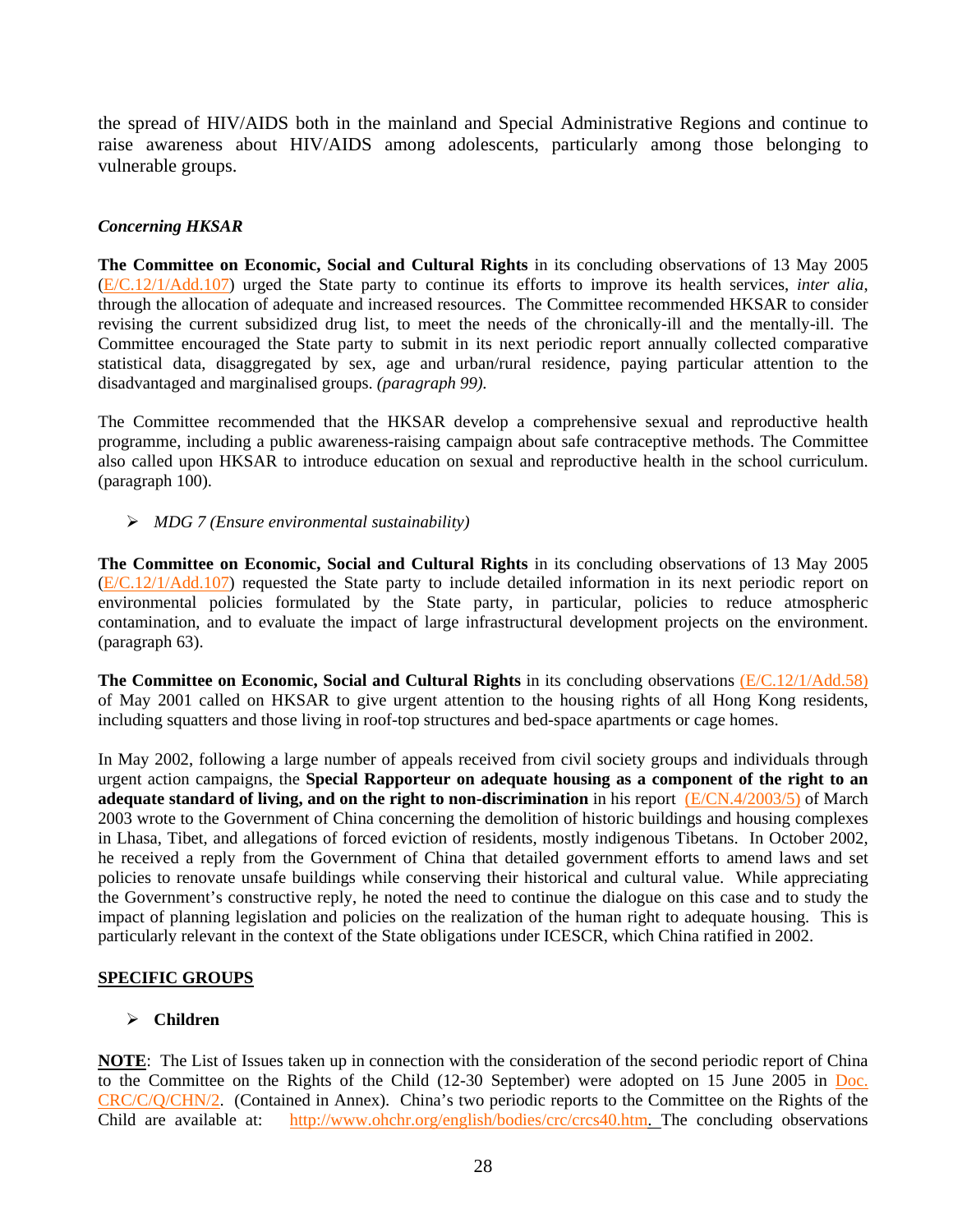(unedited version only) of the Committee on the Rights of the Child's second examination are also contained in the Annex or available at <http://www.ohchr.org/english/bodies/crc/crcs40.htm>. In addition to these September 2005 concluding observations of the CRC:

**The Committee on the Elimination of Racial Discrimination** in its concluding observations [\(A/56/18,](http://www.unhchr.ch/tbs/doc.nsf/(Symbol)/fa1da2eee4d51bdfc1256aa4002c7afb?Opendocument)  [paras.231-255\)](http://www.unhchr.ch/tbs/doc.nsf/(Symbol)/fa1da2eee4d51bdfc1256aa4002c7afb?Opendocument) recommended that the State party urgently ensure that children in all minority areas have the right to develop knowledge about their own language and culture as well as the Chinese, and that they are guaranteed equal opportunities, particularly with regard to access to higher education.

**The Committee on the Elimination of Discrimination Against Women** in its concluding observations [\(A/54/38.paras. 251-336\)](http://www.unhchr.ch/tbs/doc.nsf/(Symbol)/1483ffb5a2a626a980256732003e82c8?Opendocument) of February 1999 recommended the Government to take all appropriate measures to modify and eliminate son preference, *inter alia*, by expanding educational and employment opportunities for women in rural areas. The Government should enforce laws against sex-selective abortion, female infanticide and abandonment of children and remove all legal disabilities from "out-of-plan" and unregistered children.

**The Special Rapporteur on the right to education** in her mission report [\(E/CN.4/2004/45/Add.1\)](http://www.unhchr.ch/Huridocda/Huridoca.nsf/0/d2a0154274b5f3f3c1256dff002ff8f4/$FILE/G0317038.doc) of November 2003 recommended a comprehensive review of schoolchildren's work at school so as to develop a strategy for its urgent elimination and for the immediate protection of children's lives, health and safety where they are still obliged to work and recommended an explicit and authoritative affirmation that all children have the right to education, and an invitation to all school-age children to enroll.

**The Committee on Economic, Social and Cultural Rights** in its concluding observations of 13 May 2005 ([E/C.12/1/Add.107](http://www.unhchr.ch/tbs/doc.nsf/(Symbol)/E.C.12.1.Add.107.En?Opendocument)) urged the State party, as a matter of priority, to strengthen its efforts to effectively enforce its legislation prohibiting unlawful employment of children. The Committee also urged the State party to make every effort, including adopting preventive measures, to ensure that those children who engage in labour do not work under conditions that are harmful to them. The Committee further encouraged the State party to consider withdrawing the programme of "Diligent Work and Economical Study (qingong jianxue)" from its school curriculum. (paragraph 52).

The Committee also expressed its deep concern regarding children in the State party working in hazardous occupations such as mining, often in precarious conditions that fall short of labour safety standards. The Committee was also of the view that the "Diligent Work and Economical Study (qingong jianxue)" programme for school children constitutes exploitative child labour, in contradiction of the provisions of Articles 6 and 7 of the Covenant, and ILO Convention No. 182 on child labour to which China is a party. (paragraph 23).

## *Concerning HKSAR*

**The Committee on Economic, Social and Cultural Rights** in its concluding observations [\(E/C.12/1/Add.58\)](http://www.unhchr.ch/tbs/doc.nsf/(Symbol)/1f67bd3f2a811fddc1256a4c002ed71a?Opendocument) of May 2001 called upon HKSAR to adopt urgent measures to address the problems leading to youth suicide and all forms of child abuse.

# ¾ **Migrants**

**The Committee on Economic, Social and Cultural Rights** in its concluding observations of 13 May 2005 ([E/C.12/1/Add.107](http://www.unhchr.ch/tbs/doc.nsf/(Symbol)/E.C.12.1.Add.107.En?Opendocument)) called upon the State party to implement its decision to dismantle the hukou system of national household registration and to ensure that in any system that replaces it, internal migrants will be able to enjoy the same work, social security, housing, health and education benefits enjoyed by those in the urban areas. (paragraph 46).

**The Committee on the Elimination of Racial Discrimination** in its concluding observations [\(A/56/18,](http://www.unhchr.ch/tbs/doc.nsf/(Symbol)/fa1da2eee4d51bdfc1256aa4002c7afb?Opendocument)  [paras.231-255\)](http://www.unhchr.ch/tbs/doc.nsf/(Symbol)/fa1da2eee4d51bdfc1256aa4002c7afb?Opendocument) recommended that the State party take the necessary measures to ensure that all refugees and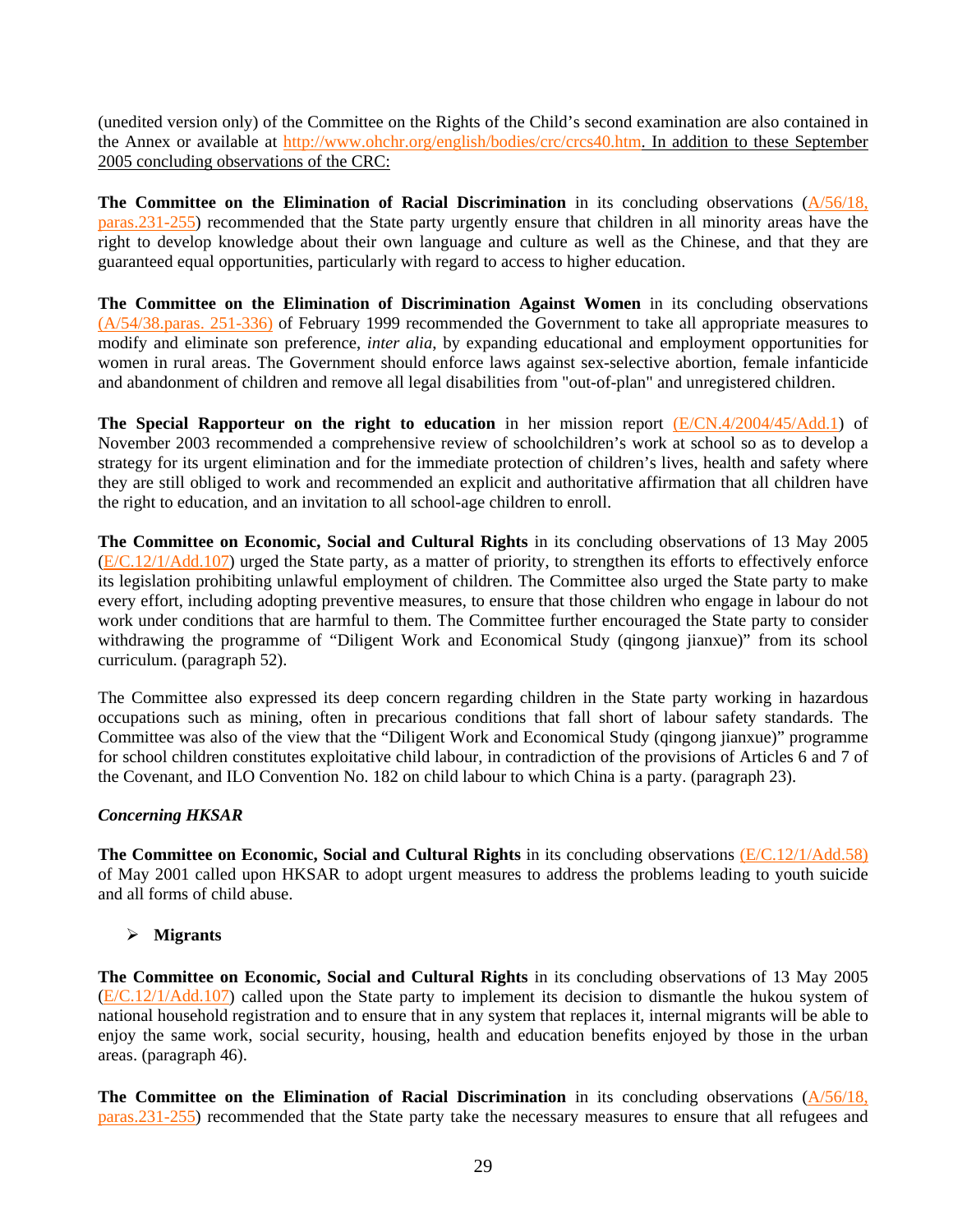asylum-seekers receive equal treatment. To this end, the Committee recommended that the State party consider pursuing the adoption of formal legislative or administrative provisions in order to implement objective criteria for the determination of refugee status.

**The Committee on the Rights of the Child** in its concluding observations (unedited version – CRC/C/15/Add.271) of September 2005 noted the efforts made by the State party to allow the approximately 300,000 Indochinese refugees to settle permanently in mainland China. However, it was concerned that the children born in China of these former refugees are not granted Chinese citizenship. It was further concerned that children entering mainland China from the Democratic People's Republic of Korea (DPRK) are categorically considered as economic migrants and returned to the DPRK without consideration as to whether there are risks of irreparable harm to the child upon return.

The Committee recommended that the State party extend all human rights guarantees in its Constitution and in the Convention to all children within its jurisdiction, including refugees and asylum-seekers and other undocumented migrants. In particular, the Committee recommends that the State party:

- a) Amend legislation to allow children born in China of former Indochinese refugees in mainland China to obtain Chinese citizenship;
- b) Ensure that no unaccompanied child, including from DPRK, is returned to a country where there are substantial grounds for believing that there is a real risk of irreparable harm to the child for instance through disproportionate punishment for violating immigration laws, in accordance with the Committee's General Comment on Unaccompanied Minors (no. 6);

# *Concerning HKSAR*

**The Committee on the Elimination of Discrimination Against Women** in its concluding observations [\(A/54/38.paras. 251-336\)](http://www.unhchr.ch/tbs/doc.nsf/(Symbol)/1483ffb5a2a626a980256732003e82c8?Opendocument) of February 1999 recommends efforts to develop a standard labour contract for migrant workers with provision for minimum wages, but it is concerned that these workers can be exposed to abuse and custodial violence and recommends that the Government monitor and take action to protect women migrant workers from abuse and violence, as well as to prevent such violence.

**The Human Rights Committee** in its concluding observations ([CCPR/C/79/Add.117](http://www.unhchr.ch/tbs/doc.nsf/(Symbol)/d3f40053e45c17fd80256820005cfdf6?Opendocument)) of November 1999 recommended that the HKSAR should ensure that the deportation procedures provide effective protection against the risk of imposition of the death penalty or of torture or inhuman, cruel or degrading treatment**.** 

**The Committee on the Rights of the Child** in its concluding observations (unedited version – CRC/C/15/Add.271) of September 2005 noted, with regard to the Special Administrative Region of Hong Kong, that refugee children and undocumented migrant children are not guaranteed access to education. The Commiteee recommended that the State party amend legislation and regulations to ensure that all refugee, asylum-seeking or undocumented migrant children in the Hong Kong Special Administrative Region are able to attend school without undue delays.

## *Concerning Macau SAR*

**The Committee on Economic, Social and Cultural Rights** in its concluding observations of 13 May 2005 ([E/C.12/1/Add.107](http://www.unhchr.ch/tbs/doc.nsf/(Symbol)/E.C.12.1.Add.107.En?Opendocument)) was seriously concerned that migrant workers, who account for a significant proportion of the working population of MSAR, are excluded from the social welfare system of MSAR. (paragraph 114).

The Committee recommended that MSAR strengthen its efforts to provide free compulsory education to all school-aged children, including children of migrant workers. (paragraph 126).

## ¾ **Persons with disability**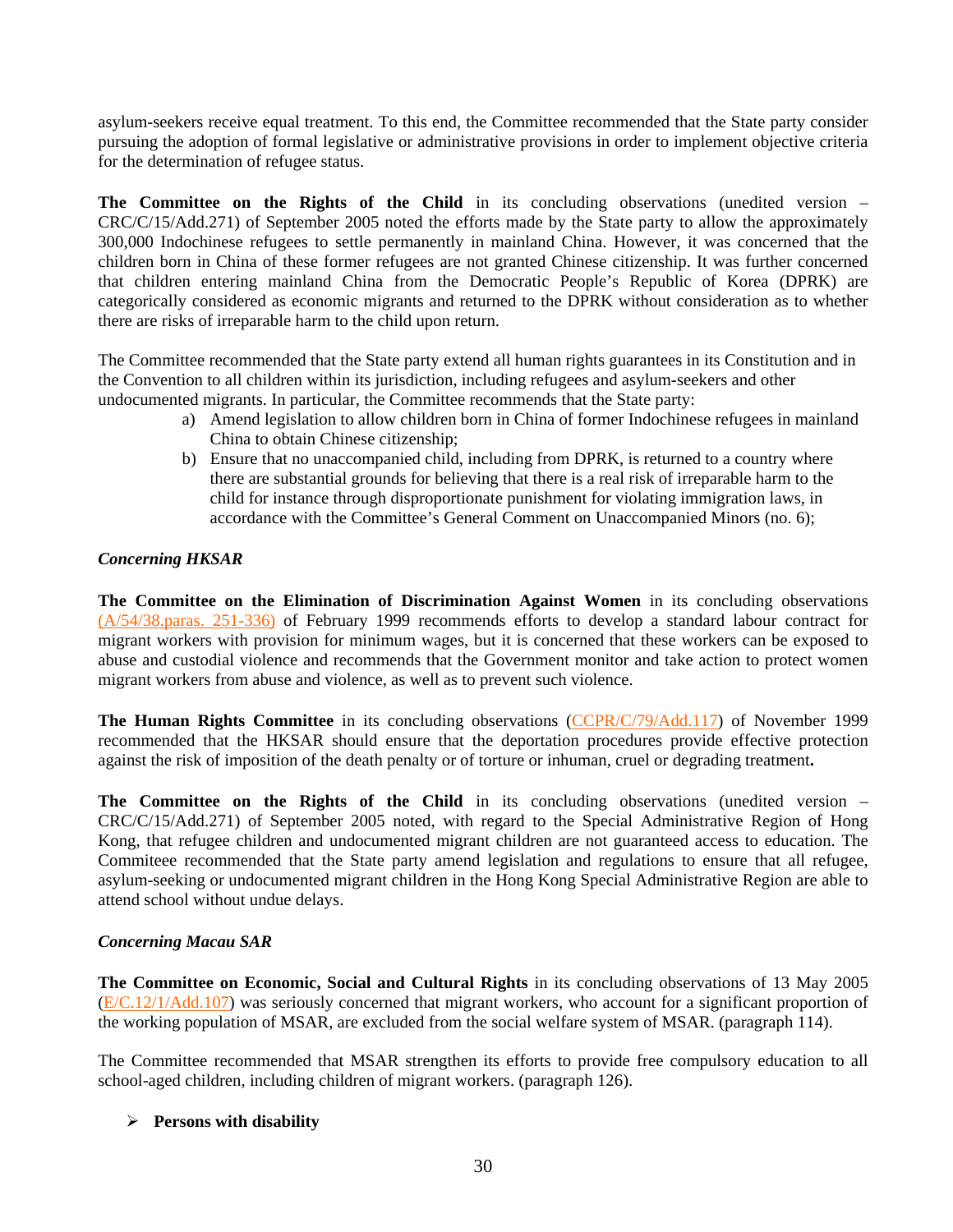**The Committee on Economic, Social and Cultural Rights** in its concluding observations of 13 May 2005 ([E/C.12/1/Add.107](http://www.unhchr.ch/tbs/doc.nsf/(Symbol)/E.C.12.1.Add.107.En?Opendocument)) recommended that the State party adopt effective measures to ensure equal opportunities for persons with disabilities, especially in the fields of work, social security, education and health, to provide for more appropriate living conditions for persons with disabilities and to allocate adequate resources for improving the treatment of, and care for, persons with disabilities. The Committee requested the State party to provide detailed information in its second periodic report, on the measures undertaken with regard to persons with physical and mental disabilities. (paragraph 47).

The Committee was concerned about the reported persistence of discrimination against persons with physical and mental disabilities, especially in the fields of work, social security, education and health. (paragraph 16).

In its visit report [\(E/CN.4/2005/6/Add.4\)](http://daccessdds.un.org/doc/UNDOC/GEN/G05/102/74/PDF/G0510274.pdf?OpenElement) of 29 December 2004, the **Working Group on Arbitrary Detention** noted that that the adoption of the new mental health law would be a positive step forward. Judicial review of the lawfulness of a patient's deprivation of liberty should, however, be made possible, if the patient so requests. (paragraph 66).

The Working Group also recommended that conditions of the admission against his/her will and the forcible holding of people who are allegedly mentally ill or for detoxification shall be meticulously provided by law. Bearing in mind the vulnerable situation of mental health patients, that law shall prescribe effective safeguards against arbitrariness. Courts shall be vested with competence to review, upon request, the legality as well as the necessity of keeping someone against his/her will in a mental health institution. (paragraph 78).

**The Special Rapporteur (SR) on the right to education** in her mission report [\(E/CN.4/2004/45/Add.1\)](http://www.unhchr.ch/Huridocda/Huridoca.nsf/0/d2a0154274b5f3f3c1256dff002ff8f4/$FILE/G0317038.doc) of November 2003 recommended an urgent and clear affirmation of China's human rights obligations, which pertain to all parts of the Government and encompass all rights of all people with disabilities, and the assignment of institutional and personal accountability for ensuring that these are translated into reality. The SR recommended revising the definition of disability, and initiating comprehensive and sustained public education aimed at eliminating the underlying prejudices and stereotypes.

**The Committee on the Rights of the Child** in its concluding observations [\(CRC/C/15/Add.56\)](http://www.unhchr.ch/tbs/doc.nsf/(Symbol)/d26a86d517d48050c125636300424a98?Opendocument) of June 1996 recommended that the State party undertake further research on the measures required to prevent and combat discrimination on the ground of disability.

## *HKSAR*

**The Committee on Economic, Social and Cultural Rights** in its concluding observations of 13 May 2005 ([E/C.12/1/Add.107](http://www.unhchr.ch/tbs/doc.nsf/(Symbol)/E.C.12.1.Add.107.En?Opendocument)) noted with concern the exclusion of many individuals, including women who are homemakers, persons with disabilities, and older persons, from the Mandatory Provident Fund Scheme, due to their inability to make sufficient voluntary contributions. (paragraph 78)

## *MACAU*

**The Committee on Economic, Social and Cultural Rights** in its concluding observations of 13 May 2005 ([E/C.12/1/Add.107](http://www.unhchr.ch/tbs/doc.nsf/(Symbol)/E.C.12.1.Add.107.En?Opendocument)) recommended that MSAR take effective measures to promote the integration of people with disabilities into the labour market, including through providing incentives to employers and strengthening the system of job quotas for persons with disabilities. (paragraph 121).

The Committee expressed its concern that persons with disabilities are not sufficiently integrated in the labour market.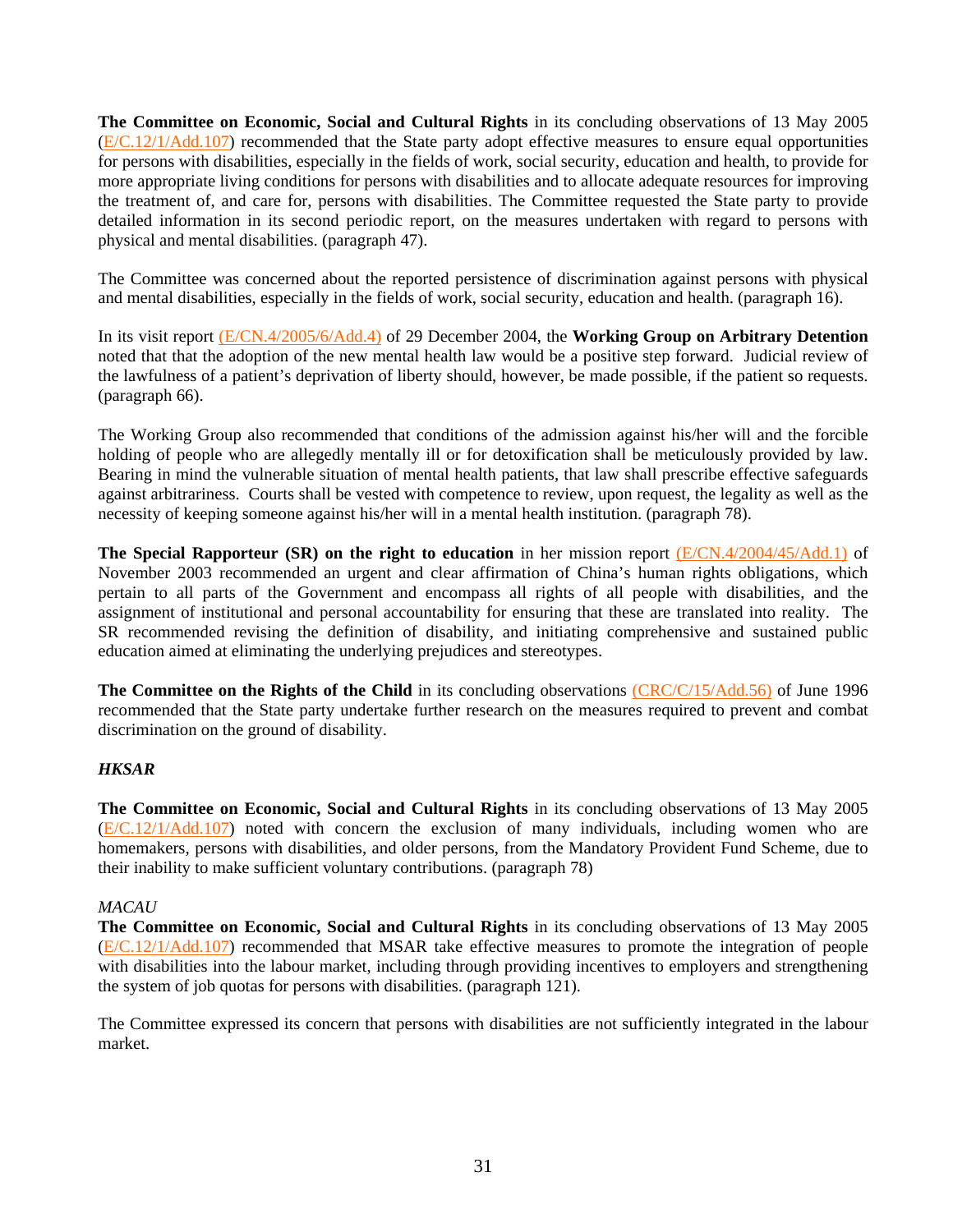# **INDEX OF APPENDICES**

| <b>ANNEX I</b>    | <b>Status of ratifications and reporting</b>                                                                                                                                                    |
|-------------------|-------------------------------------------------------------------------------------------------------------------------------------------------------------------------------------------------|
| <b>ANNEX II</b>   | The Commission of Human Rights and its mechanisms                                                                                                                                               |
| <b>ANNEX III</b>  | Concluding observations of the Committee on the Elimination of Racial<br>Discrimination, 09/08/2001. Doc. A/56/18, paras. 231-255.                                                              |
| <b>ANNEX IV</b>   | <b>Concluding observations of the Committee on the Elimination of Discrimination</b><br>Against Women, 03/02/1999. Doc. A/54/38.paras. 251-336                                                  |
| <b>ANNEX V</b>    | Concluding observations of the Committee on Economic, Social and Cultural<br>Rights, 21/05/2001. Doc. E/C.12/1/Add.58.                                                                          |
| <b>ANNEX VI</b>   | List of Issues (Doc. CRC/C/Q/CHN/2 of 15 June 2005), and Concluding<br>observations of the Committee on the Rights of the Child, 30/09/05 Doc.<br>CRC/C/15/Add.271, (12-30 September 2005),     |
| <b>ANNEX VII</b>  | Conclusions and recommendations of the Committee against Torture, 09/05/2000.<br>Doc. A/55/44, paras.106-145.                                                                                   |
| <b>ANNEX VIII</b> | Concluding observations of the Human Rights Committee (HKSAR), 12/11/99.<br>Doc. CCPR/C/79/Add.117.                                                                                             |
| <b>ANNEX IX</b>   | Report of the Special Rapporteur on violence against women, its causes and<br>consequences: 27/02/2003. Doc. E/CN.4/2003/75/Add.1.                                                              |
| <b>ANNEX X</b>    | Report of the Special Rapporteur on the right to education, 21/11/2003. Doc.<br>E/CN.4/2004/45/Add.1.                                                                                           |
| <b>ANNEX XI</b>   | Note Verbale of the Government of China regarding the Report of the Special<br>Rapporteur on the Right to Education, Doc. E/CN.4/2004/G/16                                                      |
| <b>ANNEX XII</b>  | Report of the Special Rapporteur on contemporary forms of racism, racial<br>discrimination, xenophobia, 13/02/2002. Doc. E/CN.4/2002/24.                                                        |
| <b>ANNEX XIII</b> | Report of the Special Rapporteur on adequate housing as a component of the<br>right to an adequate standard of living, and on the right to non-discrimination:<br>3/03/2003, Doc. E/CN.4/2003/5 |
| <b>ANNEX XIV</b>  | Report of the Special Rapporteur on freedom of religion or belief, 22/12/1994.<br>Doc. E/CN.4/1995/91                                                                                           |
| <b>ANNEX XV</b>   | Report of the Working Group on Arbitrary Detention, 22/12/1997.<br>Doc.E/CN.4/1998/44/Add.2                                                                                                     |
| <b>ANNEX XVI</b>  | Report of the Working Group on Arbitrary Detention on its Visit to China, 18-30<br>September, Doc. E/CN.4/2005/6/Add.4.                                                                         |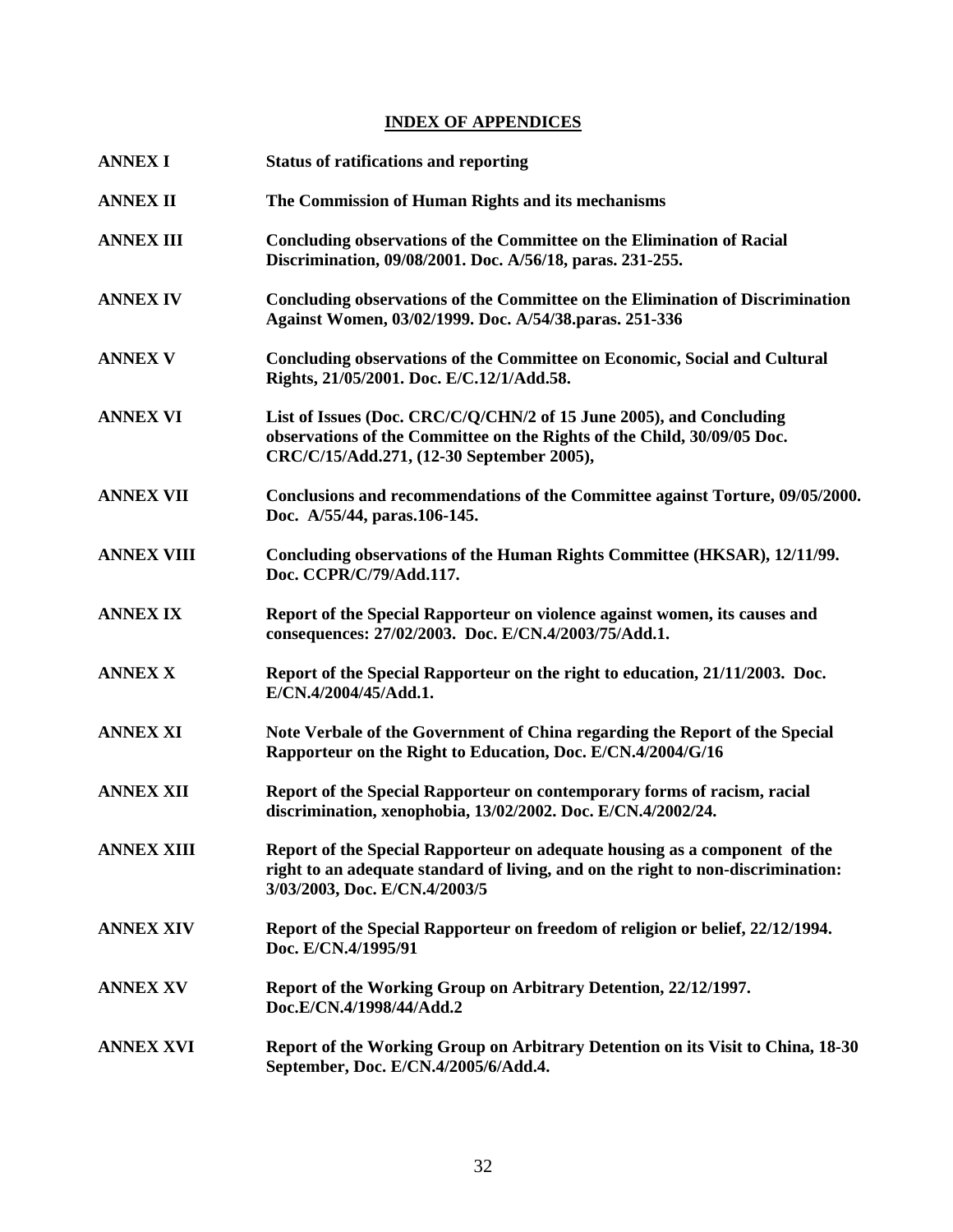**ANNEX XVII Concluding observations of the Committee on Economic, Social and Cultural Rights: China (including Hong Kong and Macau) 13/05/2005, Doc. E/C.12/1/Add.107 of 13 May 2005**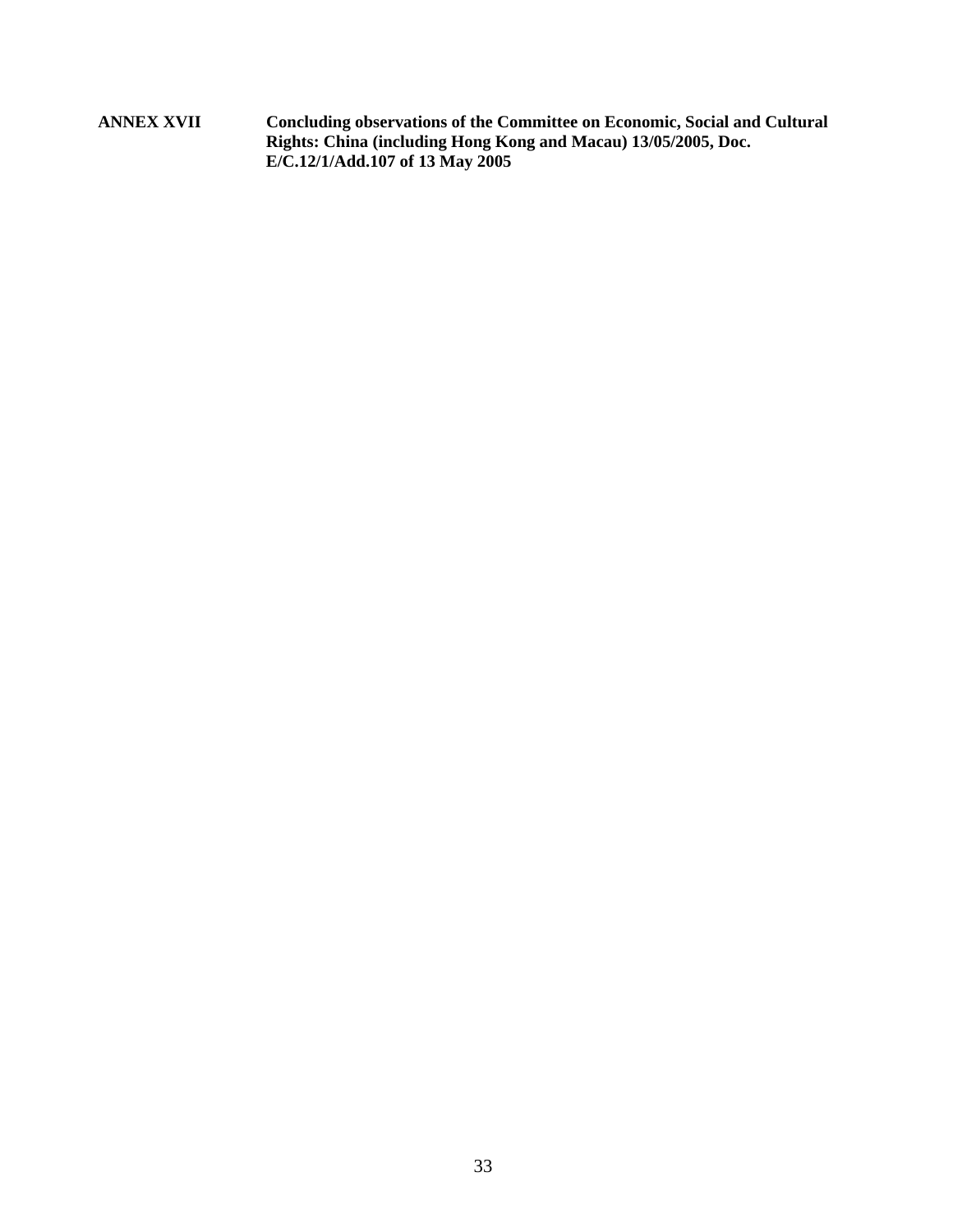## **ANNEX I**

# **Status of ratification of the major human rights instruments**

| <b>Instrument</b>                                          | In force | <b>Status of reporting and examination</b>                                                                                                                                                                                                                                                                                                                                                                                           | <b>Reservations, declarations</b>                                                                                                                                                                                                                                                                                                                                                                                                                                                                                                                                                                                                                                                                                                                     |
|------------------------------------------------------------|----------|--------------------------------------------------------------------------------------------------------------------------------------------------------------------------------------------------------------------------------------------------------------------------------------------------------------------------------------------------------------------------------------------------------------------------------------|-------------------------------------------------------------------------------------------------------------------------------------------------------------------------------------------------------------------------------------------------------------------------------------------------------------------------------------------------------------------------------------------------------------------------------------------------------------------------------------------------------------------------------------------------------------------------------------------------------------------------------------------------------------------------------------------------------------------------------------------------------|
|                                                            | As of    |                                                                                                                                                                                                                                                                                                                                                                                                                                      |                                                                                                                                                                                                                                                                                                                                                                                                                                                                                                                                                                                                                                                                                                                                                       |
| <b>ICESCR</b><br>(economic, social<br>and cultural rights) | 27-06-01 | The initial report submitted by China on articles<br>1 to 15 of the Covenant as applied in the Hong<br>Kong Special Administrative Region was<br>considered on 20, 27 April 2001 and 11 May<br>2001<br>China's initial report (including the Hong Kong<br>SAR and Macau SAR) was submitted on 27 June<br>2003 (due June 2002) and was considered at the<br>$34th$ Session, on 27-29 April 2005 (Doc.<br>E/C.12/1/Add.107 of 13 May). | Statement made upon signature and confirmed upon<br>ratification:<br>The signature that the Taiwan authorities affixed, by usurping<br>the name of "China", to the [said Covenant] on 5 October<br>1967, is illegal and null and void.<br>Statement made upon ratification:<br>In accordance with the Decision made by the Standing<br>Committee of the Ninth National People's Congress of the<br>People's Republic of China at its Twentieth Session, the<br>President of the People's Republic of China hereby ratifies The<br>International Covenant on Economic, Social and Cultural<br><i>Rights</i> , which was signed by Mr. Qin Huasun on behalf of the<br>People's Republic of China on 27 October 1997, and declares<br>the following:     |
|                                                            |          |                                                                                                                                                                                                                                                                                                                                                                                                                                      | The application of Article 8.1 (a) of the Covenant to the<br>People's Republic of China shall be consistent with the<br>relevant provisions of the Constitution of the People's<br>Republic of China, Trade Union Law of the People's Republic<br>of China and Labor Law of the People's Republic of China;<br>In accordance with the official notes addressed to the<br>Secretary-General of the United Nations by the Permanent<br>Representative of the People's Republic of China to the United<br>Nations on 20 June 1997 and 2 December 1999 respectively,<br>the International Covenant on Economic, Social and Cultural<br>Rights shall be applicable to the Hong Kong Special<br>Administrative Region of the People's Republic of China and |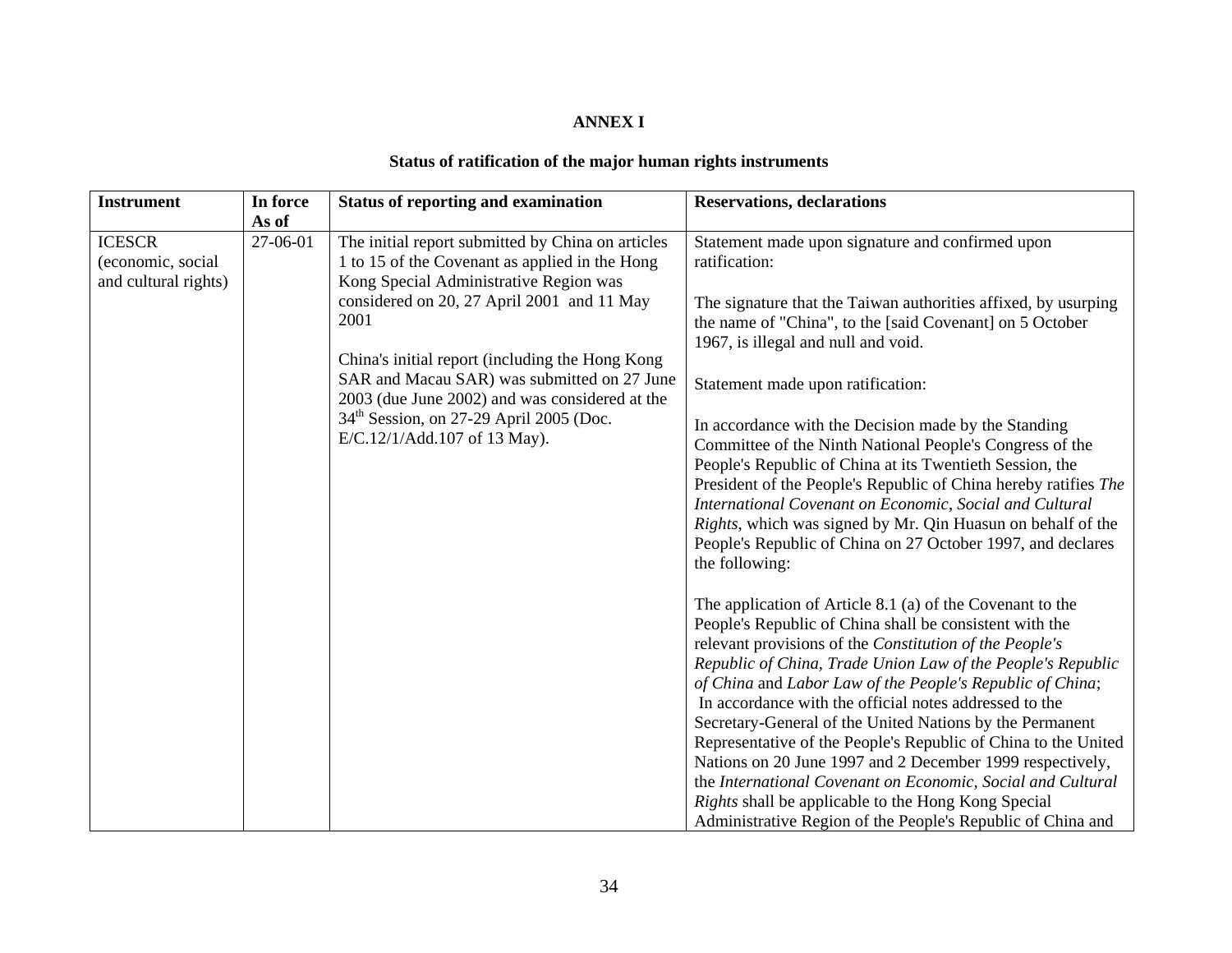|                                              |                      |                                                                                                                                                                                                                                                                                                                                                                                                                                                                                                            | the Macao Special Administrative Region of the People's<br>Republic of China and shall, pursuant to the provisions of the<br>Basic Law of the Hong Kong Special Administrative Region of<br>the People's Republic of China and the Basic Law of the<br>Macao Special Administrative Region of the People's Republic<br>of China, be implemented through the respective laws of the<br>two special administrative regions. |
|----------------------------------------------|----------------------|------------------------------------------------------------------------------------------------------------------------------------------------------------------------------------------------------------------------------------------------------------------------------------------------------------------------------------------------------------------------------------------------------------------------------------------------------------------------------------------------------------|---------------------------------------------------------------------------------------------------------------------------------------------------------------------------------------------------------------------------------------------------------------------------------------------------------------------------------------------------------------------------------------------------------------------------|
| <b>ICCPR</b> (civil and<br>political rights) | Signed<br>$05-10-99$ | The initial report on Hong Kong was examined<br>on 1, 2, 4 November 1999.<br>The initial report on Macau was due on 31<br>October 2001<br>The 2 <sup>nd</sup> periodic report on Hong Kong was due<br>on 31 October 2003                                                                                                                                                                                                                                                                                   |                                                                                                                                                                                                                                                                                                                                                                                                                           |
| ICERD (racism and<br>discrimination)         | 28-01-82             | China's initial report was examined on 20<br>August 1983.<br>The $2nd$ report was examined on 14, 17 March<br>1986.<br>The $3rd$ and $4th$ periodic reports were examined<br>on 9 and 10 August 1980.<br>The $5^{\text{th}}$ , $6^{\text{th}}$ and $7^{\text{th}}$ periodic reports were<br>examined on 8 and 9 August 1996.<br>The $8th$ and $9th$ periodic reports were examined<br>on 31 July, 1, 8, and 9 August 2001.<br>The $10^{th}$ and $11^{th}$ periodic reports were due on 28<br>January 2003. | Reservation:<br>The People's Republic of China has reservations on the<br>provisions of article 22 of the Convention and will not be<br>bound by it. (The reservation was circulated by the Secretary-<br>General on 13 January 1982.)<br>Declaration:<br>The signing and ratification of the said Convention by the<br>Taiwan authorities in the name of China are illegal and null<br>and void.                         |
| CAT (torture)                                | $03 - 11 - 88$       | China's initial report was examined on 27 April<br>1990.<br>The $2nd$ periodic report was examined on 6 May<br>1996.<br>The $3rd$ report was examined on 4, 5, 9 May<br>2000.<br>The $4th$ report was due on 2 November 2001.                                                                                                                                                                                                                                                                              | Reservations made upon signature and confirmed upon<br>ratification:<br>"(1) The Chinese Government does not recognize the<br>competence of the Committee against Torture as provided for<br>in article 20 of the Convention.<br>"(2) The Chinese Government does not consider itself bound                                                                                                                               |
| CEDAW (women)                                | 03-09-81             | The $2nd$ periodic report was examined on 23                                                                                                                                                                                                                                                                                                                                                                                                                                                               | by paragraph 1 of article 30 of the Convention."<br>Declaration made upon signature and confirmed upon                                                                                                                                                                                                                                                                                                                    |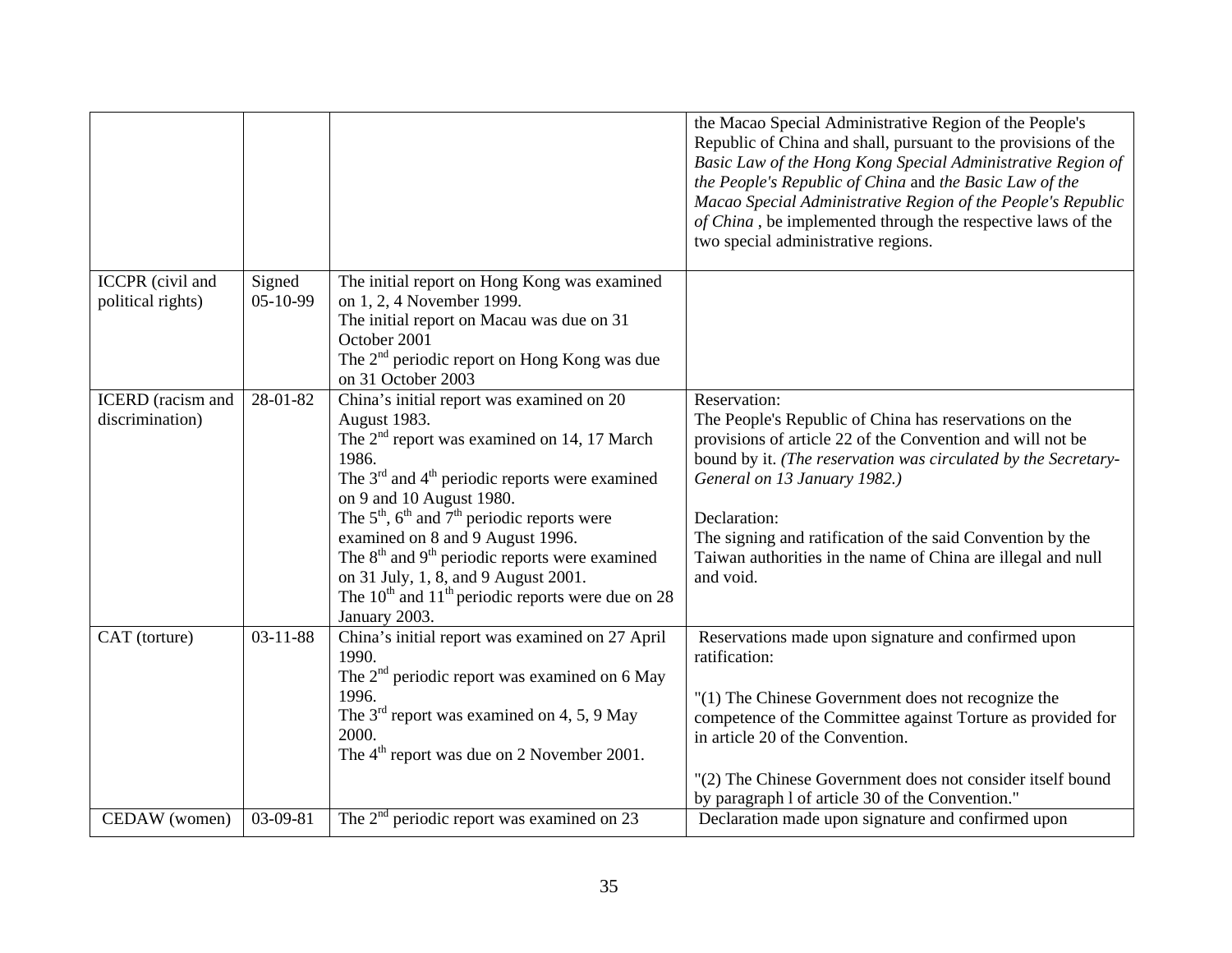|                  |                | January 1992.                                             | ratification:                                                  |
|------------------|----------------|-----------------------------------------------------------|----------------------------------------------------------------|
|                  |                | The $3rd$ and $4th$ periodic reports were examined        |                                                                |
|                  |                | on 1 and 2 February 1999.                                 | The People's Republic of China does not consider itself bound  |
|                  |                | The $5th$ and $6th$ combined reports (due                 | by paragraph 1 of article 29 of the Convention.                |
|                  |                | respectively in September 1998 and September              |                                                                |
|                  |                | 2002) were submitted on 4 February 2004 and               |                                                                |
|                  |                | have not yet been scheduled for consideration.            |                                                                |
| CRC (children)   | 01-04-92       | The Committee considered the initial report of            | Reservation:                                                   |
|                  |                | China (CRC/C/11/Add.7) at its 298th to 300th              |                                                                |
|                  |                | meetings (CRC/C/SR.298-300), held on 28 and               | [T]he People's Republic of China shall fulfill its obligations |
|                  |                | 29 May 1996.                                              | provided by article 6 of the Convention under the prerequisite |
|                  |                |                                                           | that the Convention accords with the provisions of article 25  |
|                  |                | China's 2 <sup>nd</sup> periodic report (due on 31 March) | concerning family planning of the Constitution of the People's |
|                  |                | 1999) was submitted 27 June 2003, along with              | Republic of China and in conformity with the provisions of     |
|                  |                | the initial report of Hong Kong SAR and the               | article 2 of the Law of Minor Children of the People's         |
|                  |                | initial report of Macau SAR. These reports are            | Republic of China.                                             |
|                  |                | scheduled for consideration at the Committee's            |                                                                |
|                  |                | 40th Session (12 - 30 September 2005). A List             |                                                                |
|                  |                | of Issues was adopted by the Committee at its             |                                                                |
|                  |                | pre-sessional working group on 15 June (Doc.              |                                                                |
|                  |                | CRC/C/Q/CHN/2).                                           |                                                                |
| CRC-OP1 (child   | Signed         |                                                           |                                                                |
| soldiers)        | 15-03-01       |                                                           |                                                                |
|                  |                |                                                           |                                                                |
| CRC-OP2 (sale of | $03 - 01 - 03$ | China's initial report was due on 3 January 2005.         | In its instrument of ratification, the Government of China     |
| children)        |                |                                                           | informed the Secretary-General of the following:               |
|                  |                |                                                           | 1. In accordance with the Basic Law of the Hong Kong           |
|                  |                |                                                           | Special Administrative Region of the People's Republic of      |
|                  |                |                                                           | China and as suggested by the Government of the Hong Kong      |
|                  |                |                                                           | Special Administrative Region, the application of the Protocol |
|                  |                |                                                           | to the Hong Kong Special Administrative Region of the          |
|                  |                |                                                           | People's Republic of China requires prior enactment of         |
|                  |                |                                                           | domestic legislation by the Hong Kong Special Administrative   |
|                  |                |                                                           | Region, and the Protocol shall not apply to the Hong Kong      |
|                  |                |                                                           | Special Administrative Region of the People's Republic of      |
|                  |                |                                                           | China until the Government of China notifies otherwise;        |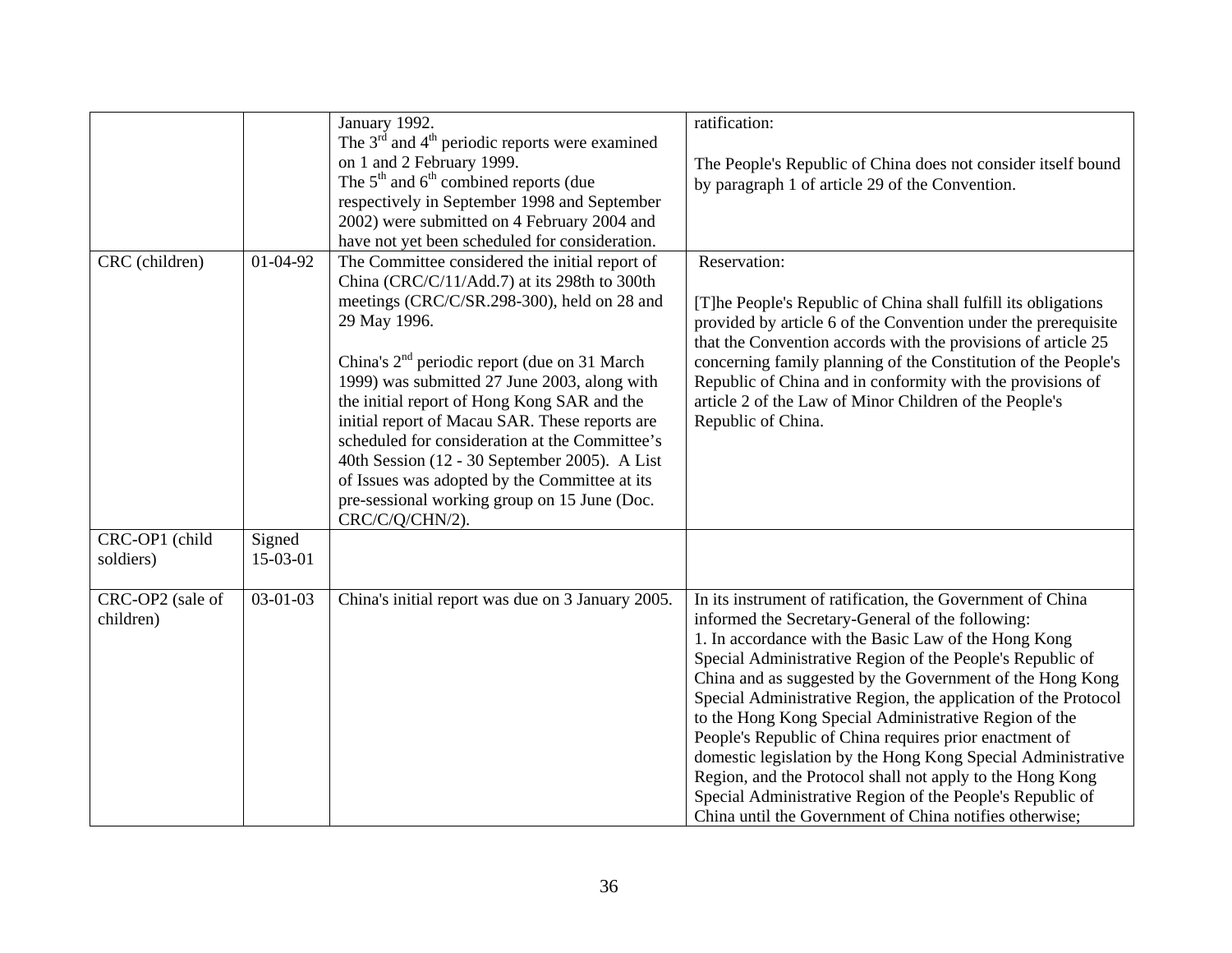|  | 2. In accordance with the Basic Law of the Macao Special     |
|--|--------------------------------------------------------------|
|  | Administrative Region of the People's Republic of China and  |
|  | as suggested by the Government of the Macao Special          |
|  | Administrative Region, the Protocol shall apply to the Macao |
|  | Special Administrative Region of the People's Republic of    |
|  | China.                                                       |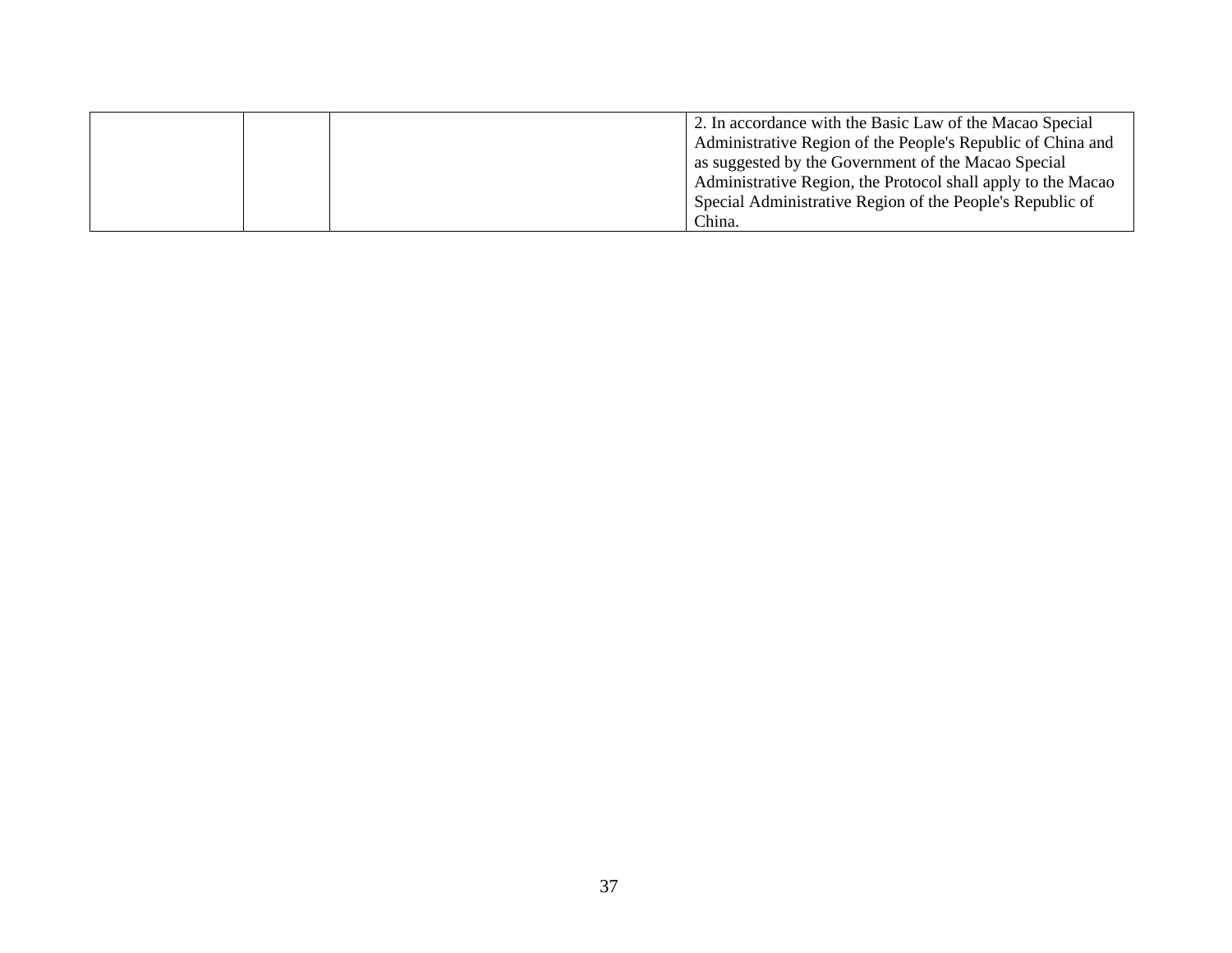## **STATUS OF RATIFICATION AND SUBMISSION OF REPORTS UNDER MAIN INTERNATIONAL HUMAN RIGHTS INSTRUMENTS**

<span id="page-37-0"></span>Due to the resumption of sovereignty over Hong Kong and Macau by the PRC, there are some inconsistencies with regard to treaty obligations between the mainland and the two Special Administrative Regions. Prior treaty obligations undertaken by one of the three entities were not necessarily extended to all of them when the mainland resumed sovereignty. The chart below clarifies where reporting obligations may be limited to one or two of the entities only. The texts of notifications issued by the Government of China informing the Secretary-General of the status of Hong Kong and Macau in relation to treaties deposited with the Secretary-General are available from the Secretariat upon request.

#### **Core document:** HRI/CORE/1/Add.21/Rev.2

#### **International Covenant on Economic, Social and Cultural Rights**

| Entry into force:                   | 27/06/2001          |
|-------------------------------------|---------------------|
| Reservations and declarations:      | Yes <sup>2</sup>    |
| Objections:                         | $\rm No$            |
| Report: initial (China, HK & Macau) | E/1990/5/Add.59     |
| Concluding observations:            | E/C.12/1/Add.107    |
| Report: initial (HK)                | E/1990/5/Add.43     |
| <b>Summary Record:</b>              | E/C.12/2001/SR.9-11 |
| Concluding observations:            | E/C.12/1/Add.58     |

**Note:** Hong Kong's initial report, submitted in July 1999, was examined by CESCR in April 2001. Macau has also been examined by CESCR as part of the Portugal's second periodic report, in November 1996. China submitted its initial report, including parts on Hong Kong and Macau, in June 2003, which is being examined at the current 34<sup>th</sup> Session.

## **International Covenant on Civil and Political Rights**

| Entry into force:               |                         |
|---------------------------------|-------------------------|
| Reservations and declarations:  | N <sub>0</sub>          |
| Objections:                     |                         |
| Article 41:                     | N <sub>0</sub>          |
| <b>Optional Protocol:</b>       | $\rm No$                |
| Second Optional Protocol:       | $\rm No$                |
| Report: initial                 | CCPR/C/HKSAR/99/1/Add.1 |
|                                 | CCPR/C/79/Add.117       |
| <b>Summary Record:</b>          | CCPR/C/SR.1803-5        |
| <b>Concluding Observations:</b> | CCPR/C/79/Add.117       |
|                                 |                         |

<sup>&</sup>lt;sup>2</sup><br>
The application of Article 8.1 (a) of the Covenant to the People's Republic of China shall be consistent with the relevant provisions of the *Constitution of the People's Republic of China, Trade Union Law of the People's Republic of China* and *Labor Law of the People's Republic of China*. 2 Reservation: The People's Republic of China has reservations on the provisions of article 22 of the Convention and will not be bound by it. 3 Declaration: The signing and ratification of the said Convention by the Taiwan authorities in the name of China are illegal and null and void.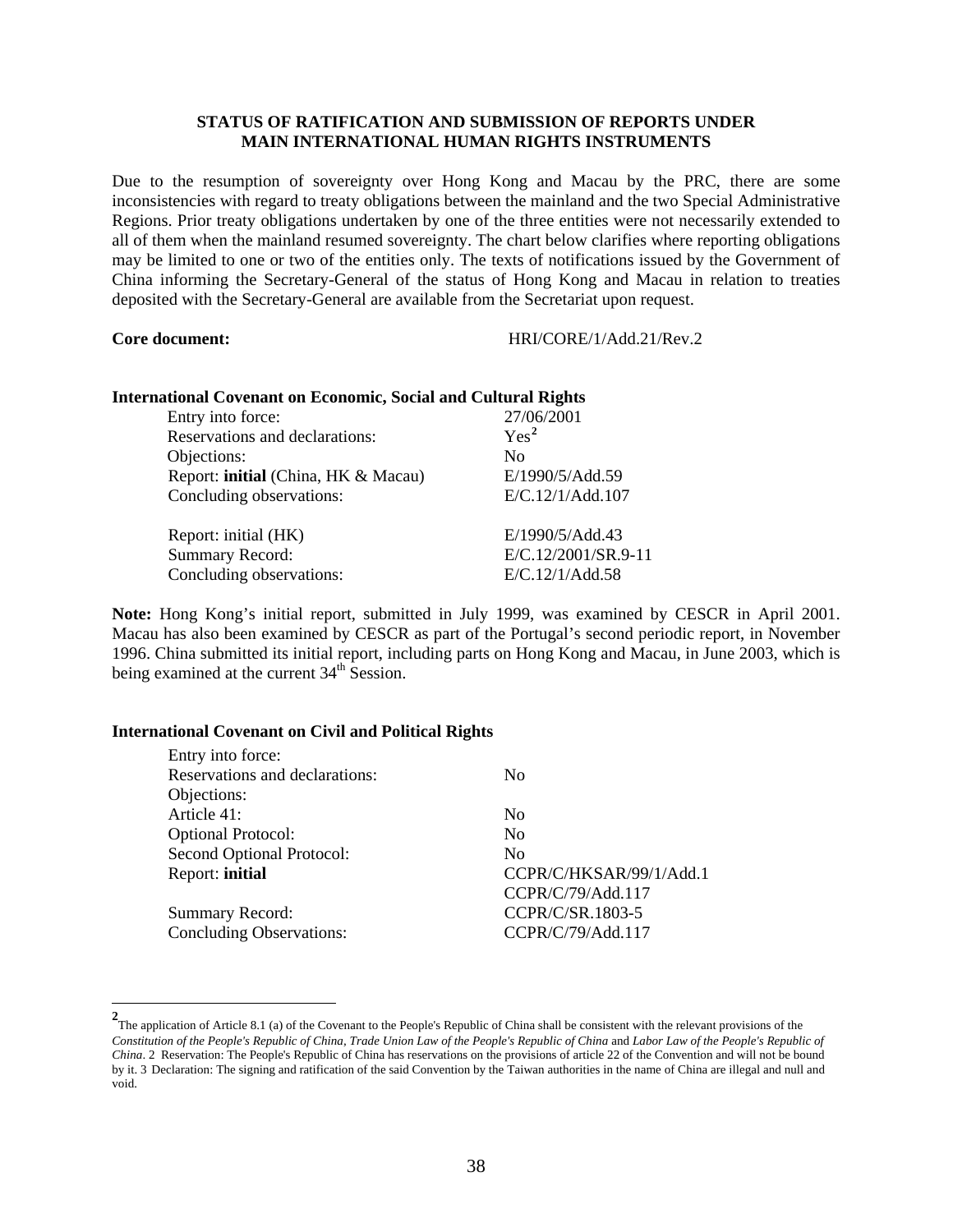<span id="page-38-0"></span>**Note:** China has signed but not yet ratified ICCPR. On the transfer by the United Kingdom of Hong Kong to China on 1 July 1997, China assumed reporting obligations under the ICCPR for Hong Kong. Hong Kong's second periodic report was submitted in January 2005. On the transfer by Portugal of Macau to China at the end of December 1999, China assumed reporting obligations under the ICCPR for Macau; the next periodic report on Macau was due 31 October 2001.

#### **Convention on the Elimination of All Forms of Racial Discrimination**

 $\overline{a}$ 

| Entry into force:                | 28/01/1982              |
|----------------------------------|-------------------------|
| Reservations:                    | Yes <sup>3</sup>        |
| Declarations:                    | Yes <sup>4</sup>        |
| Article 14:                      | N <sub>0</sub>          |
| Objections:                      | N <sub>0</sub>          |
| Report: eight and ninth periodic |                         |
| <b>Summary Record:</b>           | CERD/C/SR.1468          |
| Concluding observations:         | A/56/18, paras. 231-255 |

**Note:** China has been reporting regularly to CERD, and its tenth periodic report was due in January 2003.

#### **Convention against Torture an Other Cruel, Inhuman or Degrading Treatment or Punishment**

| Entry into force:               | 03/11/1988                  |
|---------------------------------|-----------------------------|
| <b>Optional Protocol:</b>       | No                          |
| Reservations and declarations:  | Yes <sup>5</sup>            |
| Objections:                     | N <sub>0</sub>              |
| Articles 21 and 22:             | N <sub>0</sub>              |
| Report: third periodic          | CAT/C/39/Add.2              |
| <b>Summary Record:</b>          | CAT/C/SR.416, CAT/C/SR.419, |
|                                 | CAT/C/SR.423/Add.1          |
| <b>Concluding Observations:</b> | A/55/44, paras. 106-145.    |

**<sup>5</sup>** Reservations: "(1) The Chinese Government does not recognize the competence of the Committee against Torture as provided for in article 20 of the Convention. The Chinese Government does not consider itself bound by paragraph l of article 30 of the Convention . 5 Declaration: The People's Republic of China does not consider itself bound by paragraph 1 of article 29 of the Convention<sup>5</sup> Declaration: 6 1) The Government of the People's Republic of China, on behalf of the Hong Kong Special Administrative Region, interprets the Convention as applicable only following a live birth. 2) The Government of the People's Republic of China reserves, for the Hong Kong Special Administrative Region, the right to apply such legislation, in so far as it relates to the entry into, stay in and departure from the Hong Kong Special Administrative Region of those who do not have the right under the laws of the Hong Kong Special Administrative Region to enter and remain in the Hong Kong Special Administrative Region, and to the acquisition and possession of residentship as it may deem necessary from time to time. 3) The Government of the People's Republic of China interprets, on behalf of the Hong Kong Special Administrative Region, the references in the Convention to "parents" to mean only those persons who, under the laws of the Hong Kong Special Administrative Region, are treated as parents. This includes cases where the laws regard a child as having only one parent, for example where a child has been adopted by one person only and in certain cases where a child is conceived other than as a result of sexual intercourse by the woman who gives birth to it and she is treated as the only parent. 4) The Government of the People's Republic of China reserves, for the Hong Kong Special Administrative Region, the right not to apply article 32 (2) (b) of the Convention in so far as it might require regulation of the hours of employment of young persons who have attained the age of fifteen years in respect of work in non-industrial establishments. 5) The Government of the People's Republic of China, on behalf of the Hong Kong Special Administrative Region, seeks to apply the Convention to the fullest extent to children seeking asylum in the Hong Kong Special Administrative Region except in so far as conditions and resources make full implementation impracticable. In particular, in relation to article 22 of the Convention the Government of the People's Republic of China reserves the right to continue to apply legislation in the Hong Kong Special Administrative Region governing the detention of children seeking refugee status, the determination of their status and their entry into, stay in and departure from the Hong Kong Special Administrative Region. 6) Where at any time there is a lack of suitable detention facilities, or where the mixing of adults and children is deemed to be mutually beneficial, the Government of the People's Republic of China reserves, for the Hong Kong Special Administrative Region, the right not to apply article 37 (c) of the Convention in so far as those provisions require children who are detained to be accommodated separately from adults.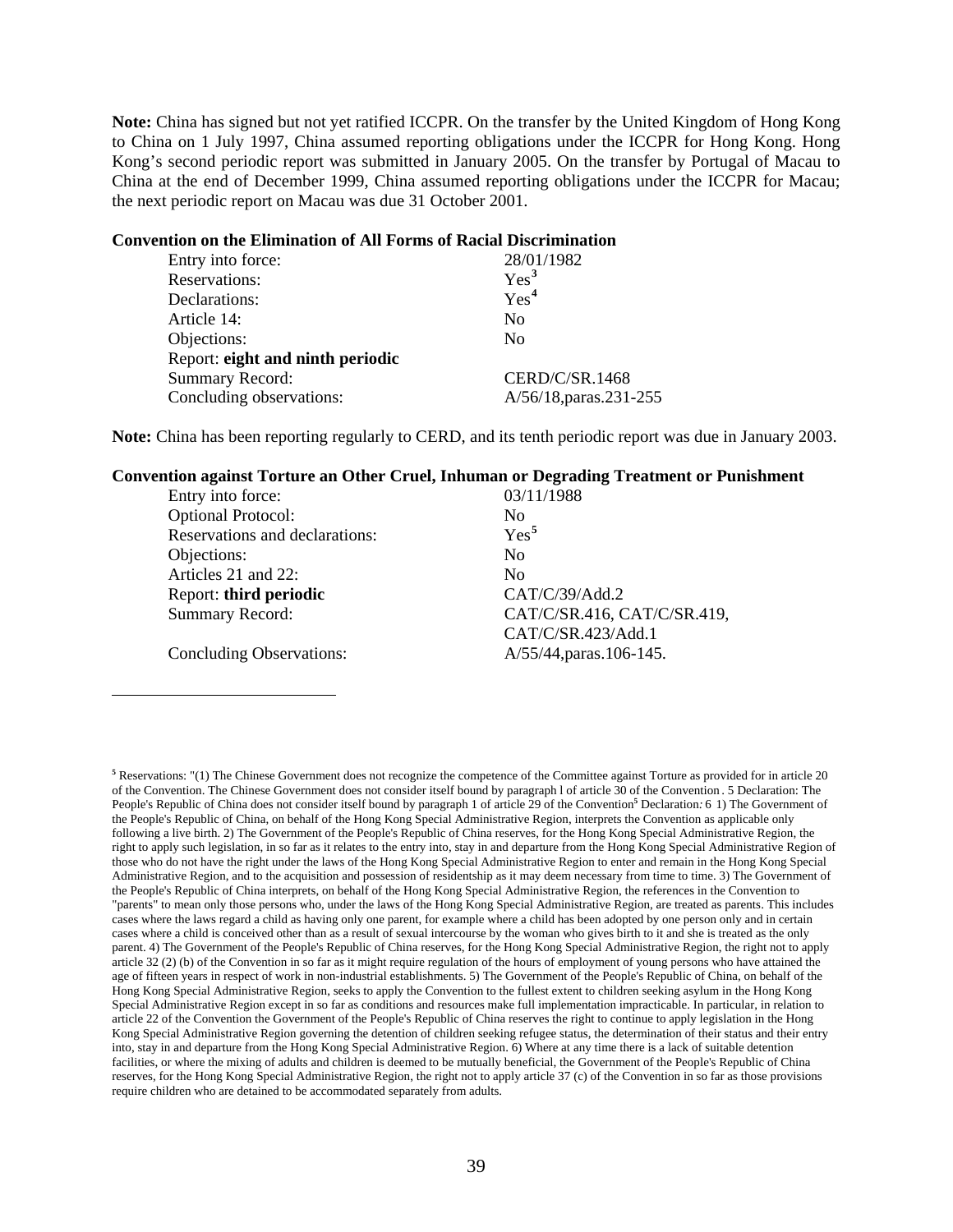<span id="page-39-0"></span>**Note:** China has been reporting regularly to CAT and its fourth periodic report was due in November 2001.

## **Convention on the Elimination of All Forms of Discrimination against Women**

| Entry into force:                     | 03/09/1981                  |
|---------------------------------------|-----------------------------|
| <b>Optional Protocol to CEDAW:</b>    | No                          |
| <b>Reservations and Declarations:</b> | $Yes^6$                     |
| Objections:                           | $\rm No$                    |
| Report: third and fourth periodic     | CEDAW/C/CHN/3-4             |
| <b>Summary Record:</b>                | CEDAW/C/SR.436-437.         |
| Concluding Observations:              | A/54/38/Rev.1 paras.236-277 |

**Note:** China has been reporting to CEDAW regularly and the combined fifth and sixth periodic reports were submitted in February 2004.

| <b>Convention on the Rights of the Child</b> |                  |
|----------------------------------------------|------------------|
| Entry into force:                            | 02/03/1992       |
| Reservations and declarations:               | Yes <sup>7</sup> |
| Objections:                                  | N <sub>0</sub>   |
| Optional Protocol (sale of children)         | Yes (03/12/2002) |
| Optional Protocol (armed conflicts):         | Nο               |
| Report: initial                              | CRC/C/11/Add.7   |
| <b>Summary Record:</b>                       | CRC/C/SR.298-300 |
| <b>Concluding Observations:</b>              | CRC/C/15/Add.56  |

**Note:** Mainland China's initial report was considered by CRC in 1996 and Hong Kong's initial report was considered as part of the UK in 1996.

# **Convention on the Protection of the Rights of All Migrant Workers and Members of Their Families**

Ratification: No

 $\overline{a}$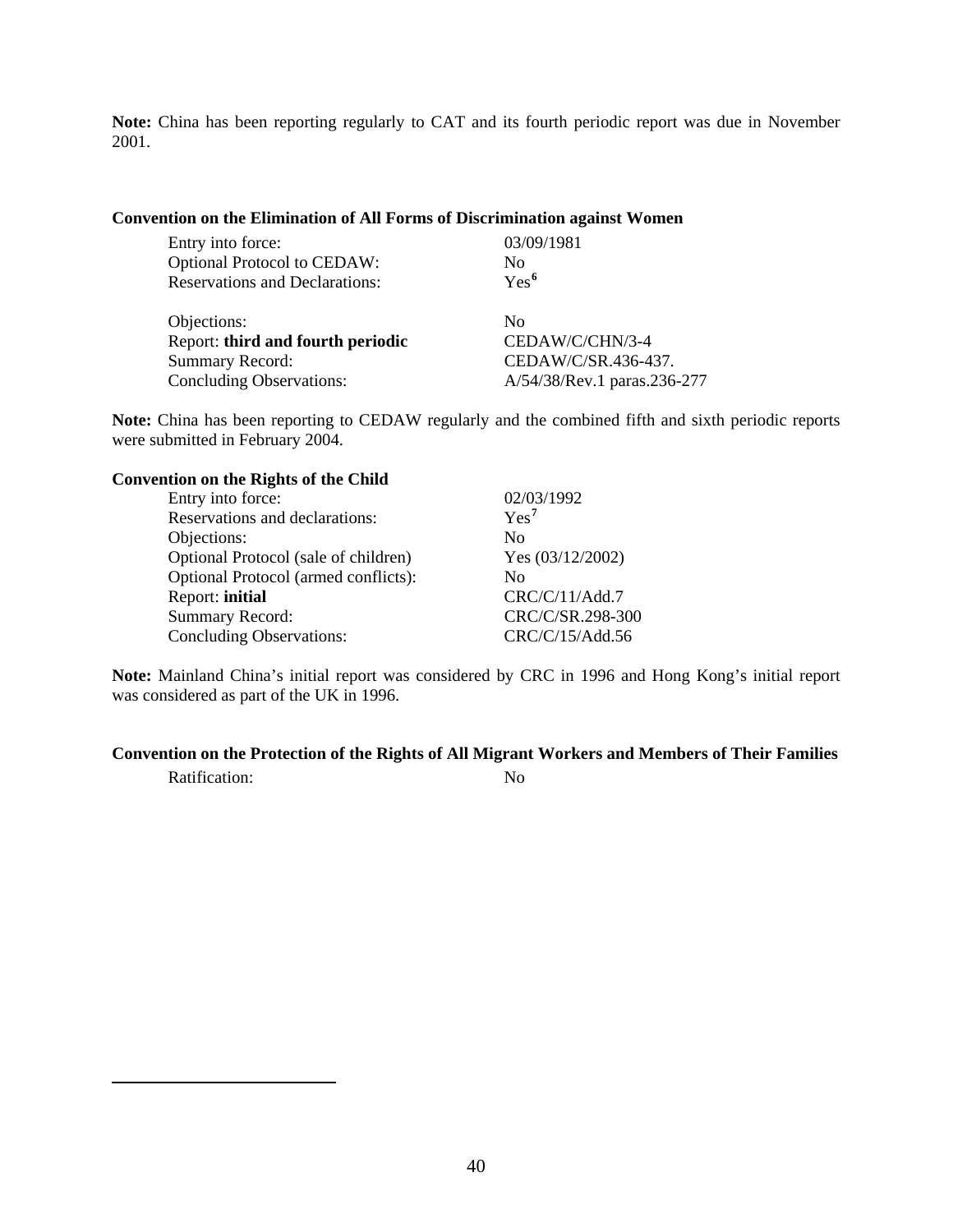## **ANNEX II**

## <span id="page-40-0"></span>**The Commission on Human Rights and its mechanisms**

China has never been the subject of a country-specific resolution in the CHR. A standing invitation to all the Special Procedures has not been issued.

The Special Rapporteur on freedom of opinion and expression requested to undertake a visit to the country on 17 June 1999. On 5 July 1999, the Government replied that the request was under careful consideration. On 26 September 2001, a reminder was sent to the Government.

 The CEDAW Committee recommended in February 1999 that the Special Rapporteur on violence against women be invited to visit China.

The Special Rapporteur on the Right to Education received an invitation to visit the country on 10 March 2003 and visited from 10-19 September 2003.<sup>[8](#page-40-0)</sup>

The Special Rapporteur on Religious Freedom received an invitation to visit China dated 13 January 2003 (but which was not received in the Office of the High Commissioner for Human Rights until 10 November 2003).

The Special Rapporteur on Torture received a renewed invitation to visit China dated 13 January 2003. His visit to China has been scheduled for November 2005.

Mr. Joinet in his capacity as Chairperson of the Working Group on Arbitrary Detention received an invitation to visit China dated 13 January 2003. A subsequent invitation was sent to the new Chairperson of the Working Group, Ms. Leila Zerrougui, dated 16 February 2004, pursuant to which the Working Group visited from 18 to 30 September 2004.

So far three special procedures of the CHR have undertaken missions to China (one twice, the WGAD). These are set out below.

| <b>Mandate</b>                               | Date of mission    | <b>Report</b>        |
|----------------------------------------------|--------------------|----------------------|
| Special Rapporteur on freedom of religion    | 19 to 30 November  | E/CN.4/1995/91       |
| and belief                                   | 1994               |                      |
| Working Group on Arbitrary Detention         | 18 to 30 September | E/CN.4/2005/6/Add.4  |
|                                              | 2004               |                      |
|                                              |                    |                      |
|                                              | Preparatory visit  | E/CN.4/1997/4        |
|                                              | from 14 to 21 July |                      |
|                                              | 1996               |                      |
|                                              | Main visit from 6  |                      |
|                                              | to 16 October 1997 | E/CN.4/1998/44/Add.2 |
| Special Rapporteur on the right to education | 10-19 September    | E/CN.4/2004/45/Add.1 |
|                                              | 2003               |                      |

A number of special procedures of the CHR have dealt with China in their reports, including the below.

| <b>Special Procedures of the Commission on</b><br>Human Rights | Date | <b>Document</b>      |
|----------------------------------------------------------------|------|----------------------|
| Special Rapporteur on the right to education                   | 2004 | E/CN.4/2004/45/Add.1 |

**<sup>8</sup>** Her report is contained in E/CN.4/2004/45/Add.1, and the Chinese government's comments thereon are contained in a Note Verbale in E/CN.4/2004/g/16.

 $\overline{a}$